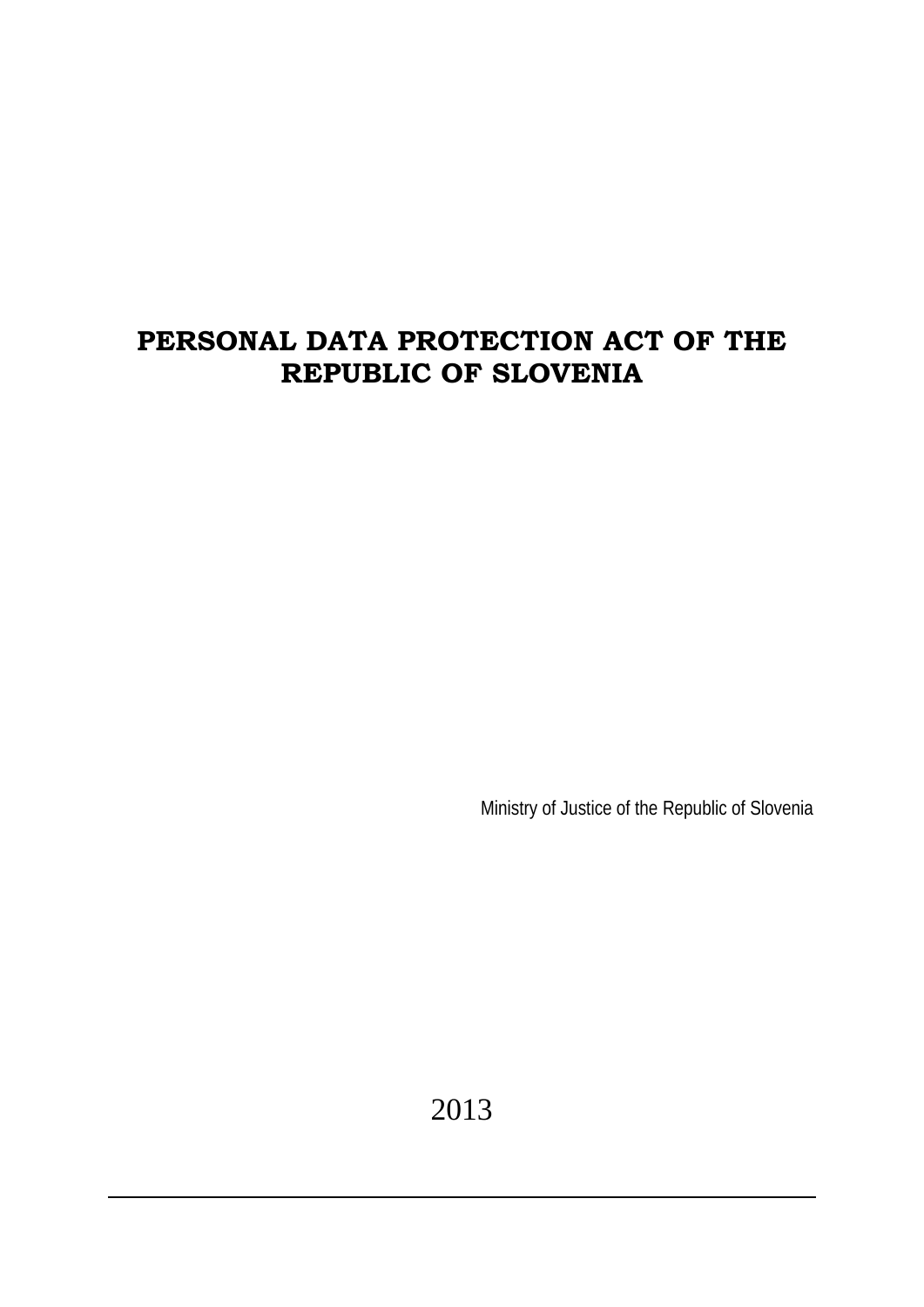# **MINISTRY OF JUSTICE OF SLOVENIA LEGISLATION**

**Disclaimer**: The English language translation of the text of the Personal Data Protection Act (of the Republic of Slovenia) below is provided just for information only and confers no rights nor imposes any obligations on anyone. Only the official publication of the Personal Data Protection Act in Slovene language, as published and promulgated in the Official Gazette of the Republic of Slovenia, is authentic. The status of the translated text of the Personal Data Protection Act is as of 30 July 2013 and the status of statutes and other information in footnotes and in Appendices is also as of 30 July 2013. The explanatory footnotes and appendices have also been inserted just for information only, and previous text of this Disclaimer also applies to them. While the Government Translation Service prepared the original translation, Ministry of Justice of the Republic of Slovenia performed the substantially corrected translation, terminology decisions and annotations. This translation may not be published in any way, without the prior permission of the Ministry of Justice of the Republic of Slovenia, but may be used for information purposes only. Further editorial revisions of this translation are possible.

On the basis of the second indent, first paragraph of Article 107 and the first paragraph of Article 91 of the Constitution of the Republic of Slovenia, I hereby issue the

# **DECREE**

# **on the promulgation of the Personal Data Protection Act (ZVOP-1)**

I hereby promulgate the Personal Data Protection Act (ZVOP-1), which was adopted by the National Assembly of the Republic of Slovenia at its session of 15 July 2004.

No. 001-22-148/04 Ljubljana, 23 July 2004

> Dr. Janez Drnovšek President of the Republic of Slovenia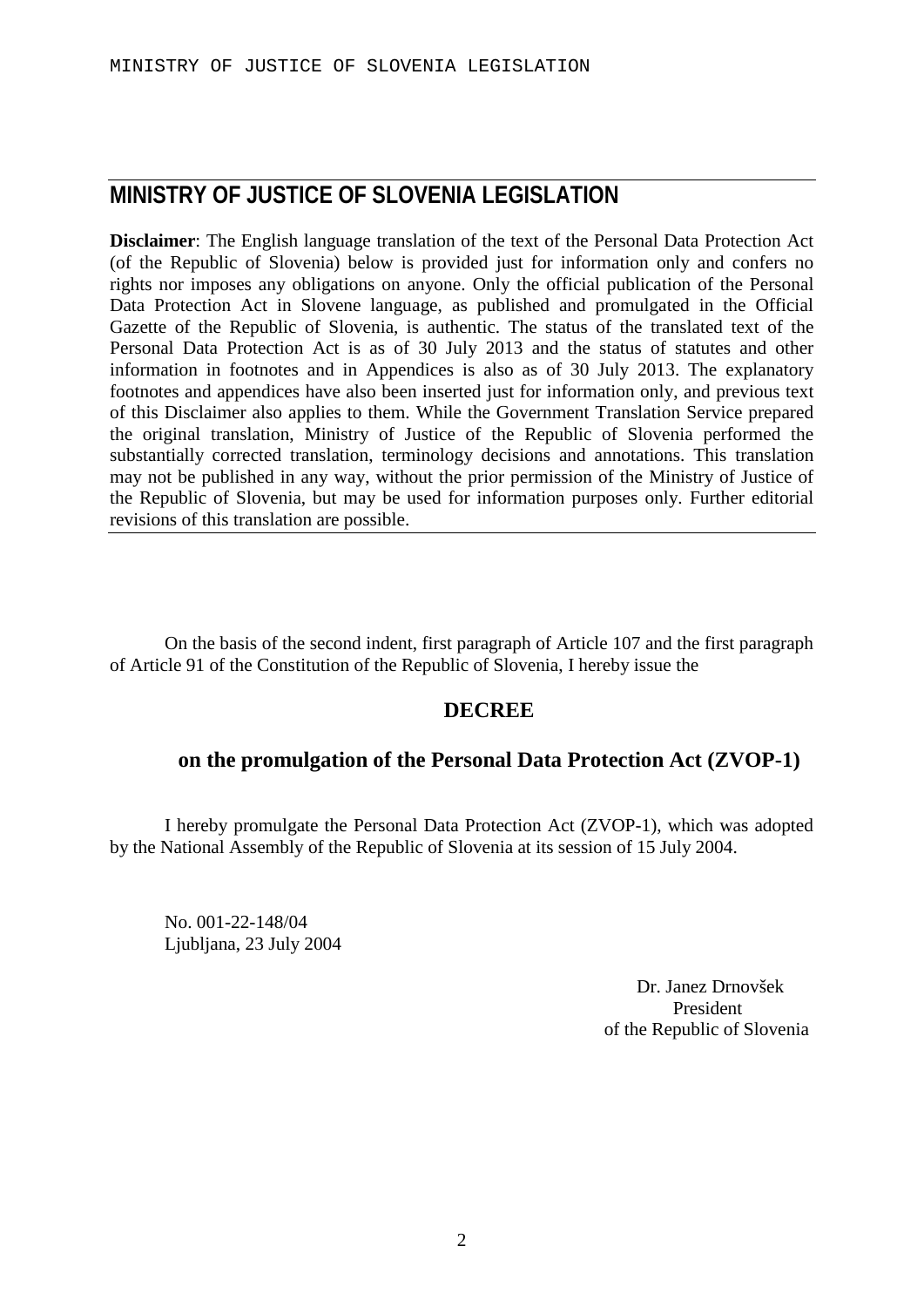# **PERSONAL DATA PROTECTION ACT (ZVOP-1)**[1](#page-2-0)

#### **PART I GENERAL PROVISIONS**

#### **Contents of the Act**

Article 1

This Act determines the rights, responsibilities, principles and measures to prevent unconstitutional, unlawful<sup>[2](#page-2-1)</sup> and unjustified encroachments on the privacy and dignity of an individual<sup>[3](#page-2-2)</sup> (hereinafter: individual) in the processing of personal data.

#### **Principle of lawfulness and fairness**

Article 2

Personal data shall be processed lawfully<sup>[4](#page-2-3)</sup> and fairly.

#### **Principle of proportionality**

Article 3

Personal data that are being processed must be adequate and in their extent appropriate in relation to the purposes for which they are collected and further processed.

#### **Prohibition of discrimination**

#### Article 4

Protection of personal data shall be guaranteed to every individual irrespective of nationality<sup>[5](#page-2-4)</sup>, race, colour, religious belief, ethnicity, sex, language, political or other belief, sexual orientation, material standing, birth, education, social position, citizenship, place or type of residence or any other personal circumstance.

<span id="page-2-0"></span> <sup>1</sup> Personal Data Protection Act is in Slovene language: Zakon o varstvu osebnih podatkov. ZVOP-1 is its official acronym in Slovene language. This Act was published in: Official Gazette of the Republic of Slovenia, No. 86/2004, as of 5 August 2004. The full list of Official Gazettes, in which the Personal Data Protection Act and it changes since 2004 are published is: Official Gazette of the Republic of Slovenia, Nos. 86/2004, 113/2005 – ZInfP, 51/2007 – ZUstS-A and 67/2007. Its officially consolidated text (acronym: ZVOP-1-UPB1) is published in: Official Gazette of the Republic of Slovenia, No. 94/2007.

<span id="page-2-1"></span> $2 A$  verbatim translation would be: "not in accordance with the statute".

<span id="page-2-2"></span><sup>&</sup>lt;sup>3</sup> In original text of this Act in Slovene language the term "individual" is used both in its male and female form ("posameznik oziroma posameznica").

<span id="page-2-3"></span><sup>4</sup> A verbatim translation would be: "statutorily" - meaning by the statute/following a statute (a general act of Parliament).

<span id="page-2-4"></span><sup>5</sup> Citizenship.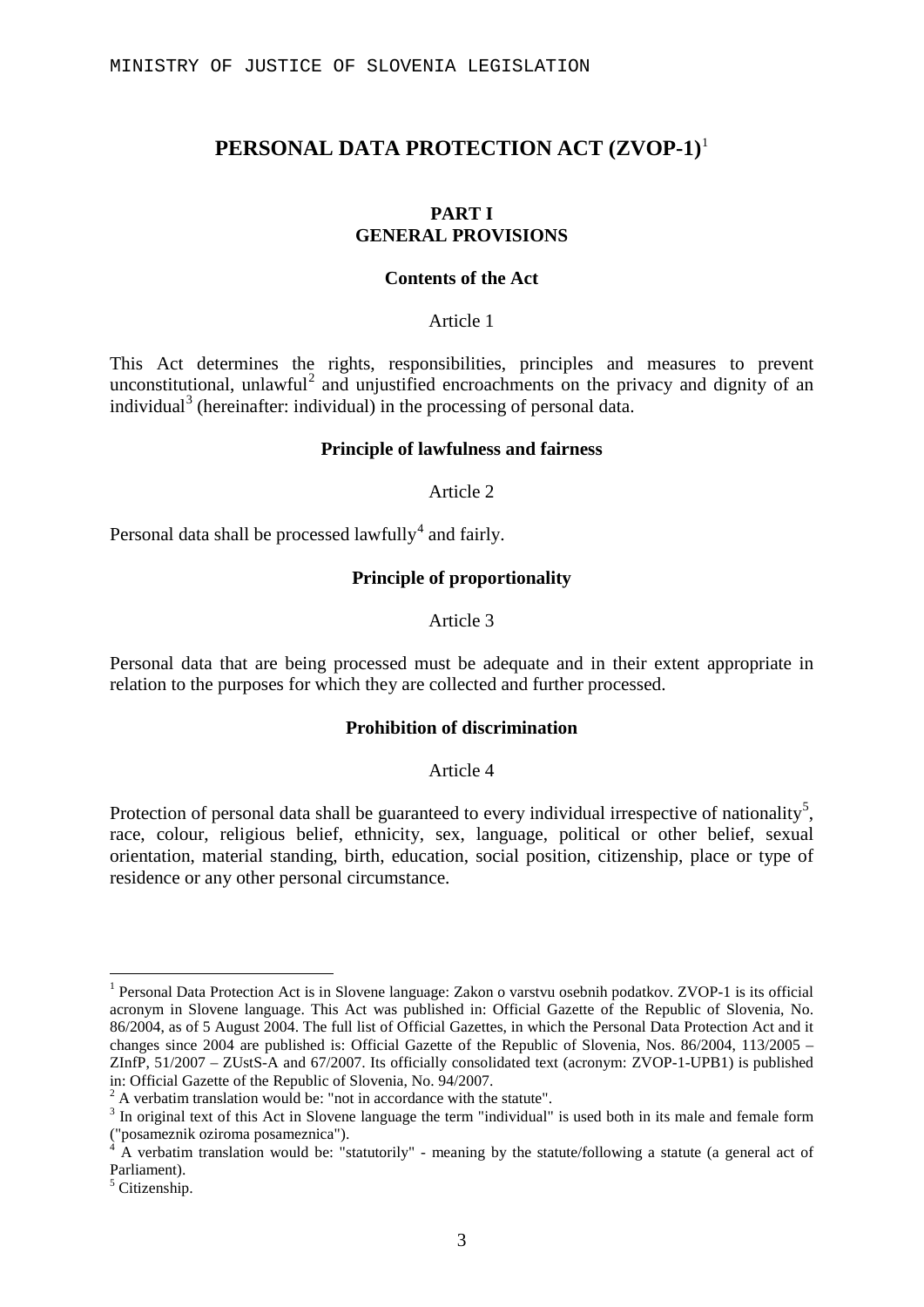## **Territorial application of this Act**

### Article 5

(1) This Act shall apply to the processing of personal data if the data controller is established, has its seat or is registered in the Republic of Slovenia, or if a subsidiary of the data controller is registered in the Republic of Slovenia.

(2) This Act shall also apply if the data controller is not established, does not have its seat or is not registered in a Member State of the European Union or is not a part of the European Economic Area and for the processing of personal data the data controller uses automated or other equipment located in the Republic of Slovenia, except where such equipment is used solely for the transfer of personal data across the territory of the Republic of Slovenia.

(3) The data controller from the previous paragraph must appoint a natural person or legal person that has its seat or is registered in the Republic of Slovenia to represent it in respect of the processing of personal data in accordance with this Act.

(4) This Act shall also apply to diplomatic-consular offices and other official representative offices of the Republic of Slovenia abroad.

### **Meaning of terms**

### Article 6

Terms used in this Act shall have the following meanings:

1. Personal data - is any data relating to an individual, irrespective of the form in which it is expressed.

2. Individual - is an identified or identifiable natural person to whom personal data relates; an identifiable natural person is one who can be identified, directly or indirectly, in particular by reference to an identification number or to one or more factors specific to his physical, physiological, mental, economic, cultural or social identity, where the method of identification does not incur large costs or disproportionate effort or require a large amount of time.

3. Processing of personal data - means any operation or set of operations performed in connection with personal data that are subject to automated processing or which in manual processing are part of a filing system or which are intended for inclusion in a filing system, such as in particular collection, acquisition, recording, organisation, storage, adaptation or alteration, retrieval, consultation, use, disclosure by transmission, communication, dissemination or otherwise making available, alignment or connecting, blocking, anonymising, erasure or destruction; processing may be performed manually or by using automated technology (means of processing).

4. Automated processing – is the processing of personal data using information technology means.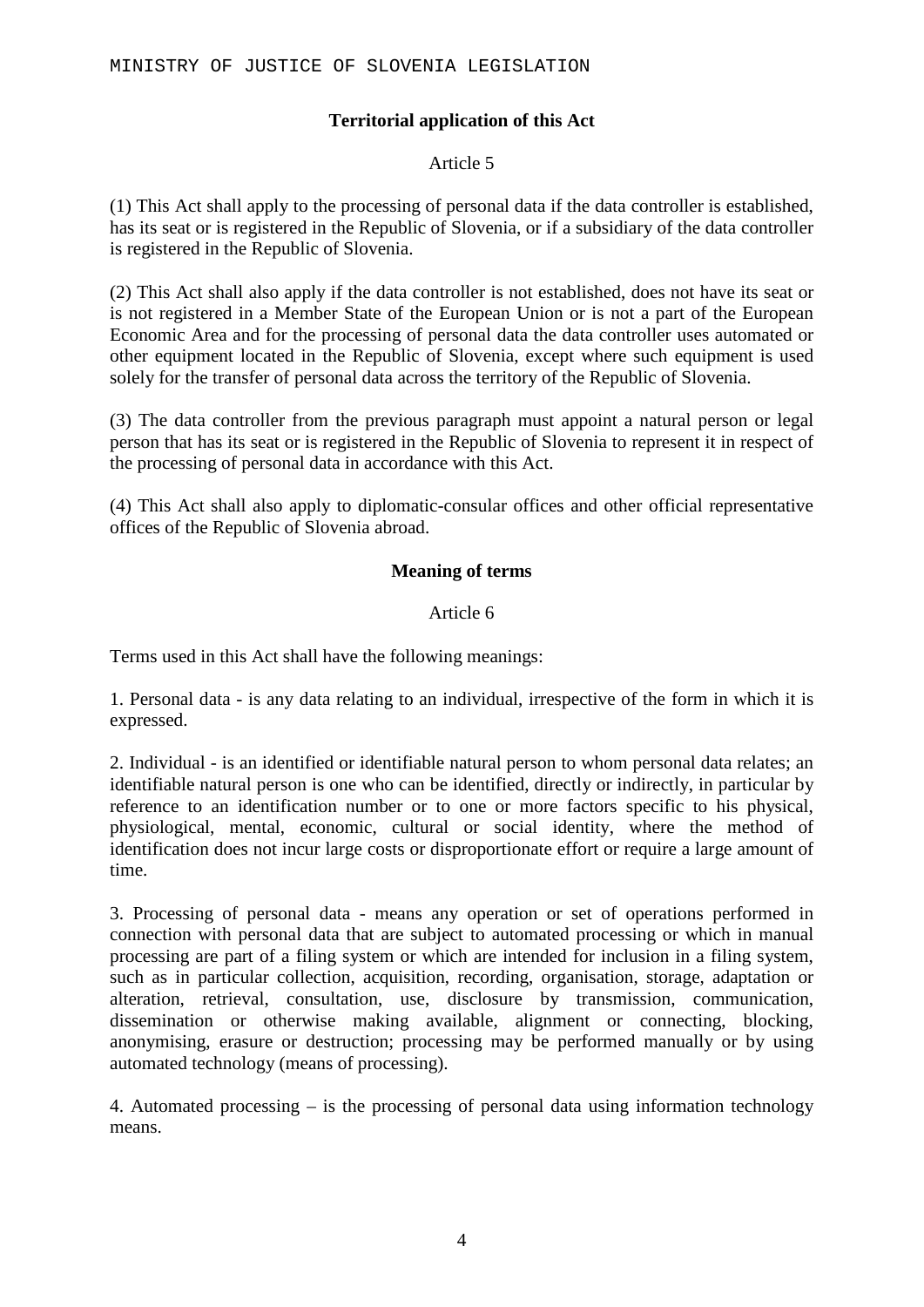5. Filing system – is any structured set of data containing at least one piece of personal data, which is accessible according to criteria enabling the use or combination of the data, irrespective of whether the set is centralised, decentralised or dispersed on a functional or geographical basis; a structured set of data is a set of data organised in such a manner as to identify or enable identification of an individual.

6. Data controller - is a natural person or legal person or other public or private sector person which alone or jointly with others determines the purposes and means of the processing of personal data or a person provided by statute that also determines the purposes and means of processing.

7. Data processor - is a natural person or legal person that processes personal data on behalf and for the account of the data controller.

8. Data recipient – is a natural or legal person or other private or public sector person to whom personal data are supplied or disclosed.

9. Supply of personal data – is the supply or disclosure of personal data.

10. Foreign recipient and foreign data controller – is a recipient of personal data in a third country and a data controller in a third country.

11. Third country - is a country that is not a Member State of the European Union or a part of the European Economic Area.

12. Filing system catalogue - is a description of a filing system.

13. Register of Filing Systems - is a register containing data from filing system catalogues.

14. Personal consent of an individual – is a voluntary statement of the will of an individual that his personal data may be processed for a specific purpose, and this is given on the basis of information that must be provided to such individual by the data controller pursuant to this Act; personal consent of an individual may be written, oral or some other appropriate consent of the individual.

15. Written consent of the individual - is the signed consent of the individual having the form of a document, the provision of a contract, the provision of an order, an appendix to an application or other form in accordance with statute; a signature shall also mean on the basis of a statute a form equivalent to a signature given by means of telecommunication and a form equivalent by statute to a signature given by an individual who does not know how to write or is unable to write.

16. Oral or other appropriate consent of the individual - is consent given orally or by means of telecommunication or other appropriate means or in some other appropriate manner from which it can be concluded unambiguously that the individual has given his consent.

17. Blocking - is such labelling of personal data that restricts or prevents their further processing.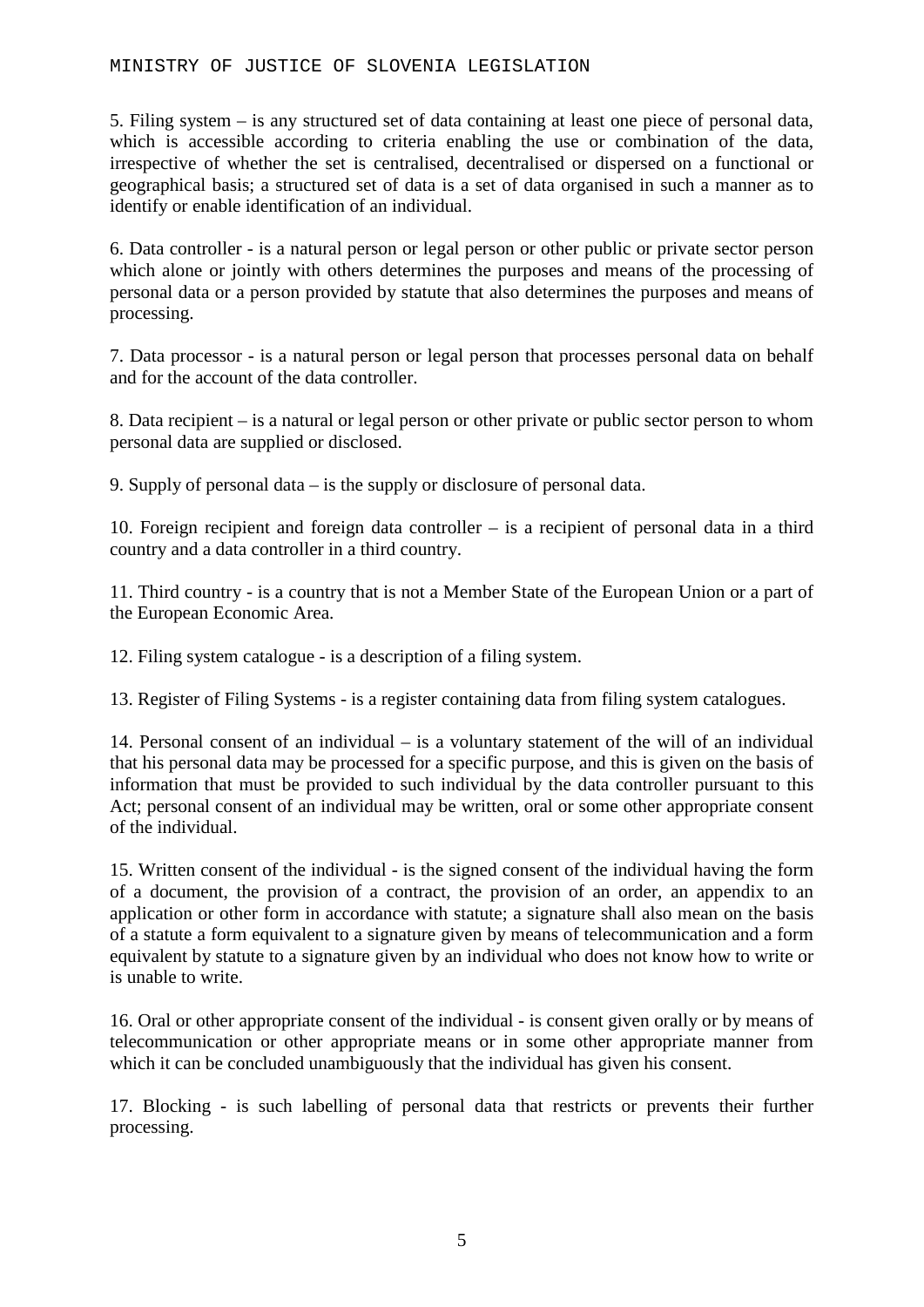18. Anonymising - is such alteration to the form of personal data such that they can no longer be linked to the individual or where such link can only be made with disproportionate efforts, expense or use of time.

19. Sensitive personal data - are data on racial, national or ethnic origin, political, religious or philosophical beliefs, trade-union membership, health status, sexual life, the entry in or removal from criminal record or records of minor offences that are kept on the basis of a statute that regulates minor offences (hereinafter: minor offence records); biometric characteristics are also sensitive personal data if their use makes it possible to identify an individual in connection with any of the aforementioned circumstances.

20. Same connecting codes - are the personal identification number and other uniform identification numbers defined by statute relating to an individual that can be used to obtain or retrieve personal data from filing systems in which the same connecting codes are also processed.

21. Biometric characteristics - are such physical, physiological and behavioural characteristics which all individuals have but which are unique and permanent for each individual specifically and which can be used to identify an individual, in particular by the use of fingerprint, recording of papillary ridges of the finger, iris scan, retinal scan, recording of facial characteristics<sup> $\vec{6}$  $\vec{6}$  $\vec{6}$ </sup>, recording of an ear, DNA scan and characteristic gait.

22. Public sector - are state bodies, bodies of self-governing local communities, holders of public powers, public agencies, public funds, public institutes, universities, independent institutions of higher education and self-governing communities of nationalities.

23. Private sector - means legal or natural persons performing an activity in accordance with the statute regulating commercial companies or a commercial public service or craft, and persons of private law; public commercial institutes, public companies and commercial companies, irrespective of the share or influence held by the state, self-governing local communities or self-governing communities of nationalities, are a part of the private sector.

### **Exceptions in the application of this Act**

### Article 7

(1) This Act shall not apply to the processing of personal data performed by individuals exclusively for personal use, family life or for other domestic needs.

(2) Articles 26, 27 and 28 of this Act shall not apply to personal data, which are processed by political parties, trade unions, associations or religious communities relating to their members.

(3) The second paragraph of Article 25, Articles 26, 27 and 28, and Part V of this Act shall not apply to personal data which are processed by the media for the purposes of informing the public.

<span id="page-5-0"></span> $6$  A verbatim translation of the term "obraz" (in Slovene language) would be: "face".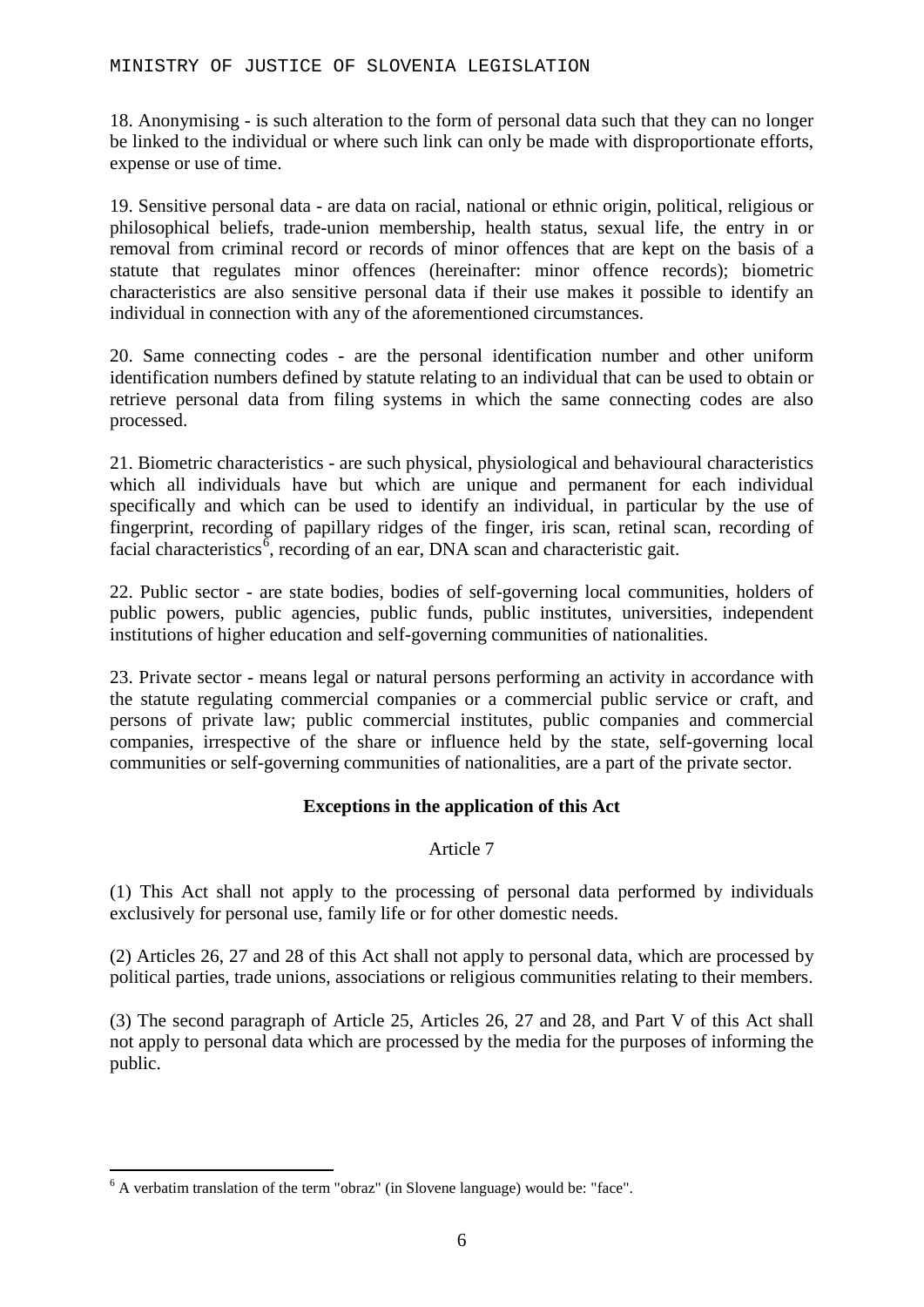(4) Data controllers with fewer than 50 employees shall not be required to fulfil the obligation laid down in the second paragraph of Article 25, and shall not be required to fulfil the obligations laid down in Articles 26 and 27 of this Act.

(5) The exemptions laid down in the preceding paragraph shall not apply to filing systems kept by data controllers in the public sector, notaries public, attorneys, detectives, bailiffs, private security providers, private healthcare workers, healthcare providers, and to data controllers that keep filings systems containing sensitive personal data and processing of sensitive personal data is a part of their registered activity.

### **PART II**

### **PROCESSING OF PERSONAL DATA**

### **Chapter 1**

### **Legal grounds and purposes**

### **General definition**

### Article 8

(1) Personal data may only be processed if the processing of personal data and the personal data being processed are provided by statute, or if the personal consent of the individual has been given for the processing of certain personal data.

(2) The purpose of processing personal data must be provided by statute, and in cases of processing on the basis of personal consent of the individual, the individual must be informed in advance in writing or in another appropriate manner of the purpose of processing of personal data.

### **Legal grounds in the public sector**

### Article 9

(1) Personal data in the public sector may be processed if the processing of personal data and the personal data being processed are provided by statute. Statute may provide that certain personal data may only be processed on the basis of personal consent of the individual.

(2) Holders of public powers may also process personal data on the basis of personal consent of the individual without statutory grounds where this does not involve the performance of their duties as holders of public powers. Filing systems created on such basis must be held separate from filing systems created on the basis of the performance of duties of the holder of public powers.

(3) Irrespective of the first paragraph of this Article, in the public sector personal data may be processed in respect of individuals that have contractual relations with the public sector or on the basis of the individual's initiative are negotiating on the conclusion of a contract, provided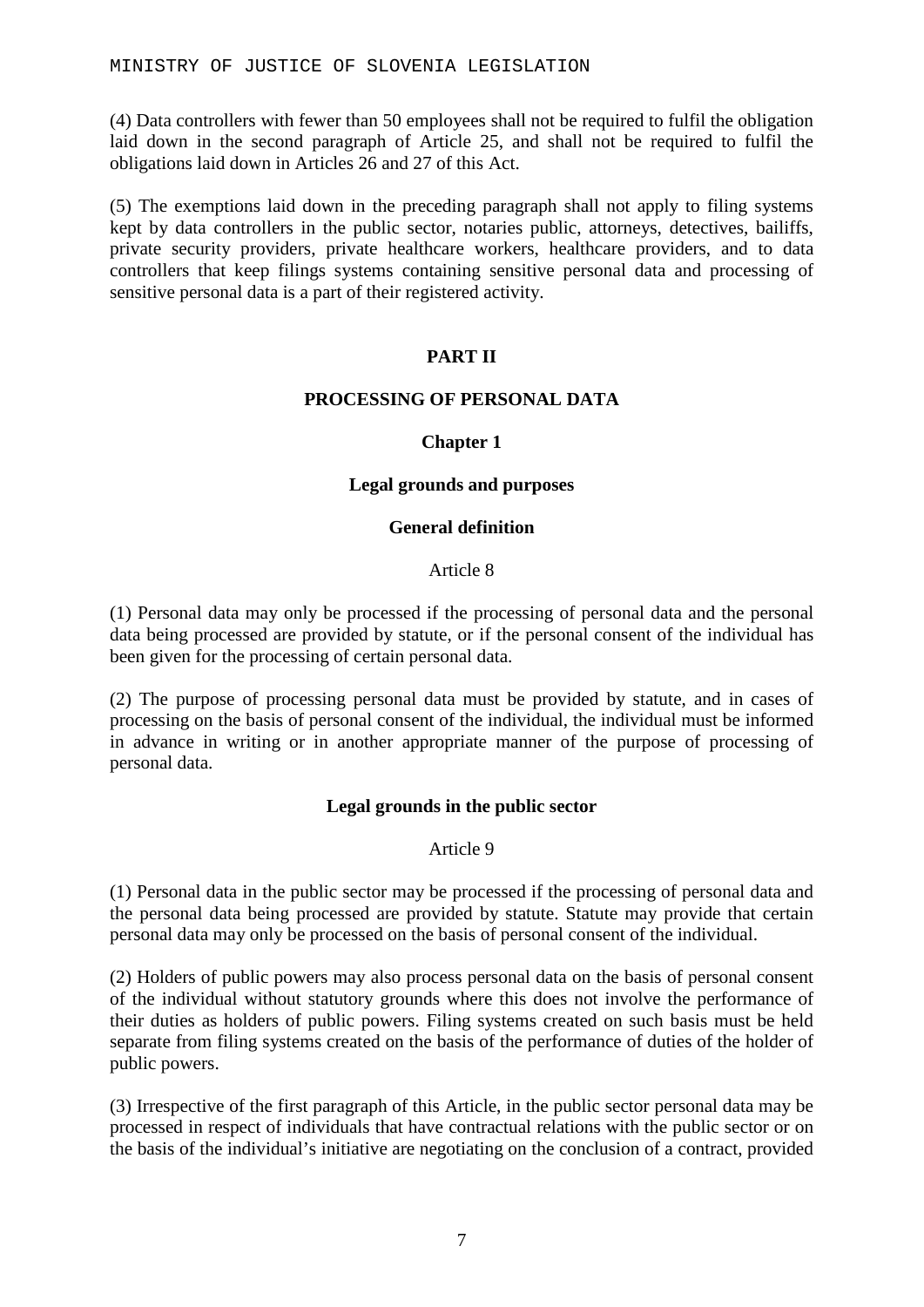that the processing of personal data is necessary and appropriate for conducting negotiations for the conclusion of a contract or for the fulfilment of a contract.

(4) Irrespective of the first paragraph of this Article, personal data may in exceptions be processed in the public sector where they are essential for the exercise of lawful<sup>[7](#page-7-0)</sup> competences, duties or obligations by the public sector, provided that such processing does not encroach on the justified interests of the individual to whom the personal data relate.

### **Legal grounds in the private sector**

### Article 10

(1) Personal data in the private sector may be processed if the processing of personal data and the personal data being processed are provided by statute, or if the personal consent of the individual has been given for the processing of certain personal data.

(2) Irrespective of the previous paragraph, in the private sector personal data may be processed in respect of individuals that have contractual relations with the private sector or on the basis of the individual's initiative are negotiating on the conclusion of a contract, provided that the processing of personal data is necessary and appropriate for conducting negotiations for the conclusion of a contract or for the fulfilment of a contract.

(3) Irrespective of the first paragraph of this Article, personal data may be processed in the private sector if this is essential for the fulfilment of the lawful<sup>[8](#page-7-1)</sup> interests of the private sector and these interests clearly outweigh the interests of the individual to whom the personal data relate.

### **Contractual Processing**

### Article 11

(1) Data controller may by contract entrust individual tasks related to processing of personal data to data processor that is registered to perform such activities and ensures the appropriate procedures and measures pursuant to Article 24 of this Act.

(2) Data processor may perform individual tasks associated with processing of personal data within the scope of the client's authorisations, and may not process personal data for any other purpose. Mutual rights and obligations shall be arranged by contract, which must be concluded in writing and must also contain an agreement on the procedures and measures pursuant to Article 24 of this Act. Data controller shall oversee the implementation of procedures and measures pursuant to Article 24 of this Act.

(3) In the event of a dispute between the data controller and the data processor, the data processor shall be bound on the basis of a request from the data controller to return to the controller without delay the personal data processed under contract. He shall be obliged to destroy immediately or to supply any copies of such data to the state body competent by

<span id="page-7-0"></span> $7$  Provided for by statute (a general act of Parliament).

<span id="page-7-1"></span><sup>&</sup>lt;sup>8</sup> Provided for by statute (a general act of Parliament).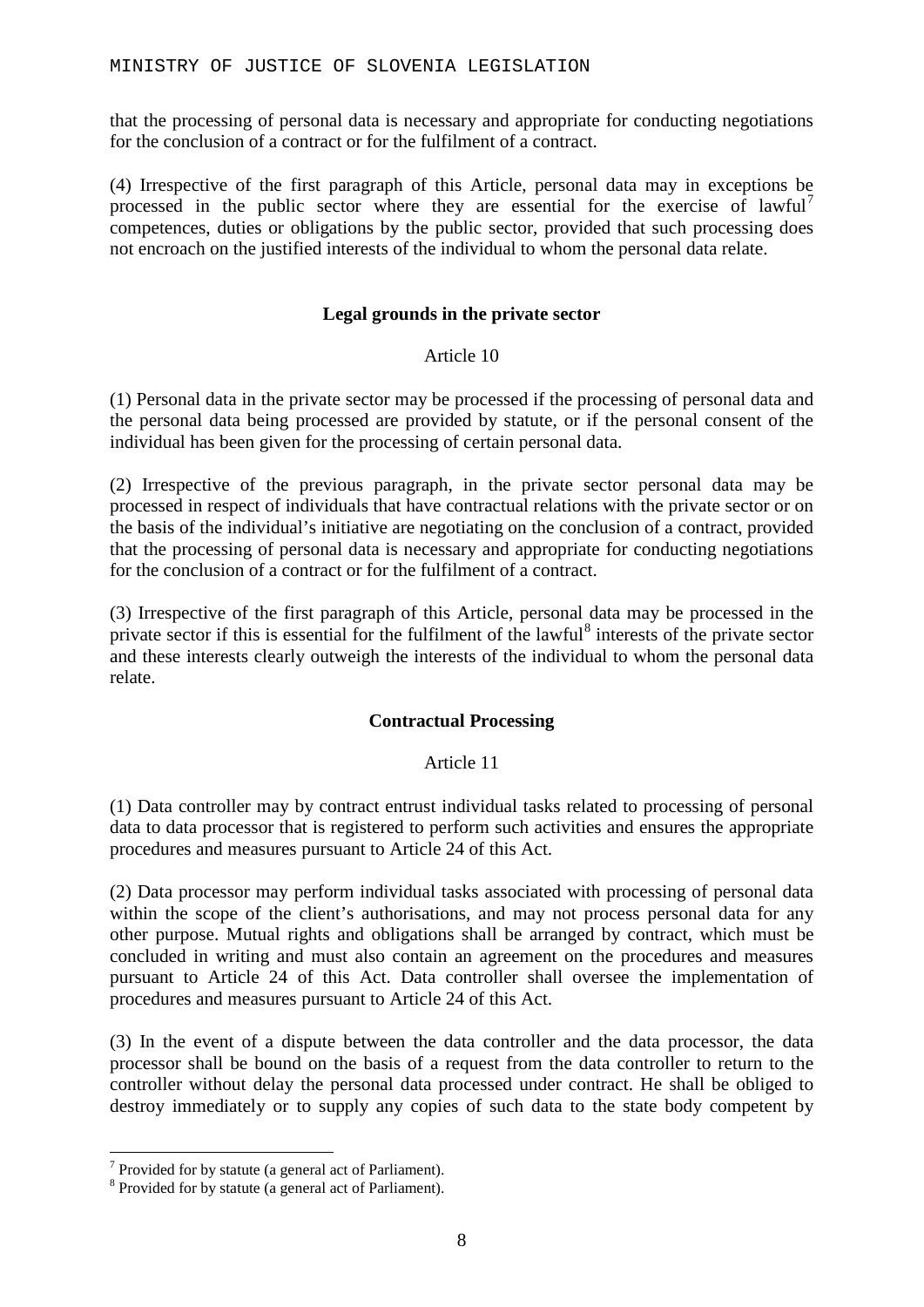statute for detection or prosecution of criminal offences, to a court or to another state body, if so provided by statute.

(4) In the event of cessation of a data processor, personal data shall be returned to the data controller without unnecessary delay.

### **Protection of the vital interests of the individual**

### Article 12

If processing of personal data is necessarily required to protect the life or body of an individual, his personal data may be processed irrespective of the fact that there are no other statutory legal grounds for the processing of such data.

#### **Processing of sensitive personal data**

### Article 13

Sensitive personal data may only be processed in the following cases:

1. if the individual has given explicit personal consent for this, such consent as a rule being in writing, and in the public sector provided by statute;

2. if the processing is necessary in order to fulfil the obligations and special rights of a data controller in the area of employment in accordance with statute, which also provides appropriate guarantees for the rights of the individual;

3. if the processing is necessarily required to protect the life or body of an individual to whom the personal data relate, or of another person, where the individual to whom the personal data relate is physically or contractually<sup>[9](#page-8-0)</sup> incapable of giving his consent pursuant to subparagraph 1 of this Article;

4. if they are processed for the purposes of lawful<sup>[10](#page-8-1)</sup> activities by institutions, societies, associations, religious communities, trade unions or other non-profit organisations with political, philosophical, religious or trade-union aim, but only if the processing concerns their members or individuals in regular contact with them in connection with such aims, and if they

<span id="page-8-0"></span><sup>&</sup>lt;sup>9</sup> This term "contractually" represents the abbreviation of the Slovene legal institute of "capacity to contract" (for the purposes of this Act), which is in Slovene "poslovna sposobnost". For example, a similar German legal term is "*Geschäftsfähigkeit*". In the Republic of Slovenia natural persons obtain the **partial capacity to contract** when they attain 15 years of age (see Article 108 of the Marriage and Family Relations Act, Official Gazette of the SRS, Nos. 15/76, 30/86, 1/89 and 14/89 – Consolidated Text, Official Gazette of the RS, Nos. 13/94, 82/94, 29/95, 26/99, 60/99 – Decision of the Constitutional Court, 70/2000, 64/2001, 110/2002, 16/2004, 69/2004 – Officially Consolidated Text, 101/2007 - Decision of the Constitutional Court, 90/2011 - Decision of the Constitutional Court and 84/2012 - Decision of the Constitutional Court) and obtain the **full capacity to contract** when they attain 18 years of age (Article 117, paragraph 1 of the Marriage and Family Relations Act), or if a minor (a person between 15 years and below 18 years of age) under certain conditions concludes a marital union (Article 117, paragraph 2) and a minor can also obtain it if he/she became a parent and if there are "significant" reasons for obtaining the full capacity to contract (Article 117, paragraph 3), following a decision<br>by the court in non-contentious proceedings.

<span id="page-8-1"></span> $10<sup>10</sup>$  Provided for by statute (a general act of Parliament).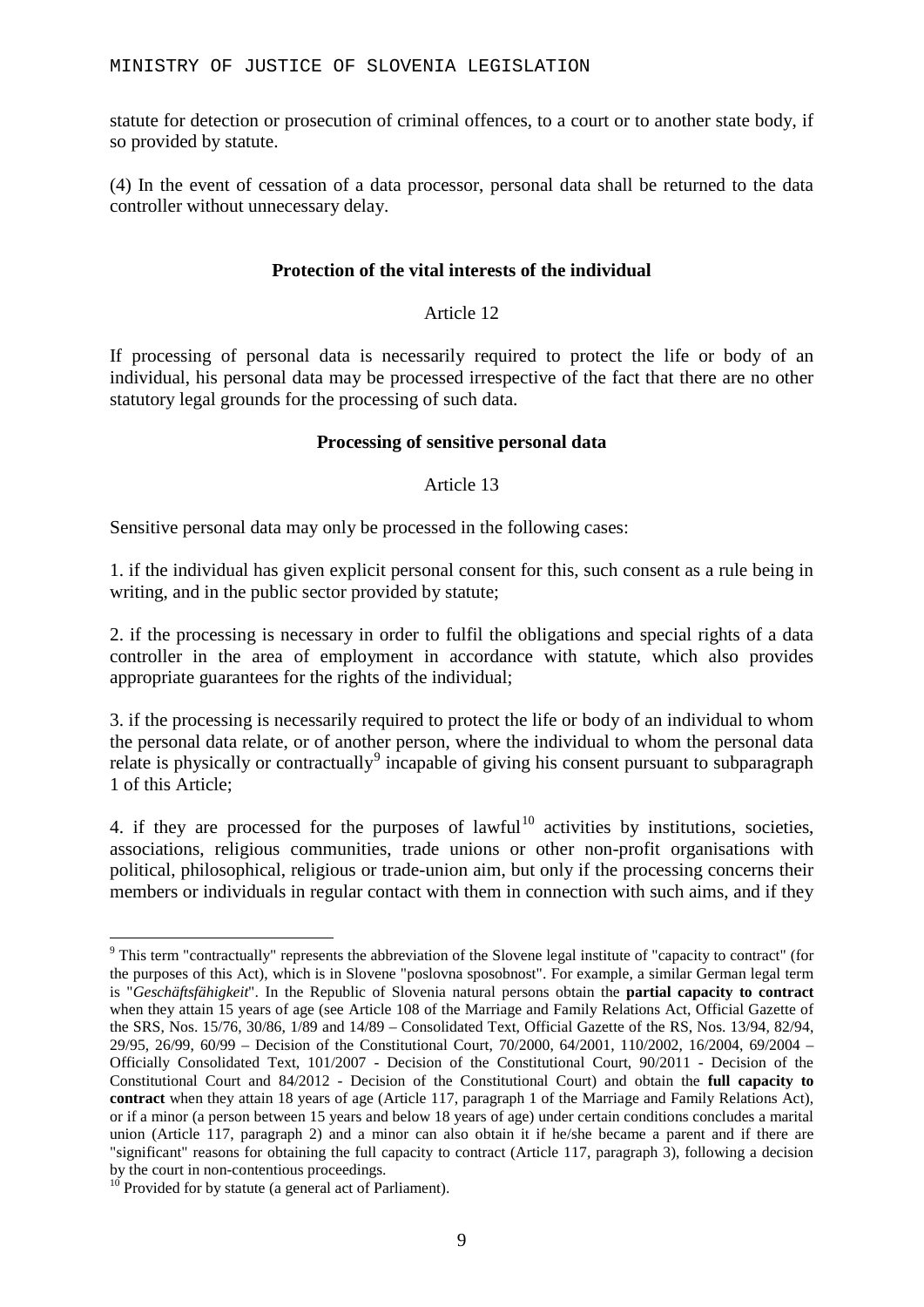do not supply such data to other individuals or persons of public or private sector without the written consent of the individual to whom they relate;

5. if the individual to whom the sensitive personal data relate publicly announces them without any evident or explicit purpose of restricting their use;

6. if they are processed by health-care workers and health-care staff in compliance with statute for the purposes of protecting the health of the public and individuals and the management or operation of health services;

7. if this is necessary in order to assert or oppose a legal claim;

8. if so provided by another statute in order to implement the public interest.

### **Protection of sensitive personal data**

### Article 14

(1) Sensitive personal data must during processing be specially marked and protected, such that access to them by unauthorised persons is prevented, except in instances from subparagraph 5 of Article 13 of this Act.

(2) In the transmission of sensitive personal data over telecommunications networks, data shall be considered as suitably protected if they are sent with the use of cryptographic methods and electronic signatures such that their illegibility or non-recognition is ensured during transmission.

### **Automated decision-making**

### Article 15

Automated data processing, in which a decision may be taken regarding an individual that could have legal effect in relation to him, or substantive influence on him, and which is based solely on automated data processing intended for the evaluation of certain personal aspects relating to him, such as in particular his success at work, credit rating, reliability, handling or compliance with conditions required, shall only be permitted if the decision:

1. is taken during the conclusion or implementation of a contract, provided that the request to conclude or implement a contract submitted by the individual to whom the personal data relate has been fulfilled or that there exist appropriate measures to protect his lawful<sup>[11](#page-9-0)</sup> interests, such as in particular agreements enabling him to object to such decision or to express his position;

2. is provided by statute which also provides measures to protect the lawful<sup>[12](#page-9-1)</sup> interests of the individual to whom the personal data relate, particularly the possibility of legal remedy against such decision.

<span id="page-9-0"></span><sup>&</sup>lt;sup>11</sup> Provided for by statute (a general act of Parliament). <sup>12</sup> Provided for by statute (a general act of Parliament).

<span id="page-9-1"></span>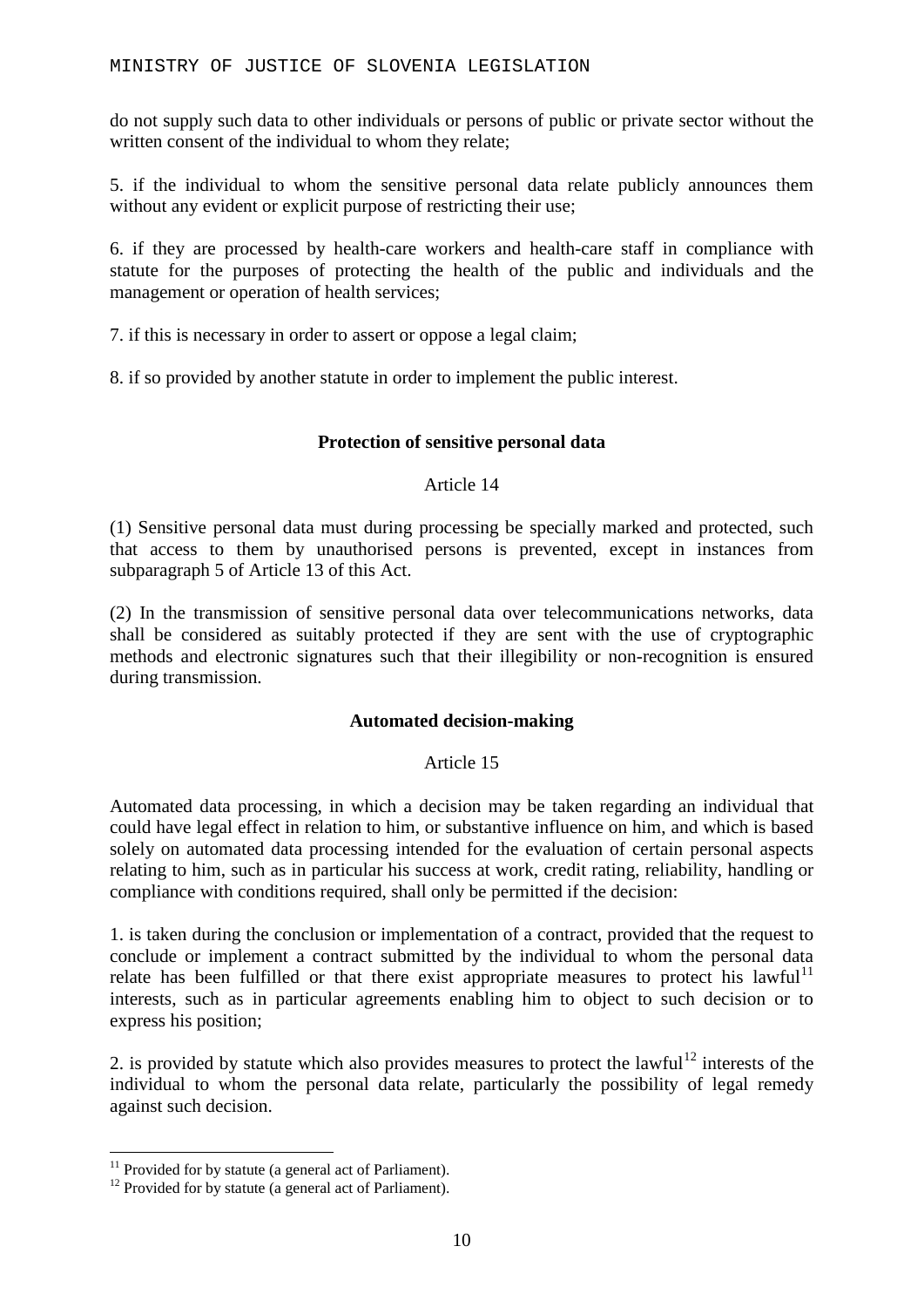### **Purpose of collection, and further processing**

#### Article 16

Personal data may only be collected for specific and lawful<sup>[13](#page-10-0)</sup> purposes, and may not be further processed in such a manner that their processing would be counter to these purposes, unless otherwise provided by statute.

### **Processing for historical, statistical and scientific-research purposes**

#### Article 17

(1) Irrespective of the initial purpose of collection, personal data may be further processed for historical, statistical and scientific-research purposes.

(2) Personal data shall be supplied to the data recipient for the purpose of processing from the previous paragraph in an anonymised form, unless otherwise provided by statute or if the individual to whom the personal data relate gave prior written consent for the data to be processed without anonymising.

(3) Personal data supplied to data recipient in accordance with the previous paragraph shall on completion of processing be destroyed, unless otherwise provided by statute. The data recipient shall be obliged without delay after destruction of the data to inform the data controller who supplied him the personal data in writing when and how he destroyed them.

(4) Results of processing from the first paragraph of this Article shall be published in anonymised form, unless otherwise provided by statute or unless the individual to whom the personal data relate gave written consent for publication in a non-anonymised form or unless written consent for such publication has been given by the heirs to the deceased person under this Act.

### **Chapter 2**

### **Protection of individuals**

### **Accuracy and up to date personal data**

#### Article 18

(1) Personal data being processed must be accurate and kept up to date.

<span id="page-10-0"></span> $13$  Provided for by statute (a general act of Parliament).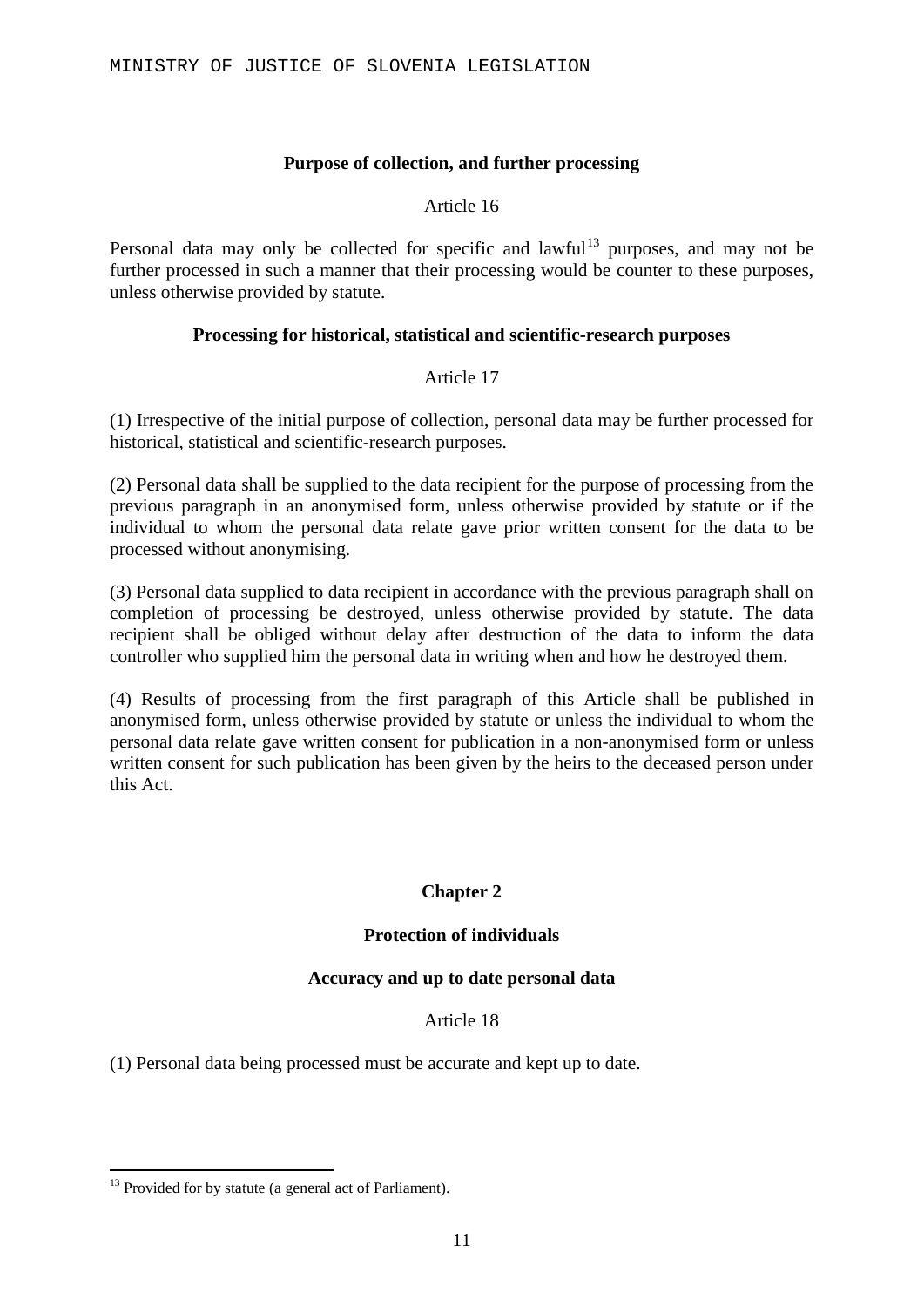(2) Data controller may prior to input into a filing system verify the accuracy of personal data by examining an identity document or other suitable public document of the individual to whom the data relate.

### **Informing the individual of the processing of personal data**

### Article 19

(1) If personal data are collected directly from the individual to whom they relate, the data controller or his representative must communicate to the individual the following information, if the individual is not yet acquainted with them:

- data on the data controller and his possible representative (personal name, title or official name respectively and address or seat respectively),

- the purpose of the processing of personal data.

(2) If in view of the special circumstances of collecting personal data from the previous paragraph there is a need to ensure lawful<sup>[14](#page-11-0)</sup> and fair processing of personal data of the individual, the person from the previous paragraph must also communicate to the individual the additional information, if the individual is not yet acquainted with them, and in particular:

- a declaration as to the data recipient or the type of data recipients of his personal data,

- a declaration of whether the collection of personal data is compulsory or voluntary, and the possible consequences if the individual will not provide data voluntarily,

- information on the right to consult, transcribe, copy, supplement, correct, block and erase personal data that relate to him.

(3) If personal data were not collected directly from the individual to whom they relate, the data controller or his representative must communicate to the individual the following information no later than on the recording or supply of personal data to the data recipient:

- data on the data controller and his possible representative (personal name, title or official name respectively and address or seat respectively),

- the purpose of the processing of personal data.

(4) If in view of the special circumstances of collecting personal data from the previous paragraph there is a need to ensure lawful<sup>[15](#page-11-1)</sup> and fair processing of personal data of the individual, the person from the previous paragraph must also communicate to the individual additional information, and in particular:

- information on the type of personal data collected,

- a declaration as to the data recipient or the type of data recipients of his personal data,

- information on the right to consult, transcribe, copy, supplement, correct, block and erase personal data that relate to him.

(5) Information from the third and fourth paragraphs of this Article shall not need to be ensured if in order to process personal data for historical, statistical or scientific-research purposes it would be impossible or would incur large costs or disproportionate effort or would require a large amount of time, or if the recording or supply of personal data is expressly provided by statute.

<span id="page-11-0"></span><sup>&</sup>lt;sup>14</sup> Verbatim: statutory (in accordance with a statute, meaning mostly in accordance with this Act). <sup>15</sup> Verbatim: statutory (in accordance with a statute, meaning mostly in accordance with this Act).

<span id="page-11-1"></span>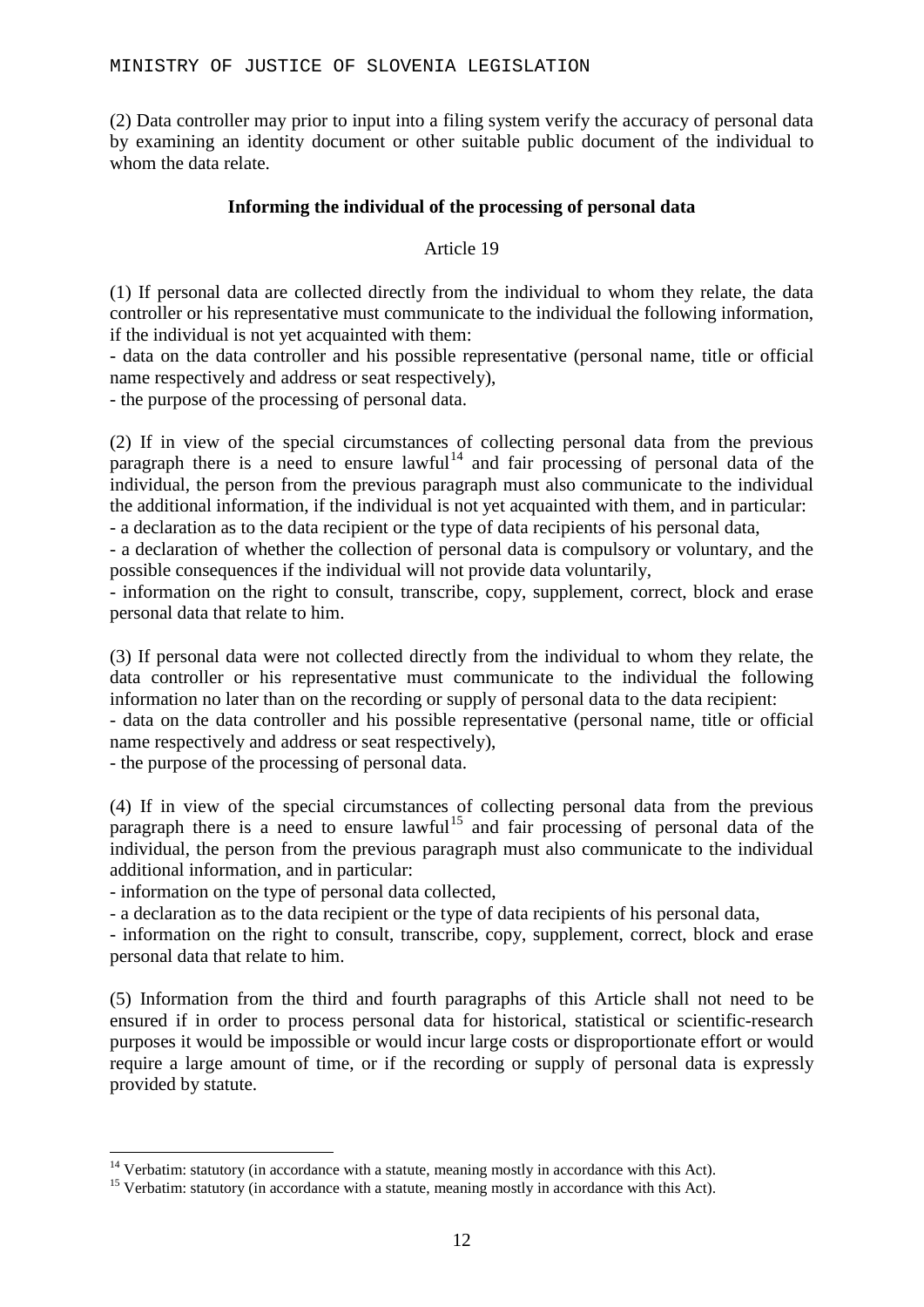### **Use of the same connecting code**

#### Article 20

(1) In the acquisition of personal data from filing systems in the areas of health, police, national intelligence-security activities, national defence, judiciary and the state prosecution and criminal record and minor offence records, the same connecting code may not be used in such manner that only such code would be used to obtain personal data.

(2) Irrespective of the previous paragraph, the same connecting code may exceptionally be used to obtain personal data if this is the only item of data in a specific case that can enable the detection or prosecution of a criminal offence *ex officio*, to protect the life or body of an individual, or to ensure the implementation of the tasks of the intelligence and security bodies provided by statute. An official annotation or other written record must be made thereof without delay.

(3) The first paragraph of this Article shall not apply to the land register and the commercial register.

### **Duration of storage of personal data**

### Article 21

(1) Personal data may only be stored for as long as necessary to achieve the purpose for which they were collected or further processed.

(2) On completion of the purpose of processing, personal data shall be erased, destroyed, blocked or anonymised, unless pursuant to the statute governing archive materials and archives they are defined as archive material, or unless a statute otherwise provides for an individual type of personal data.

### **Supply of personal data**

### Article 22

(1) Data controllers shall be obliged against payment of the cost of supply, unless otherwise provided by statute, to supply personal data to data recipients.

(2) The data controller of the Central Population Register or of Records of Permanently and Temporarily Registered Residents shall be obliged in the manner defined for the issuing of certificates to supply to authorised party demonstrating a lawful interest in exercising rights before public sector persons the personal name and address of permanent or temporary residence of an individual against whom they are exercising their rights.

(3) Data controller shall be obliged for each supply of personal data to ensure that it is subsequently possible to determine which personal data were supplied, to whom, when and on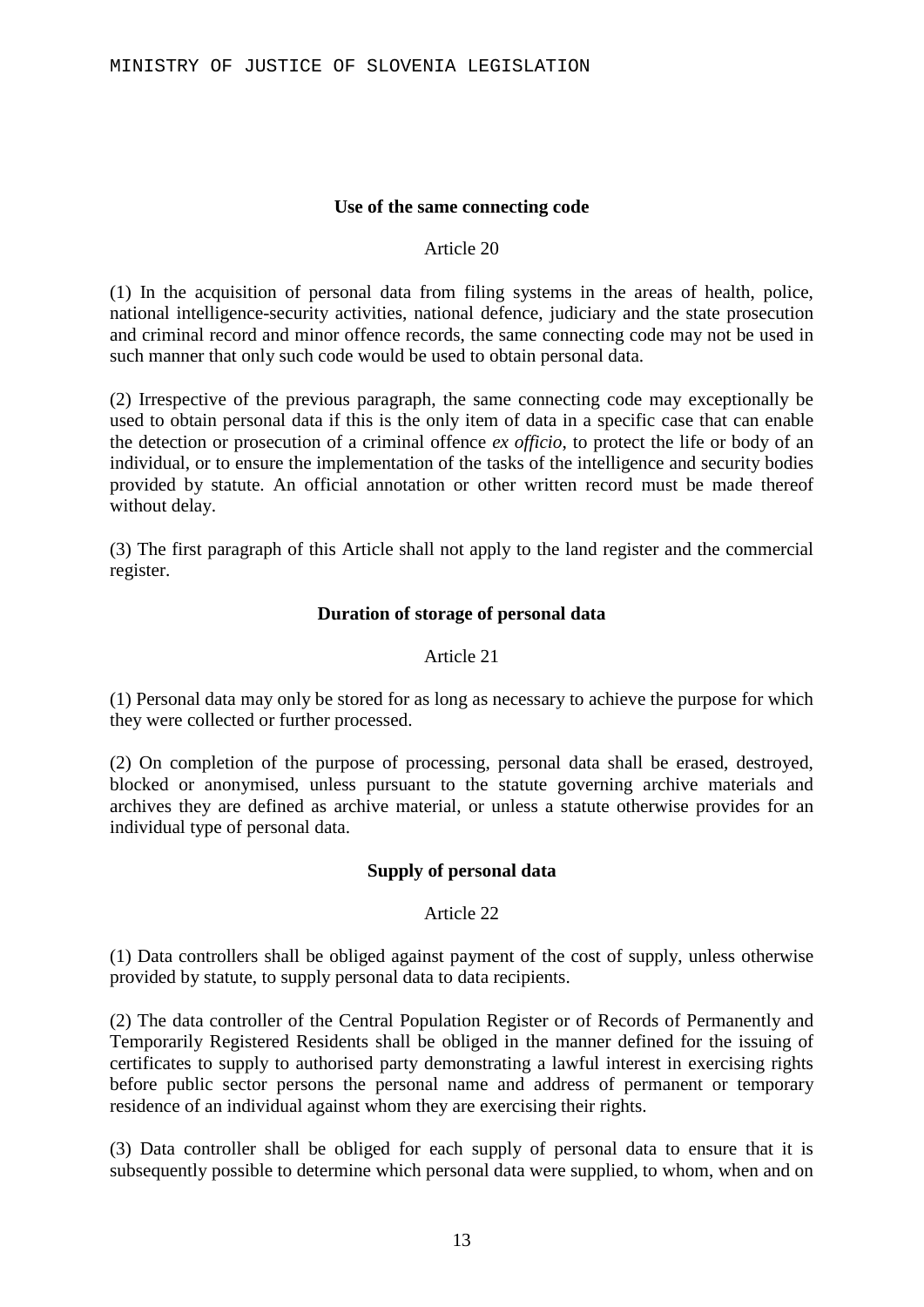what basis, for the period covered by statutory protection of the rights of an individual due to non-allowed supply of personal data.

(4) Irrespective of the first paragraph of this Article, data controllers in the public sector shall be bound to supply to data recipient in the public sector personal data without payment of the cost of supply, unless otherwise provided by statute or unless it involves use for historical, statistical or scientific-research purposes.

### **Protection of personal data of deceased individuals**

### Article 23

(1) Data controller may supply data on a deceased individual only to those data recipients authorised to process personal data by statute.

(2) Irrespective of the previous paragraph, data controller shall supply data on a deceased individual to the person who under the statute governing inheritance is the deceased person's legal heir of the first or second order, if they demonstrate a lawful interest in the use of personal data and the deceased individual did not prohibit in writing the supply of such personal data.

(3) Unless otherwise provided by statute, a data controller may also supply data from the previous paragraph to any other person intending to use such data for historical, statistical or scientific-research purposes if the deceased individual did not prohibit in writing the supply of such personal data.

(4) If the deceased individual did not issue a prohibition from the previous paragraph, persons who under the statute governing inheritance are his legal heirs of the first or second order may prohibit in writing the supply of his data, unless otherwise provided by statute.

### **Chapter 3**

### **Security of Personal Data**

### **Contents**

### Article 24

(1) Security of personal data comprises organisational, technical and logical-technical procedures and measures to protect personal data, and to prevent accidental or deliberate unauthorised destruction, modification or loss of data, and unauthorised processing of such data:

1. by protecting premises, equipment and systems software, including input-output units;

2. by protecting software applications used to process personal data;

3. by preventing unauthorised access to personal data during transmission thereof, including transmission via telecommunications means and networks;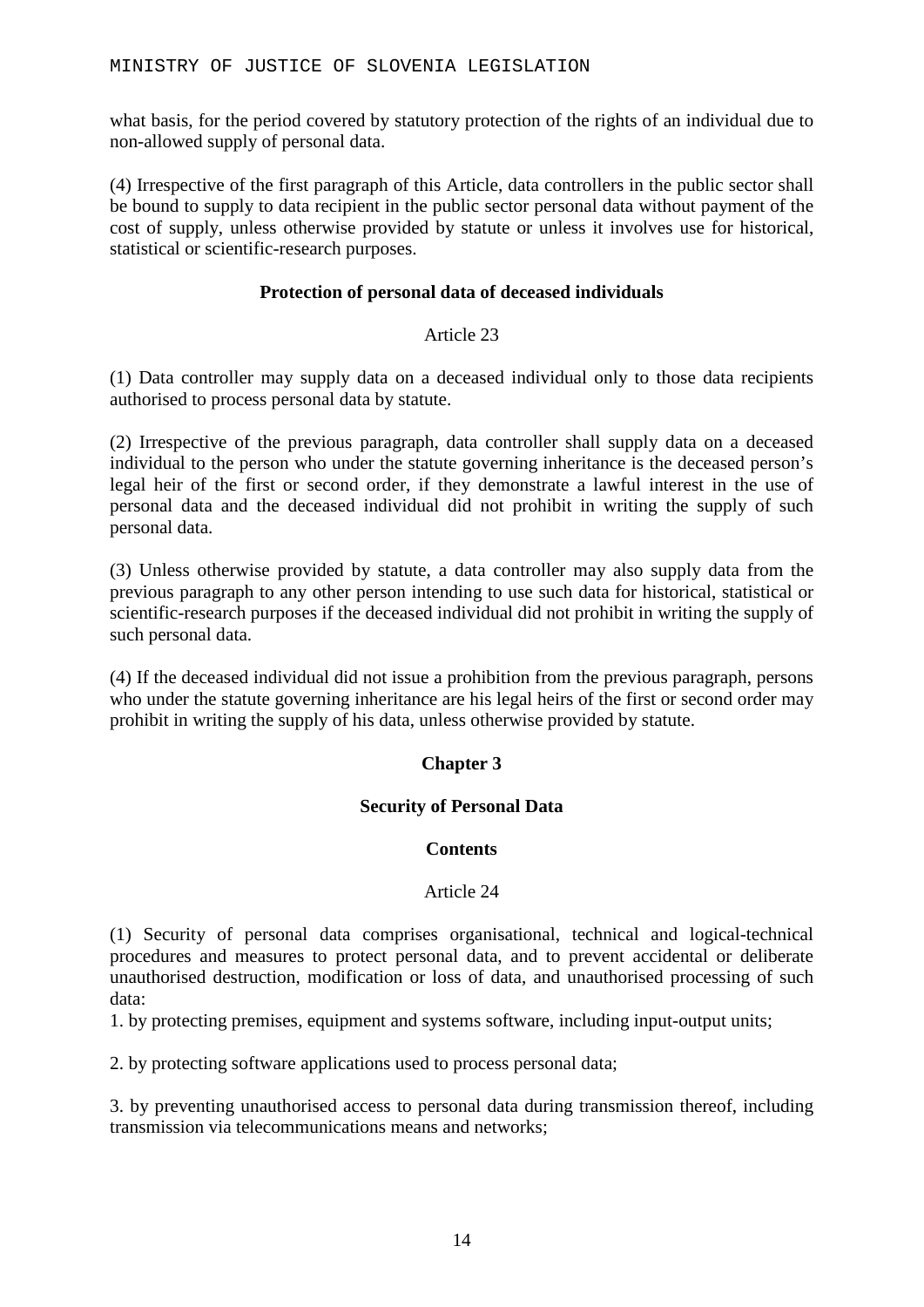4. by ensuring effective methods of blocking, destruction, deletion or anonymisation of personal data;

5. by enabling subsequent determination of when individual personal data were entered into a filing system, used or otherwise processed, and who did so, for the period covered by statutory protection of the rights of an individual due to unauthorised supply or processing of personal data.

(2) In cases of processing of personal data accessible over telecommunications means or network, the hardware, systems software and software applications must ensure that the processing of personal data in filing systems is within the limits of authorisations of the data recipient.

(3) The procedures and measures to protect personal data must be adequate in view of the risk posed by processing and the nature of the specific personal data being processed.

(4) Functionaries, employees and other individuals performing work or tasks at persons that process personal data shall be bound to protect the secrecy of personal data with which they become familiar in performing their functions, work and tasks. The duty to protect the secrecy of personal data shall also be binding on them after termination of their function, work or tasks, or the performance of contractual processing services.

### **Duty to secure**

### Article 25

(1) Data controllers and data processors shall be bound to ensure the protection of personal data in the manner set out in Article 24 of this Act.

(2) Data controllers shall prescribe in their internal acts the procedures and measures for security of personal data and shall define the persons responsible for individual filing systems and the persons who, due to the nature of their work, shall process individual personal data.

### **Chapter 4**

### **Notification of filing systems**

### **Filing system catalogue**

### Article 26

(1) Data controller shall establish for each filing system a filing system catalogue containing: 1. title of the filing system;

2. data on the data controller (for natural person: personal name, address where activities are performed or address of permanent or temporary residence, and for sole trader his official name, registered office, seat and registration number; for legal person: title or registered office and address or seat of the data controller and registration number);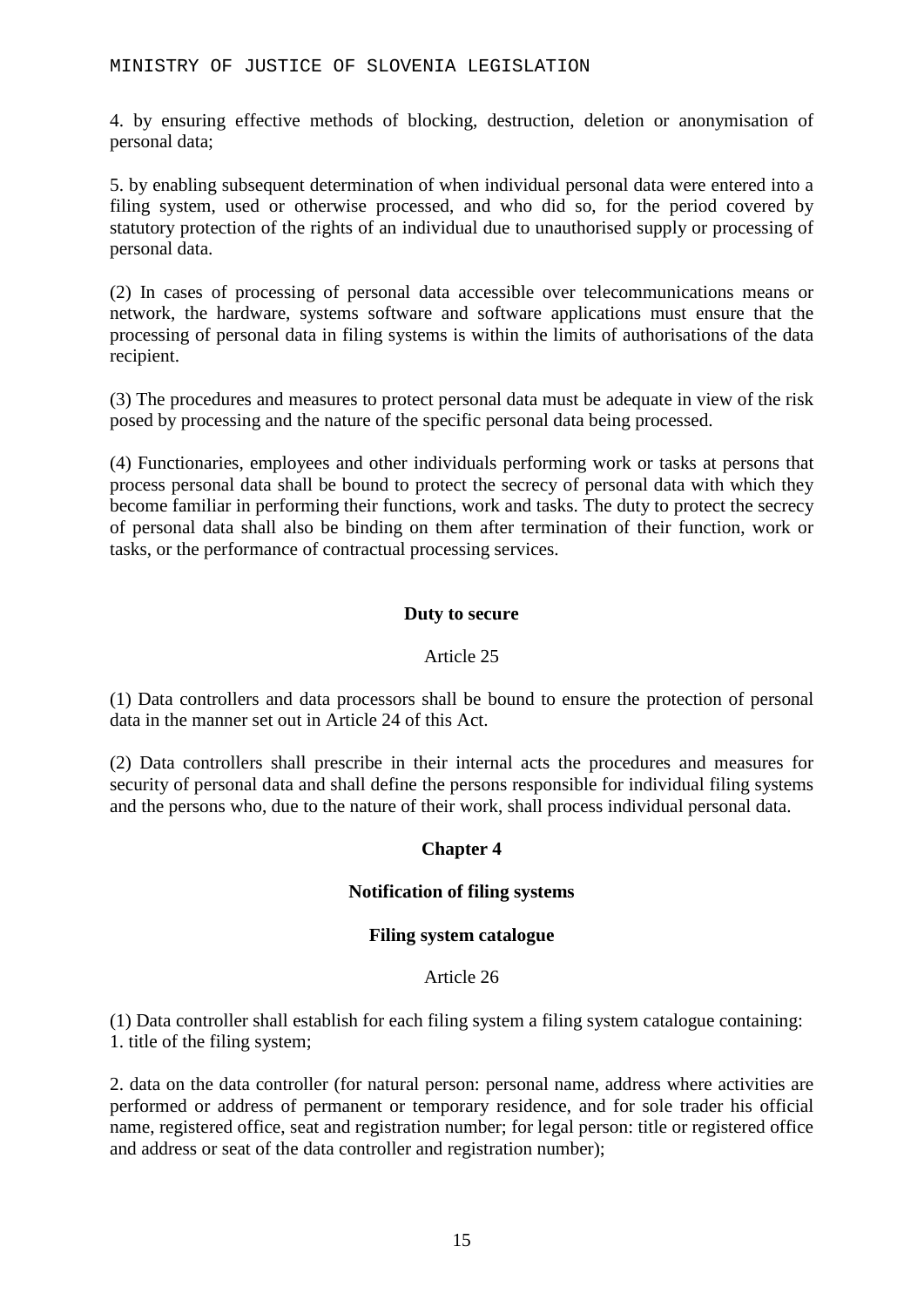3. legal basis for processing personal data;

4. the category of individuals to whom the personal data relate;

5. the type of personal data in the filing system;

6. purpose of processing;

7. duration of storage of personal data;

8. restrictions on the rights of individuals with regard to personal data in the filing system and the legal basis for such restrictions;

9. data recipients or categories of data recipients of personal data contained in the filing system;

10. whether the personal data are transferred to a third country, to where, to whom and the legal grounds for such transfer;

11. a general description of security of personal data;

12. data on connected filing systems from official records and public books.

13. data on the representative from the third paragraph of Article 5 of this Act (for natural person: personal name, address where activities are performed or address of permanent or temporary residence, and for sole trader his official name, registered office, seat and registration number; for legal person: title or registered office and address or seat of the data controller and registration number).

(2) Data controller must ensure that the contents of the catalogue are accurate and up to date.

### **Notification of the supervisory body**

Article 27

(1) Data controller shall supply data from subparagraphs 1, 2, 4, 5, 6, 9, 10, 11, 12 and 13 of the first paragraph of Article 26 of this Act to the National Supervisory Body for Personal Data Protection at least 15 days prior to the establishing of a filing system or prior to the entry of a new type of personal data.

(2) Data controller shall supply to the National Supervisory Body for Personal Data Protection modifications to the data from the previous paragraph no later than eight days from the date of modification.

(3) Data from the first paragraph of this Article shall not need to be supplied by that data controller that do not have more than 20 persons employed for an indefinite period and relating to those filing systems they maintain on their employees in accordance with the statute governing filing systems in the area of labour. In this case each person must be provided with information from Article 26 of this Act.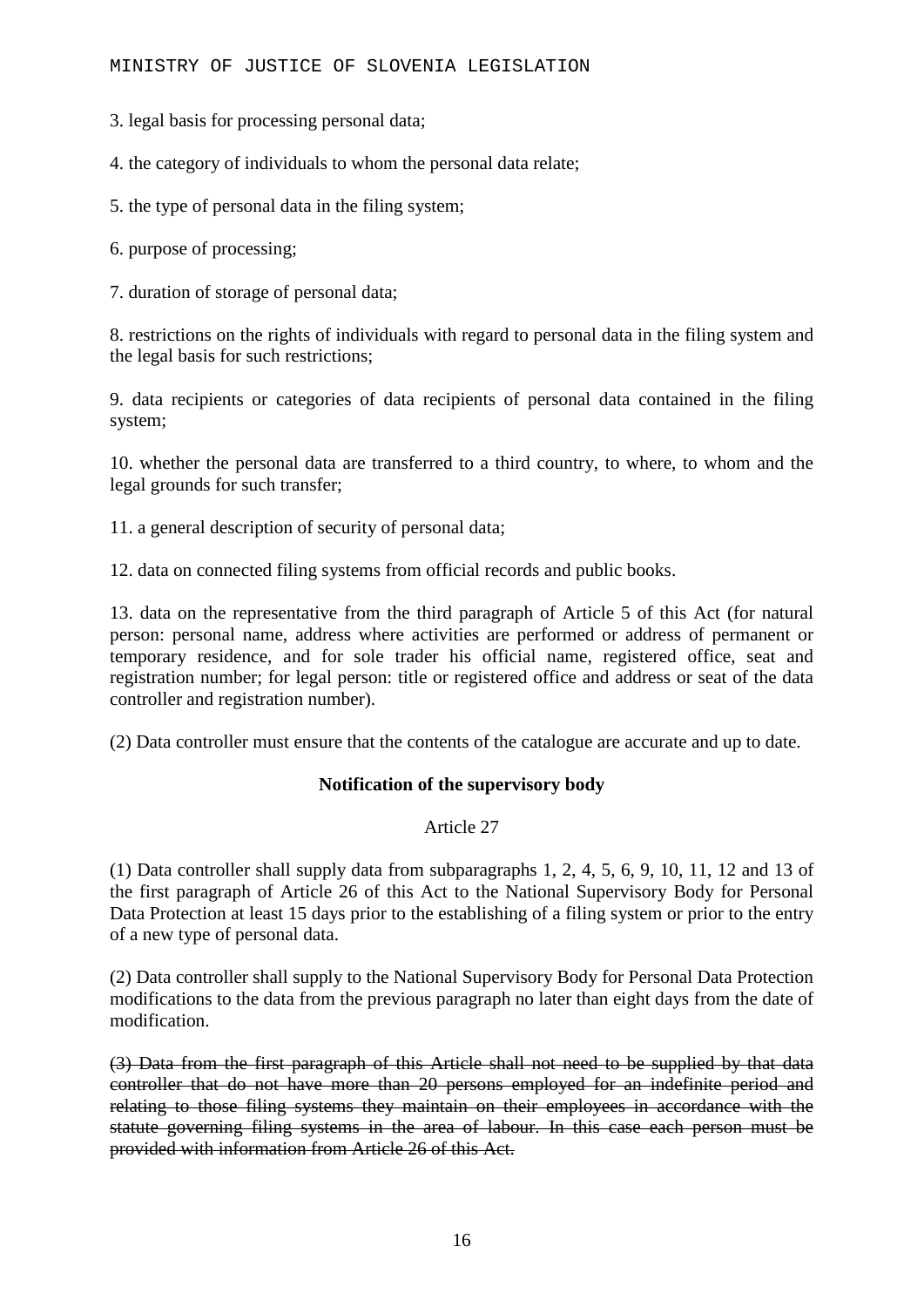[Repealed by the Act on Changes and Amendments to the Personal Data Protection Act (ZVOP-1A), Official Gazette of the RS, No. 67/2007.]

#### **Register**

#### Article 28

(1) The National Supervisory Body for Personal Data Protection shall manage and maintain a Register of Filing Systems containing data from Article 27 of this Act, in the manner defined by the methodology of its management.

(2) The Register shall be managed using information technology and shall be published on the website of the National Supervisory Body for Personal Data Protection (hereinafter: the website).

(3) The rules on the methodology<sup>[16](#page-16-0)</sup> from the first paragraph of this Article shall be defined by the Minister responsible for justice, on the proposal of the Chief National Supervisor for Personal Data Protection<sup>[17](#page-16-1)</sup> (hereinafter: the Chief National Supervisor).

### **PART III**

### **RIGHTS OF THE INDIVIDUAL**

### **Examination of the Register**

### Article 29

(1) The National Supervisory Body for Personal Data Protection shall be obliged to permit anyone to consult the Register of Filing Systems and to transcribe the data.

(2) The consultation and transcription of data must as a rule be permitted and enabled on the same day, and no later than within eight days, otherwise the request shall be deemed to have been refused.

### **Right of the individual to information**

#### Article 30

(1) Data controller shall on request of the individual be obliged:

1. to enable consultation of the filing system catalogue;

<span id="page-16-0"></span><sup>&</sup>lt;sup>16</sup> See: Rules on the Methodology of Managing the Register of Filing Systems, published in: Official Gazette of the RS, Nos. 28/2005 and 30/2011 (in Slovene language: "Pravilnik o metodologiji vodenja registra zbirk osebnih podatkov").<br><sup>17</sup> In original text of this Act in Slovene language the term "the Chief National Supervisor for Protection of

<span id="page-16-1"></span>Personal Data" is used both in its female and male form ("glavna državna nadzornica oziroma glavni državni nadzornik za varstvo osebnih podatkov").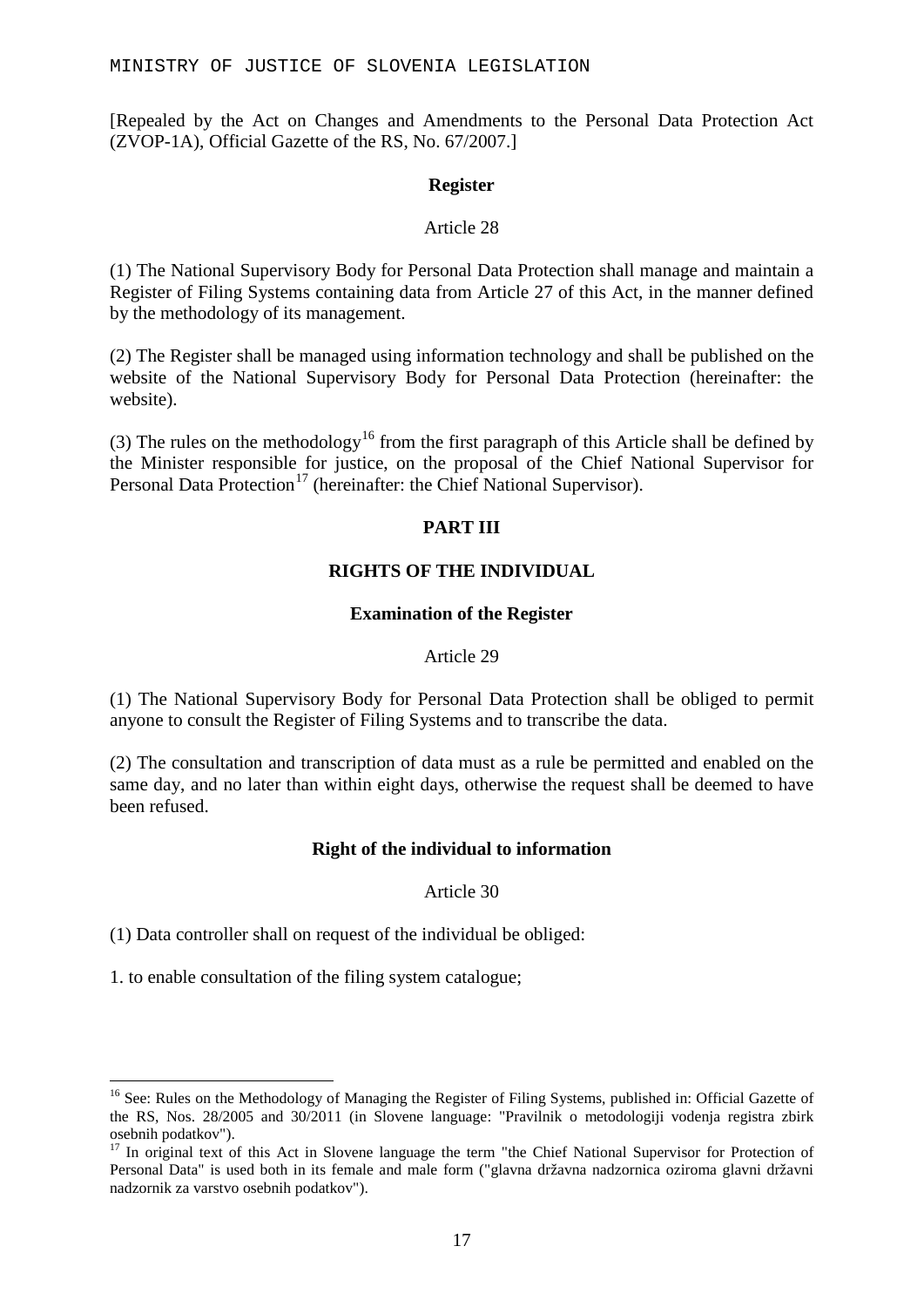2. to certify whether data relating to him are being processed or not, and to enable him to consult personal data contained in filing system that relate to him, and to transcribe or copy them;

3. to supply him an extract of personal data contained in filing system that relate to him;

4. to provide a list of data recipients to whom personal data were supplied, when, on what basis and for what purpose;

5. to provide information on the sources on which records contained about the individual in a filing system are based, and on the method of processing.

6. to provide information on the purpose of processing and the type of personal data being processed, and all necessary explanations in this connection;

7. to explain technical and logical-technical procedures of decision-making, if the controller is performing automated decision-making through the processing of personal data of an individual.

(2) The extract from subparagraph 3 of the previous paragraph may not replace the document or certificate under the regulations on administrative or other procedures, and this shall be indicated on the extract.

### **Procedure for information**

### Article 31

(1) The request from Article 30 of this Act shall be lodged in writing or orally in a record with the data controller. Such request may be lodged once every three months, and in respect of sensitive personal data and personal data under the provisions of Chapter 2, Part VI of this Act, once a month. When required to ensure fair, lawful or proportionate processing of personal data, particularly when an individual's personal data in a filing system are frequently updated or sent or could be frequently updated or sent to data recipients, the data controller must permit the individual to lodge the request within an appropriately shorter period, which is not less than five days from the day of acquainting with personal data that relate to him or [from the] refusal of this acquaintance.

(2) The data controller must enable the individual to consult, transcribe, copy and obtain a certificate pursuant to subparagraphs 1 and 2 of the first paragraph of Article 30 of this Act as a rule on the same day that the request is received, and no later than within 15 days, or within 15 days to inform the individual in writing of the reasons why he will not enable consultation, transcription, copying or the issuing of a certificate.

(3) The data controller shall be obliged to supply the extract from subparagraph 3, the list from subparagraph 4, information from subparagraphs 5 and 6 and the explanation from subparagraph 7 of the first paragraph of Article 30 of this Act to the individual within 30 days from the date he received the request, or within the same interval to inform him in writing of the reasons why he will not supply the extract, list, information or explanation.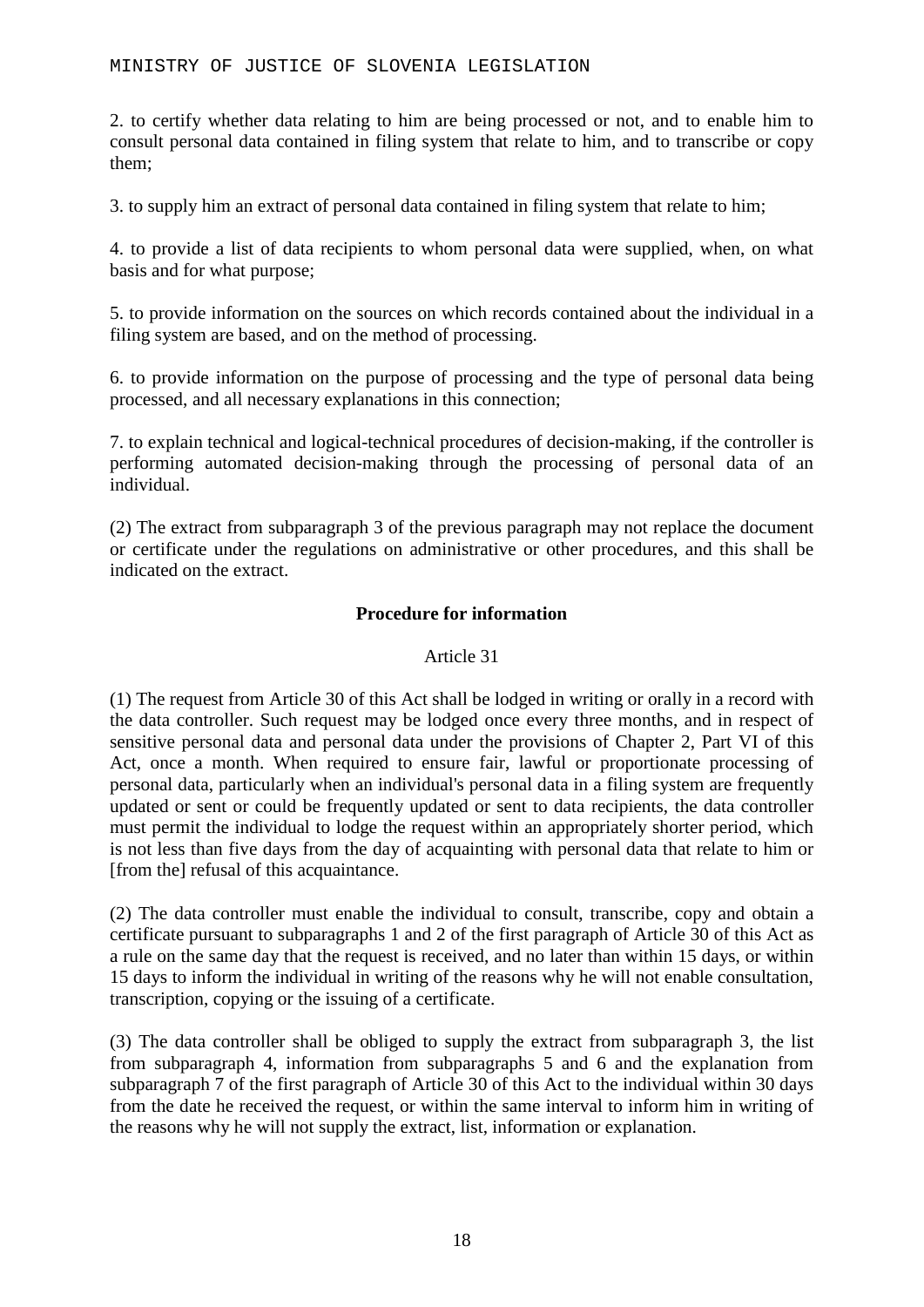(4) If the data controller fails to act in accordance with the second and third paragraphs of this Article, the request shall be deemed to have been refused.

(5) Costs relating to the request and consultation from this Article shall be borne by the data controller.

(6) For the transcription, copying and written certificate pursuant to Item 2, and the extract pursuant to Item 3, the list from Item 4, the information from Items 5 and 6 and the explanation from Item 7 of the first paragraph of Article 30 of this Act, the data controller may charge the individual only material costs according to a pre-specified tariff, while an oral confirmation pursuant to Item 2, oral provision of information pursuant to Item 5, oral provision of information pursuant to Item 6, and oral explanation pursuant to Item 7 shall be free-of-charge. If despite having received an oral confirmation, information or explanation pursuant to Items 2, 5, 6 and 7 of the first paragraph of Article 30, an individual requests confirmation, information or an explanation in written form, the data controller must provide it.

(7) The Minister responsible for justice, at the proposal of the Information Commissioner, shall issue rules<sup>[18](#page-18-0)</sup> prescribing a tariff for the material costs referred to in the preceding paragraph and shall publish them in the Official Gazette of the Republic of Slovenia.

### **Right to supplement, correct, block, erase and to object**

### Article 32

(1) On the request of an individual to whom personal data relate, the data controller must supplement, correct, block or erase personal data which the individual proves as being incomplete, inaccurate or not up to date, or that they were collected or processed contrary to statute.

(2) On the request of the individual the data controller must inform all data recipients and data processors to whom the controller has supplied the personal data of the individual, before the measures from the previous paragraph have been carried out, of their supplementation, correction, blocking or erasure pursuant to the previous paragraph. Exceptionally the data controller shall not need to do this if it would incur large costs, disproportionate efforts or would require a large amount of time.

(3) Individuals whose personal data are processed in accordance with the fourth paragraph of Article 9 or the third paragraph of Article 10 of this Act shall have the right through objection at any time to demand the cessation of their processing. The data controller shall grant the objection if the individual demonstrates that the conditions for processing have not been fulfilled pursuant to the fourth paragraph of Article 9 or the third paragraph of Article 10 of this Act. In this case the personal data of the individual may no longer be processed.

(4) If the data controller does not grant the objection from the previous paragraph, the individual that lodged the objection may request that the National Supervisory Body for

<span id="page-18-0"></span><sup>&</sup>lt;sup>18</sup> See: Rules on the charging of expenses concerning the execution of the individual's right to acquaint himself with his own personal data, published in: Official Gazette of the RS, Nos. 85/2007 and 5/2012 (in Slovene language: "Pravilnik o zaračunavanju stroškov pri izvrševanju pravice posameznika do seznanitve z lastnimi osebnimi podatki").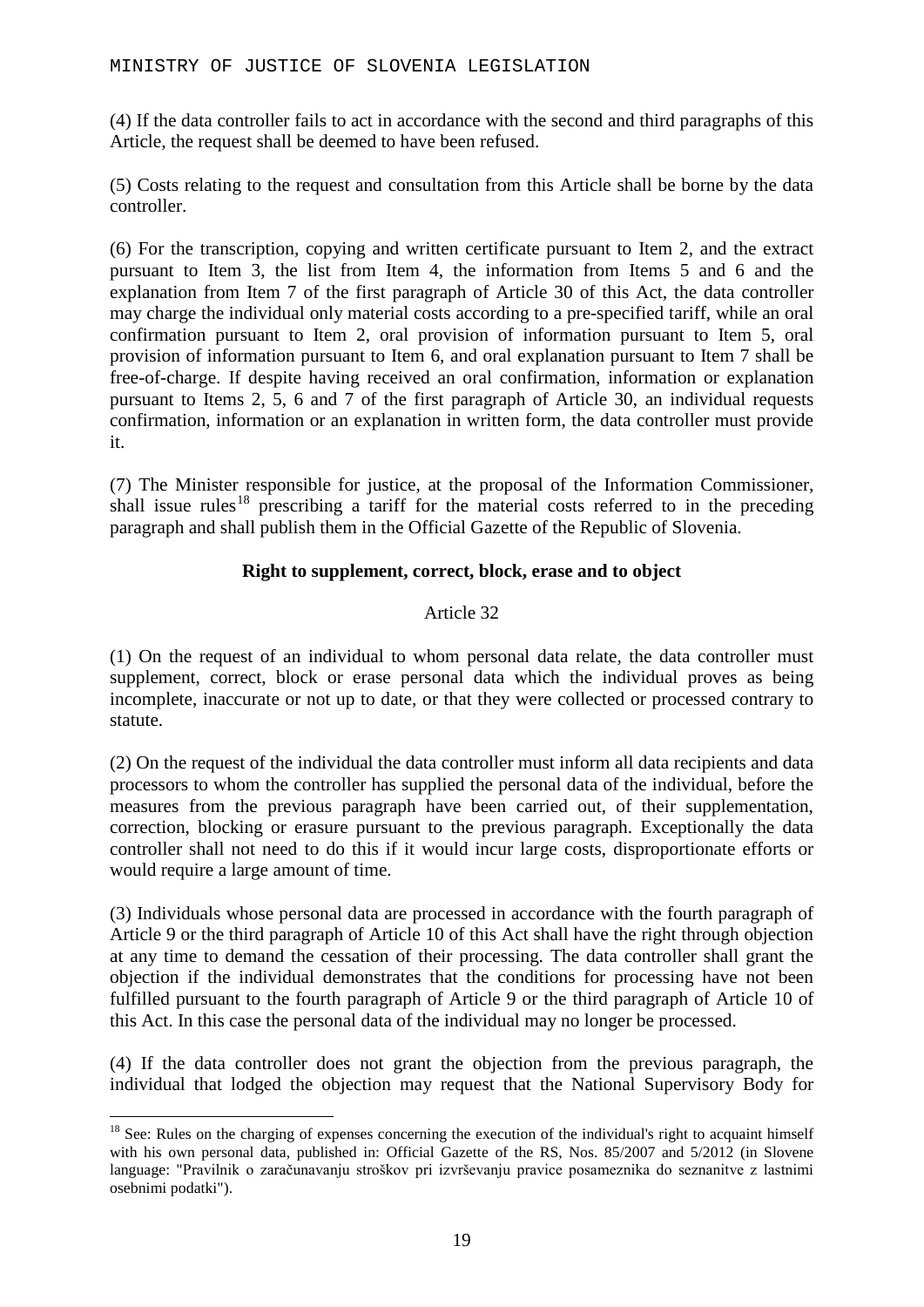Personal Data Protection decides on whether the processing is in accordance with the fourth paragraph of Article 9 or the third paragraph of Article 10 of this Act. The individual may lodge such request within seven days of delivery of the decision regarding on objection.

(5) The National Supervisory Body for Personal Data Protection shall decide on the request from the previous paragraph within two months of receipt of the request. The lodging of a request shall withhold the processing of personal data of the individual in respect of which the request was lodged.

(6) The costs of all actions of the data controller from the previous paragraphs shall be borne by the data controller.

### **Procedure of supplementing, correction, blocking, deletion and objection**

### Article 33

(1) The request or objection from Article 32 of this Act shall be lodged in writing or orally in an annotation with the data controller.

(2) The data controller shall be obliged to perform the supplementing, correction, blocking or deletion of personal data within 15 days of the date of receipt of the request, and to inform the person who lodged the request thereof, or within the same interval to inform him of the reasons why he will not do so. The controller must decide on an objection within the same deadline.

(3) If the data controller fails to act pursuant to the previous paragraph, the request shall be deemed to have been refused.

(4) If the data controller concludes on his own that the personal data are incomplete, inaccurate or not up to date, he shall supplement or correct them and inform the individual thereof, unless otherwise provided by statute.

(5) Costs relating to the supplementing, correction and erasure of personal data, and of the notification and decision on the objection, shall be borne by the data controller.

### **Judicial protection of the rights of the individual**

### Article 34

(1) Individual who finds that his rights provided by this Act have been violated may request judicial protection for as long as such violation lasts.

(2) If the violation from the previous paragraph ceases, the individual may file a suit to rule that the violation existed if he is not provided with other judicial protection in relation to the violation.

(3) The competent court shall decide in the procedure under the provisions of the statute regulating administrative disputes unless otherwise provided by this Act.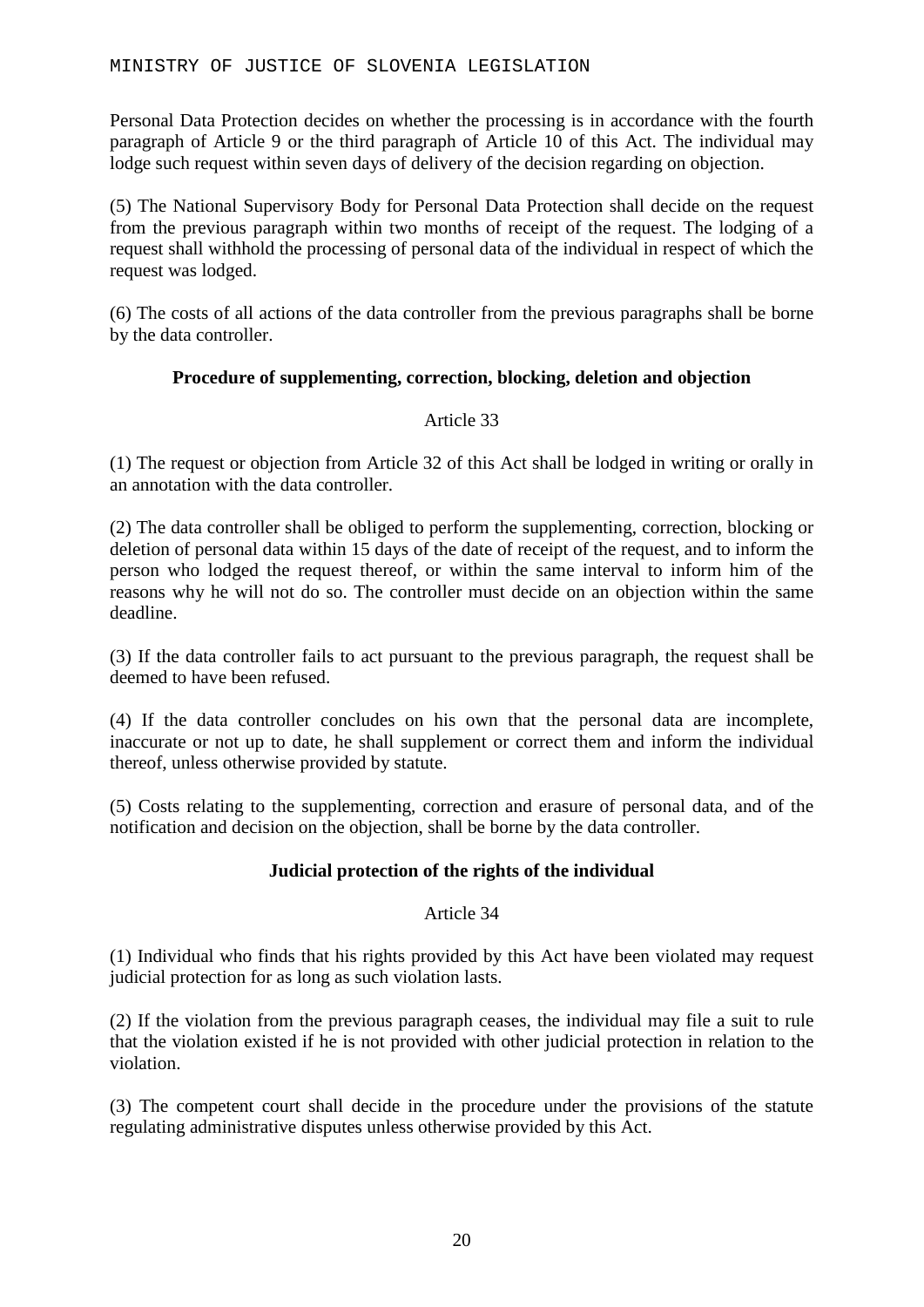(4) The procedure shall not be public unless the court decides otherwise at the suggestion of the individual for well-founded reasons.

(5) The procedure shall be urgent and a priority.

### **Temporary injunction**

Article 35

In a suit filed due to violations of rights from Article 32 of this Act, an individual may request the court to bind the data controller, until a final decision is issued in the administrative dispute, to prevent any kind of processing of the disputed personal data, if their processing could cause with difficulty reparable damage to the individual, to whom the personal data relate, while the postponement of processing should not be contrary to the public interests and neither is there any danger of greater irredeemable damage being done to the opposing party.

### **Restriction of the rights of an individual**

### Article 36

(1) The rights of an individual from the third and fourth paragraphs of Article 19, Articles 30 and 32 of this Act may exceptionally be restricted by statute for reasons of protection of national sovereignty and national defence, protection of national security and the constitutional order of the state, security, political and economic interests of the state, the exercise of the responsibilities of the police, the prevention, discovery, detection, proving and prosecution of criminal offences and minor offences, the discovery and punishment of violations of ethical norms for certain professions, for monetary, budgetary or tax reasons, supervision of the police, and protection of the individual to whom the personal data relate, or the rights and freedoms of others.

(2) Restrictions from the previous paragraph may only be provided in the extent necessary to achieve the purpose for which the restriction was provided.

### **PART IV**

### **INSTITUTIONAL PERSONAL DATA PROTECTION**

### **Chapter 1**

### **Supervisory body for personal data protection**

### **Supervisory body**

Article 37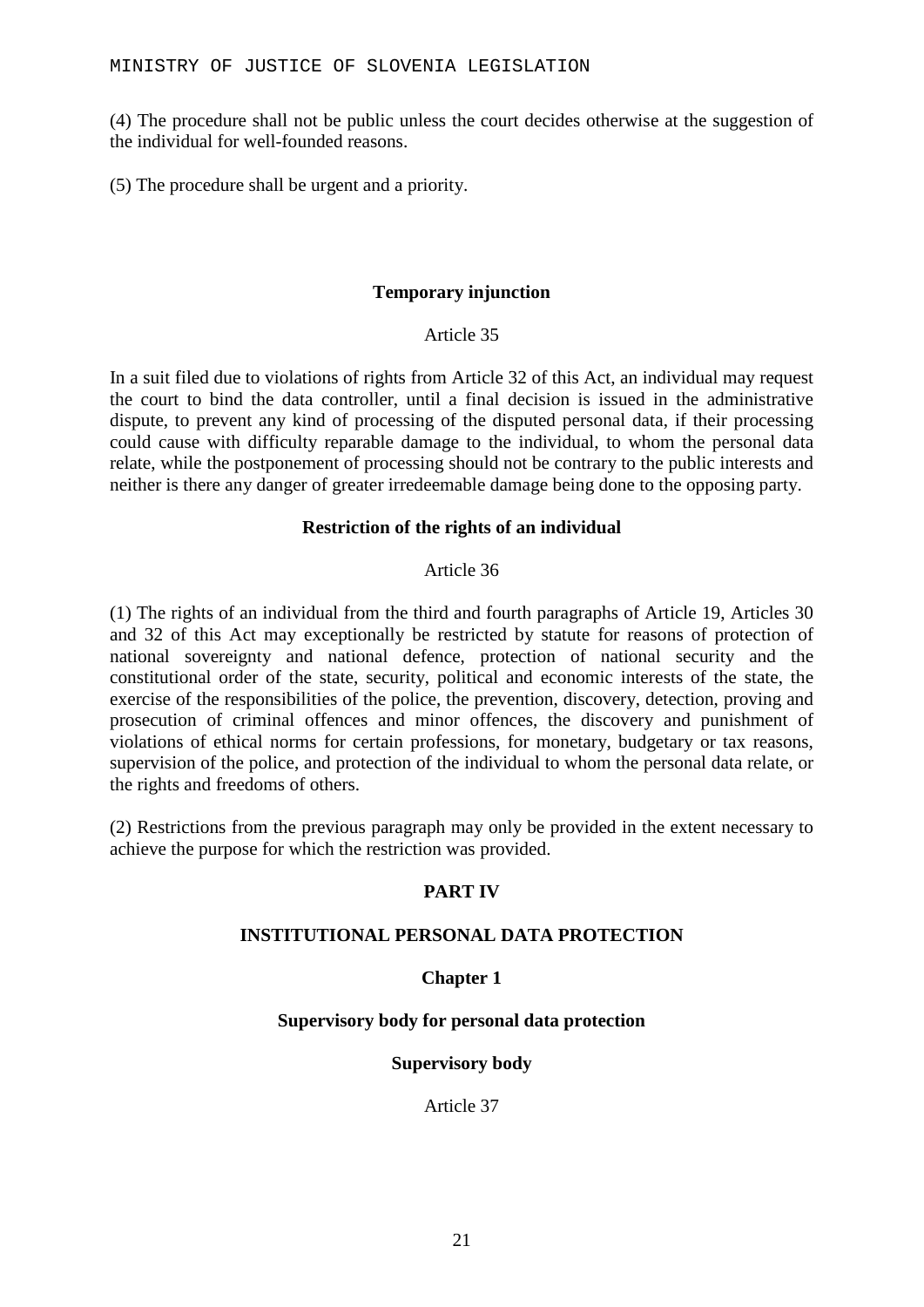(1) The National Supervisory Body for Personal Data Protection (hereinafter: the National Supervisory Body) shall have the status of supervisory body for the protection of personal data.

(2) The National Supervisory Body shall undertake inspection supervision on the implementation of the provisions of this Act and other tasks under this Act and other regulations regulating the protection or processing of personal data or the transfer of personal data from the Republic of Slovenia. The National Supervisory Body shall also undertake other tasks in accordance with statute.

(3) The National Supervisory Body shall ensure uniform realisation of measures in the area of protection of personal data.

### *Status and organisation of the National Supervisory Body*

### *Article 38*

*(1) The National Supervisory Body shall be a self-dependent[19](#page-21-0) state body.*

*(2) The National Supervisory Body shall be headed by a Chief National Supervisor, who shall be a state functionary. His salary shall be regulated by the decision of the National Assembly laying down the ranking of official functions into salary brackets.*

*(3) The National Supervisory Body shall employ at least four National Supervisors for Personal Data Protection[20](#page-21-1) (hereinafter: the Supervisor). At least one of them must be a university graduate in law.*

*(4) The Chief National Supervisor shall head and represent the National Supervisory Body, organise and coordinate the work of Supervisors and carry out inspection supervision pursuant to this Act.*

*(5) Administrative and technical tasks for the National Supervisory Body shall be performed by the Ministry responsible for justice.*

[Repealed by the Information Commissioner Act, Official Gazette of the RS, No. 113/05; see Articles 1, 2, 8 and 9 of this Act in Appendix 2]

### *Funds for the work of the National Supervisory Body*

### *Article 39*

*Funds for the work of the National Supervisory Body shall be provided in the Budget of the Republic of Slovenia. The level of funds shall be determined by the National Assembly of the* 

<span id="page-21-0"></span><sup>&</sup>lt;sup>19</sup> In Slovene language "self-dependent" is: "samostojen". A literal translation would be: "standing on its own". Self-dependent means from the viewpoint of legal terminology less than independence and more than autonomy. A similar legal term in German language is "*Selbständigkeit*". However, in actual terms self-dependent is

<span id="page-21-1"></span> $^{20}$  In original text of this Act in Slovene language the term "National Supervisors for Personal Data Protection" is used in its female and male form ("državna nadzornica oziroma državni nadzornik za varstvo osebnih podatkov").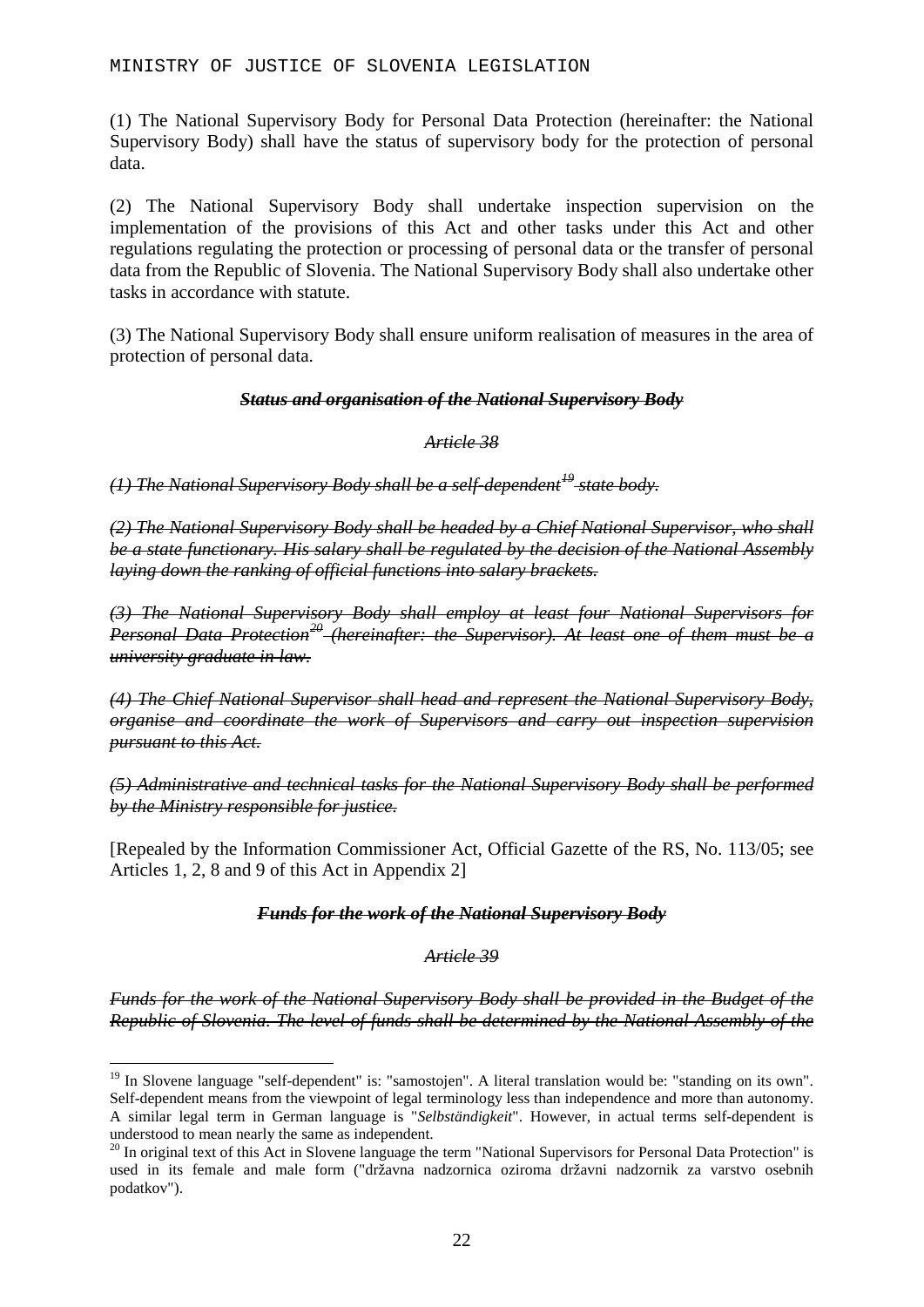### *Republic of Slovenia (hereinafter: National Assembly) on the proposal of the Chief National Supervisor.*

[Repealed by the Information Commissioner Act, Official Gazette of the RS, No. 113/05; see Article 5 of this Act in Appendix 2]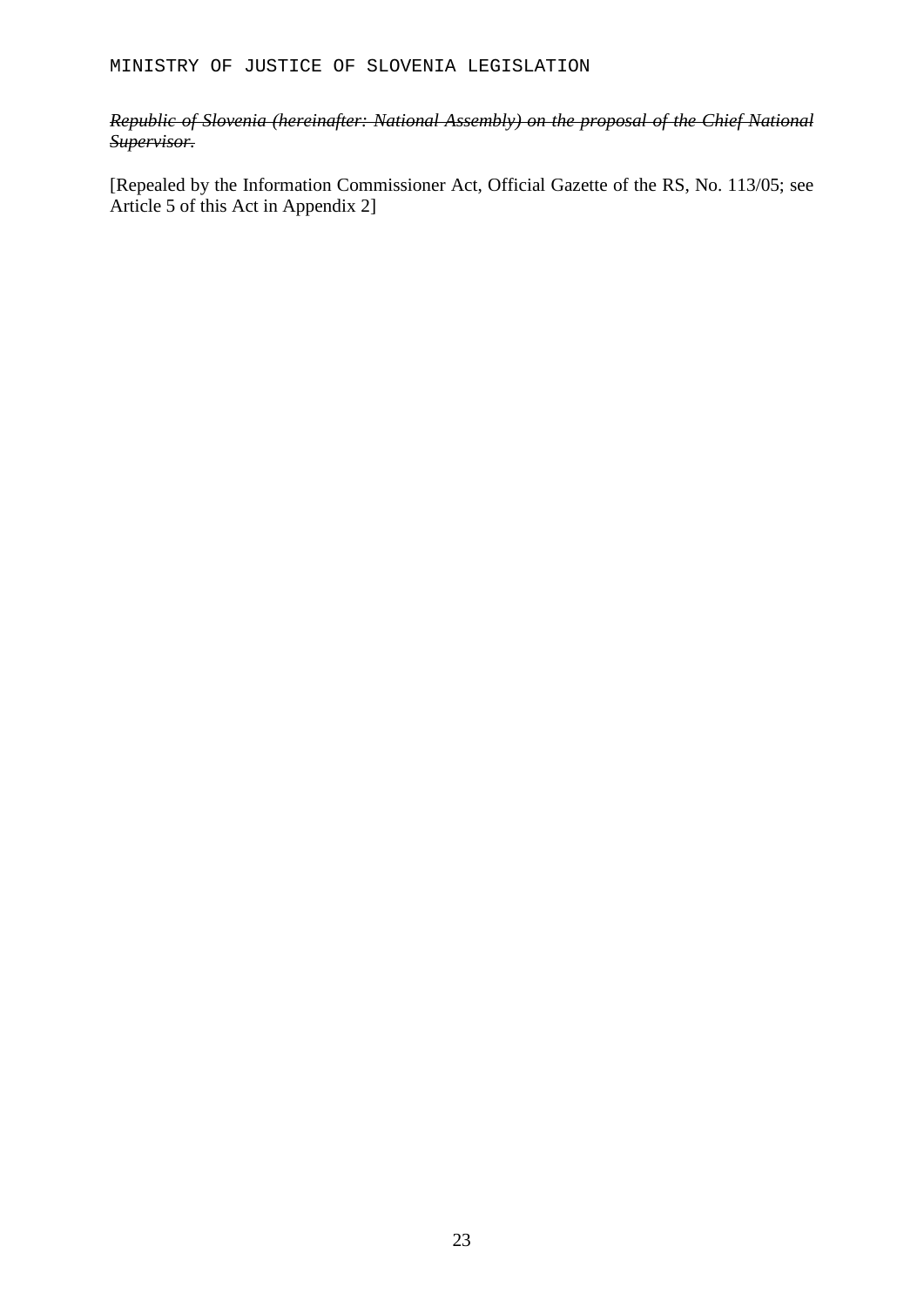### *Appointment of the Chief National Supervisor*

#### *Article 40*

*(1) The Chief National Supervisor shall be appointed by the National Assembly on the proposal of the Minister responsible for justice.*

*(2) The Chief National Supervisor shall be appointed from among those individuals that fulfil the conditions for appointment to the title of Supervisor under this Act.*

*(3) The vacancy for the post of Chief National Supervisor shall be advertised by the Ministry responsible for justice ex officio no later than three months from the expiry of the term of office of the Chief National Supervisor or within one month of early dismissal. The vacancy shall be advertised in the Official Gazette of the Republic of Slovenia, and the deadline for applications may not be shorter than 15 days.* 

*(4) The Chief National Supervisor shall be appointed for a period of eight years and may be re-appointed.*

[Repealed by the Information Commissioner Act, Official Gazette of the RS, No. 113/05; see Article 6 of this Act in Appendix 2]

#### *Dismissal of the Chief National Supervisor*

#### *Article 41*

*(1) The Chief National Supervisor may be subject to early dismissal only in the following cases:* 

*- if he tenders a statement of resignation to the National Assembly;*

*- if he is convicted by a final decision of a criminal offence with a punishment of deprivation of liberty;*

*- if he cannot perform his function for health or other well-founded reasons for more than six months;*

*- if he becomes permanently incapable of performing his function.*

*(2) The Chief National Supervisor shall be dismissed early and his term of office shall cease on the day the National Assembly determines the onset of reasons from the previous paragraph.*

[Repealed by the Information Commissioner Act, Official Gazette of the RS, No. 113/05; see Article 7 of this Act in Appendix 2]

### *Deputising for the Chief National Supervisor*

#### *Article 42*

*The Chief National Supervisor shall from among the Supervisors appoint his Deputy, who shall deputise for him during his absence or temporary incapacity.* 

[Repealed by the Information Commissioner Act, Official Gazette of the RS, No. 113/05]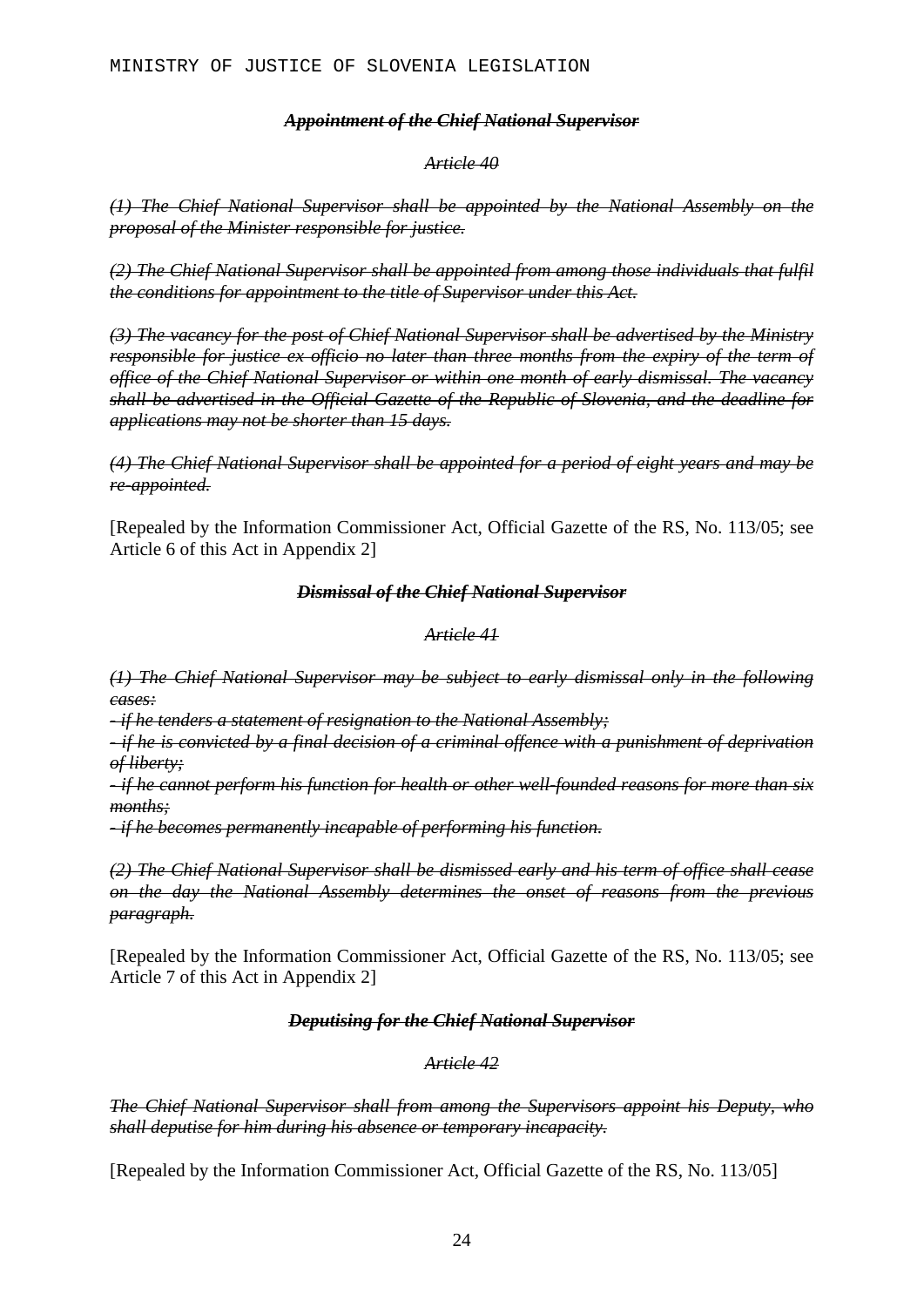#### *The Supervisor*

*Article 43*

*(1) Persons that have university education, five years of working experience, of which at least one year has been in work with personal data, and have passed the professional examination[21](#page-24-0) for the position of inspector pursuant to the statute governing inspection supervision, may be appointed as Supervisor.* 

*(2) Supervisors shall have the status, rights and obligations provided for Inspectors by the statute governing inspection supervision and by the statute governing civil servants, unless otherwise provided by this Act.*

*(3) Supervisors shall be appointed by the Chief National Supervisor in accordance with the statute governing civil servants.*

[Repealed by the Information Commissioner Act, Official Gazette of the RS, No. 113/05; see Article 8 of this Act in Appendix 2]

### *Self-dependence of Supervisors*

### *Article 44*

*(1) In the performance of tasks of inspection supervision and other tasks under this Act within the framework of their authorisations, Supervisors shall be independent and shall undertake them within the framework of and on the basis of the Constitution and statutes.*

*(2) In relation to the performance of tasks not comprising the performance of inspection supervision, they shall be bound by the written instructions of the Chief National Supervisor.*

[Repealed by the Information Commissioner Act, Official Gazette of the RS, No. 113/05; see Article 8 of this Act in Appendix 2]

### *Employment and assignment in the National Supervisory Body*

*Article 45*

*(1) The Chief National Supervisor shall define in accordance with the statute governing civil servants in the act on systematisation the internal organisation of the National Supervisory Body and the required number of civil servants of the National Supervisory Body performing legal tasks and the required number of civil servants performing ancillary work.*

*(2) Civil servants of state bodies may on the basis of a proposal of the Chief National Supervisor and with their written agreement and the consent of the head of their state body be assigned to perform legal tasks or ancillary work from the previous paragraph at the* 

<span id="page-24-0"></span><sup>&</sup>lt;sup>21</sup> See: Rules on the specific part of the professional examination taken by state supervisor for personal data protection, published in: Official Gazette of the RS, No. 57/2006 (in Slovene language: "Pravilnik o posebnem delu strokovnega izpita za državnega nadzornika za varstvo osebnih podatkov").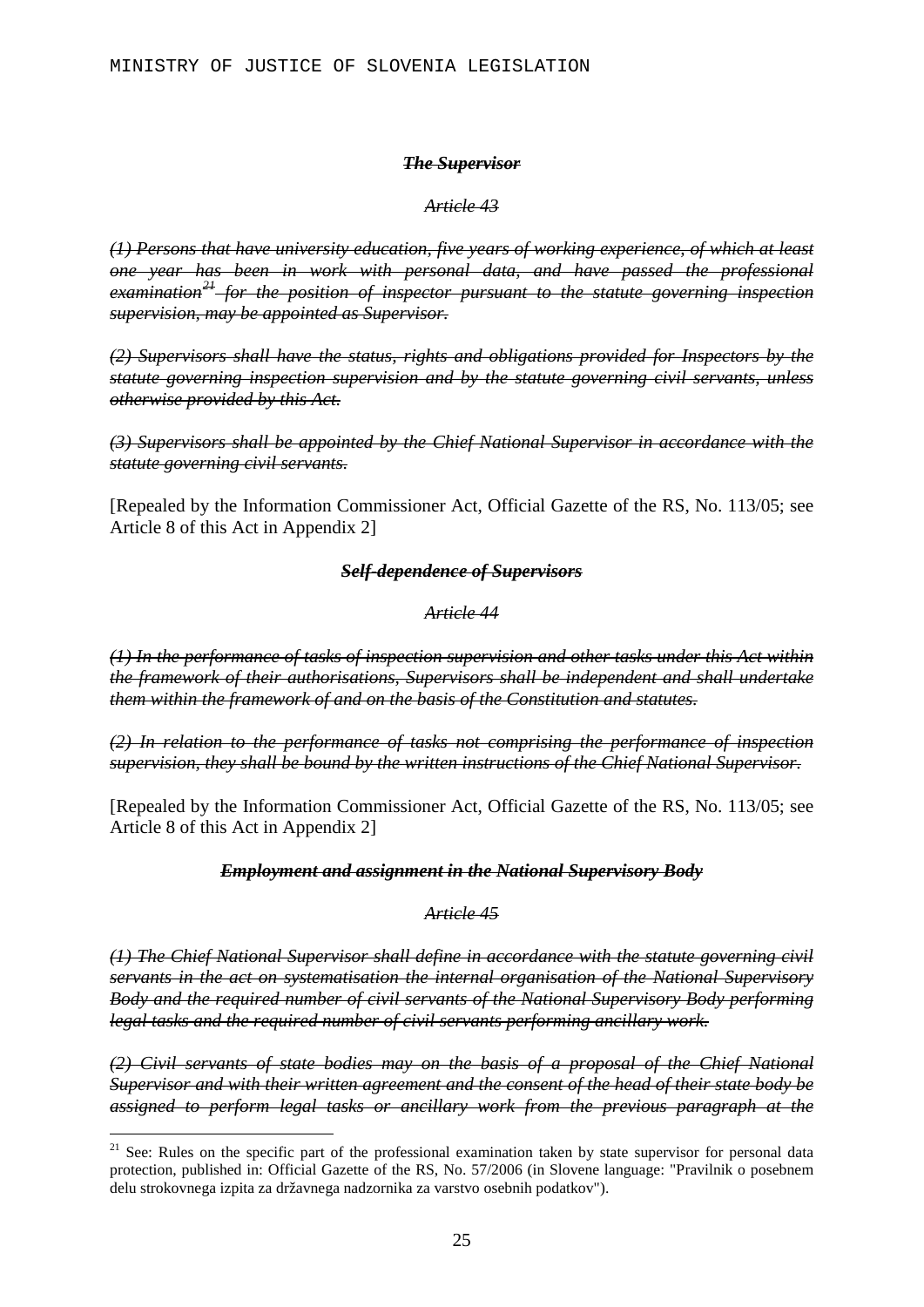*National Supervisory Body for a period of up to three years. Judges, State Prosecutors and Assistant State Prosecutors may be assigned to perform such tasks pursuant to the provisions of statutes regulating the judicial service and the state prosecutor's office.*

*(3) Servants and functionaries from the previous paragraph may not perform the tasks of inspection supervision.*

[Repealed by the Information Commissioner Act, Official Gazette of the RS, No. 113/05]

### **Chapter 2**

### **Tasks of the National Supervisory Body**

### **Reports of the National Supervisory Body**

Article 46

(1) The National Supervisory Body shall submit an Annual Report on its work to the National Assembly no later than by 31 May for the previous year, and shall publish this Report on its website.

(2) The Annual Report shall contain data on the work of the National Supervisory Body in the previous year and assessments and recommendations in the area of protection of personal data.

[Repealed by the Information Commissioner Act, Official Gazette of the RS, No. 113/05; see Article 14 of this Act in Appendix 2]

### **Cooperation with other bodies**

### Article 47

The National Supervisory Body shall in its work cooperate with state bodies, the competent bodies of the European Union for the protection of individuals in the processing of personal data, international organisations, foreign supervisory bodies for the protection of personal data, institutes, societies, nongovernmental organisations in the area of protection of personal data or privacy and other organisations and bodies regarding all issues important for the protection of personal data.

### **Competences regarding regulations**

### Article 48

(1) The National Supervisory Body shall issue prior opinions to Ministries, the National Assembly, self-governing local community bodies, other state bodies and holders of public powers regarding the compliance of the provisions of draft statutes and other regulations with the statutes and other regulations regulating personal data.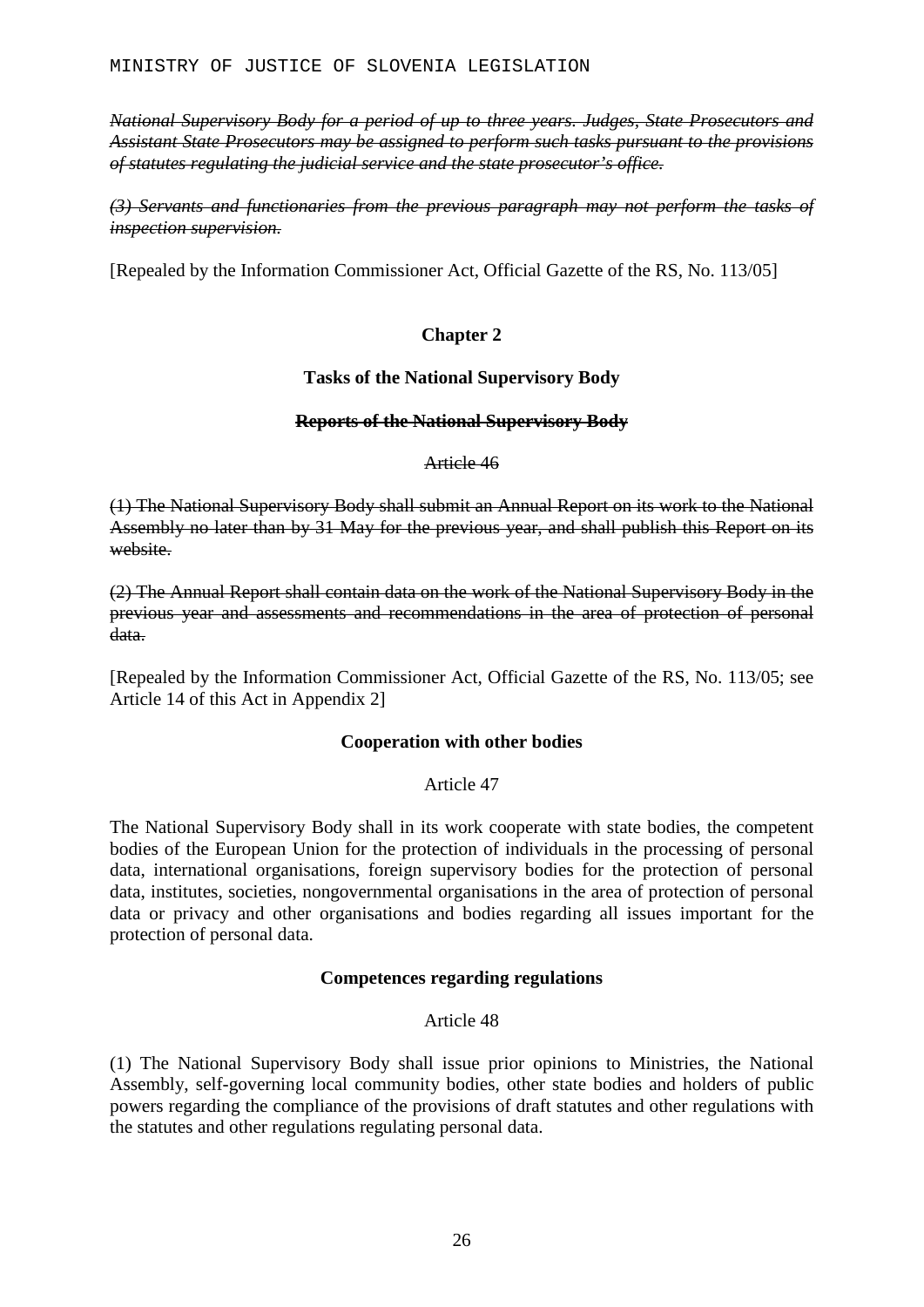(2) The National Supervisory Body may file a request to the Constitutional Court of the Republic of Slovenia (hereinafter: the Constitutional Court) to assess the constitutionality of statutes, other regulations and general acts issued to exercise public powers if the question of constitutionality and lawfulness arises in connection with a procedure it conducts.

[Repealed by the Act on Changes and Amendments to the Constitutional Court Act, Official Gazette of the RS, No. 51/2007. This provision on direct access to the Constitutional Court was transferred into Article 23.a, paragraph 1, item 6 of the Constitutional Court Act. See Appendix 3]

### **Publicity concerning work**

### Article 49

(1) The National Supervisory Body may:

1. issue an internal journal and professional literature;

2. on the website or in another appropriate manner publish the prior opinion from the first paragraph of Article 48 of this Act, after the statute or other regulation has been adopted and published in the Official Gazette of the Republic of Slovenia, in the journal of a self-governing local community or publish it in another lawful<sup>[22](#page-26-0)</sup> manner;

3. on the website or in another appropriate manner publish requests from the second paragraph of Article 48 of this Act, after the Constitutional Court has received them;

4. on the website or in another appropriate manner publish decisions and rulings of the Constitutional Court on requests from the second paragraph of Article 48 of this Act;

5. on its website or in another appropriate manner publish decisions and rulings of courts of general jurisdiction and the Administrative Court relating to the protection of personal data, such that it is not possible to read from them the personal data of parties, injured parties, witnesses or experts;

6. issue non-binding opinions on the compliance of codes of professional ethics, general terms of business or drafts thereof with regulations in the area of the protection of personal data;

7. issue non-binding opinions, clarifications and positions on issues in the area of protection of personal data, and publish them on the website or in another appropriate manner;

8. prepare and issue non-binding instructions and recommendations regarding protection of personal data in individual fields;

9. issue public statements on inspection supervision undertaken in individual cases;

10. hold media conferences relating to the work of the National Supervisory Body and publish transcripts of statements or recordings of statements from media conferences on the website;

11. publish other important announcements on its website.

<span id="page-26-0"></span> $22$  Verbatim: statutory (in accordance with a statute).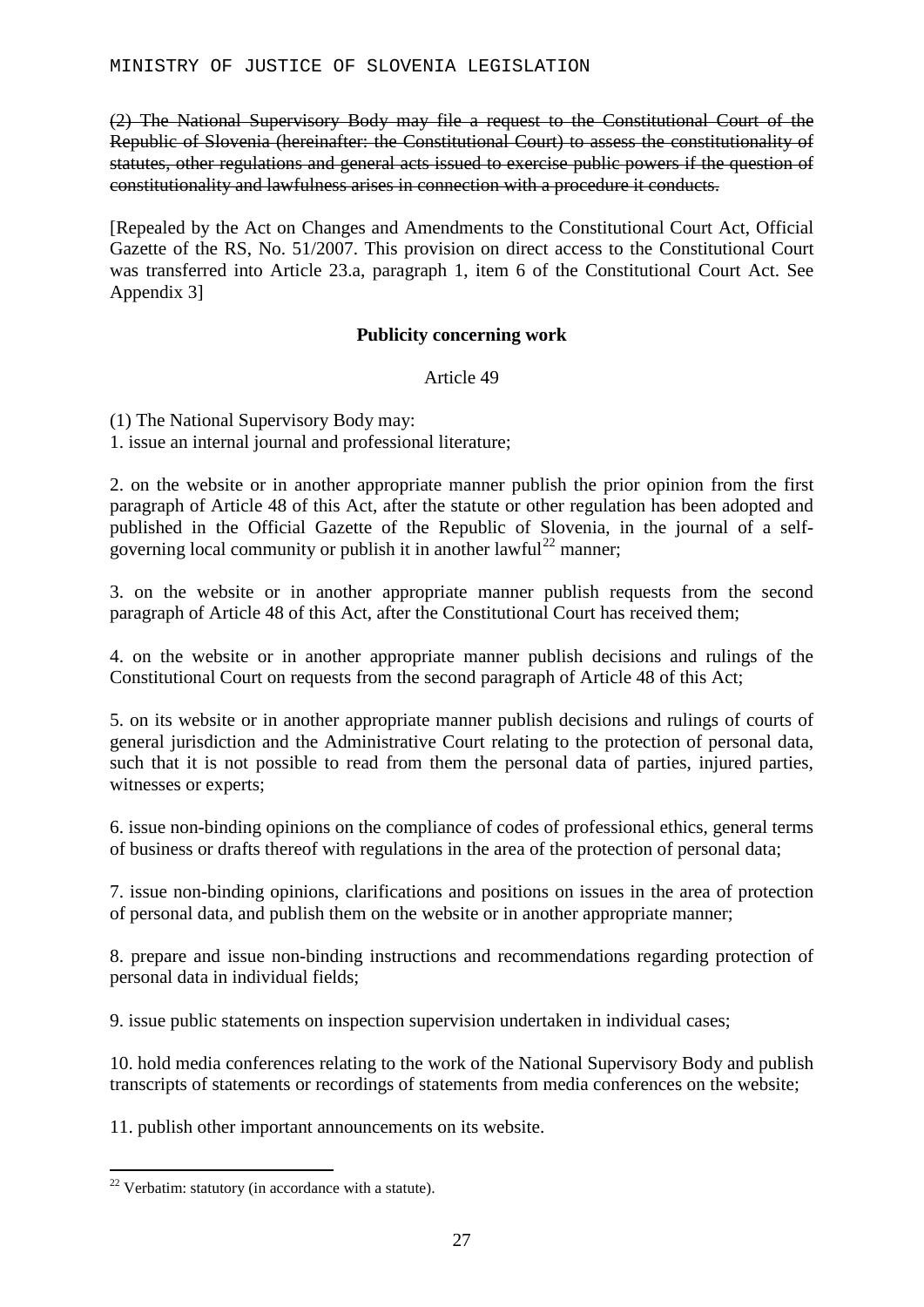(2) The National Supervisory Body may for the performance of competences from subparagraphs 6, 7 and 8 of the previous paragraph call for cooperation from representatives of associations and other nongovernmental organisations in the area of protection of personal data, privacy and consumers.

### **Chapter 3**

### **Inspection supervision**

### **Application of the statute governing inspection supervision**

Article 50

For the performance of inspection supervision under this Act, the provisions of the statute governing inspection supervision shall apply, unless otherwise provided by this Act.

### **Scope of inspection supervision**

### Article 51

Within the framework of inspection supervision the National Supervisory Body shall: 1. supervise the lawfulness<sup>[23](#page-27-0)</sup> of processing of personal data;

2. supervise the suitability of measures for security of personal data and the implementation of procedures and measures for security of personal data pursuant to Articles 24 and 25 of this Act;

3. supervise the implementation of the provisions of the statute regulating the filing system catalogue, the Register of Filing Systems and the recording of the supply of personal data to individual data recipients;

4. supervise the implementation of the statutory provisions regarding the transfer of personal data to third countries and on the supply thereof to foreign data recipients.

### **Direct performance of inspection supervision**

### Article 52

(1) Inspection supervision shall be performed directly by Supervisors within the limits of competence of the National Supervisory Body.

(2) Supervisor shall demonstrate his authorisation to perform the tasks of inspection supervision with an official identity card, which shall contain a photograph of the Supervisor, his personal name, professional or scientific title and other necessary data. The Minister

<span id="page-27-0"></span> $23$  Verbatim: statutory compliance (in accordance with a statute).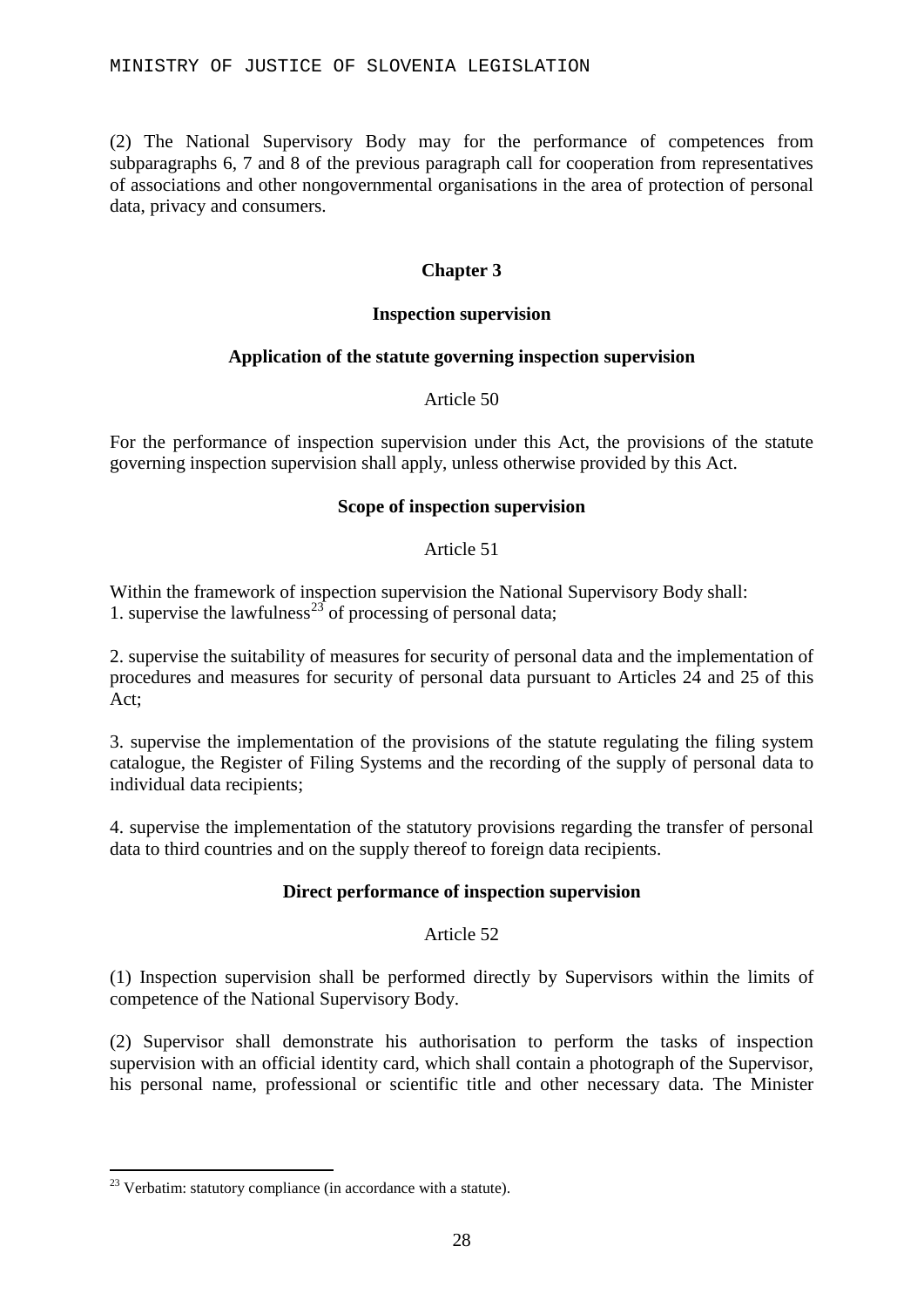responsible for justice shall prescribe the form and content of the official identity card in  $det$ ail<sup>[24](#page-28-0)</sup>

### **Competences of the Supervisor**

Article 53

In performing inspection supervision, the Supervisor shall be entitled:

1. to examine documentation relating to the processing of personal data, irrespective of their confidentiality or secrecy, and the transfer of personal data to third countries and the supply to foreign data recipients;

2. to examine the contents of filing systems, irrespective of their confidentiality or secrecy, and filing system catalogues;

3. to examine documentation and acts regulating the security of personal data;

4. to examine premises in which personal data are processed, computer and other equipment, and technical documentation;

5. to verify measures and procedures to secure personal data, and the implementation thereof;

6. to exercise other competences provided by the statute regulating inspection supervision and the statute regulating the general administrative procedure;

7. to perform other matters provided by statute.

### **Inspection measures**

### Article 54

(1) The Supervisor who in performing inspection supervision detects a violation of this Act or of another statute or regulation regulating protection of personal data shall have the right immediately:

1. to order the elimination of irregularities or deficiencies he detects in the manner and within the interval he himself defines;

2. to order the prohibition of processing of personal data by persons in the public or private sector who have failed to ensure or failed to implement measures and procedures to secure personal data;

<span id="page-28-0"></span><sup>&</sup>lt;sup>24</sup> See Rules on the Official Identity Card of State Supervisor for personal data protection, published in: Official Gazette RS, No. 35/2013 (in Slovene language: "Pravilnik o službeni izkaznici državnega nadzornika za varstvo osebnih podatkov").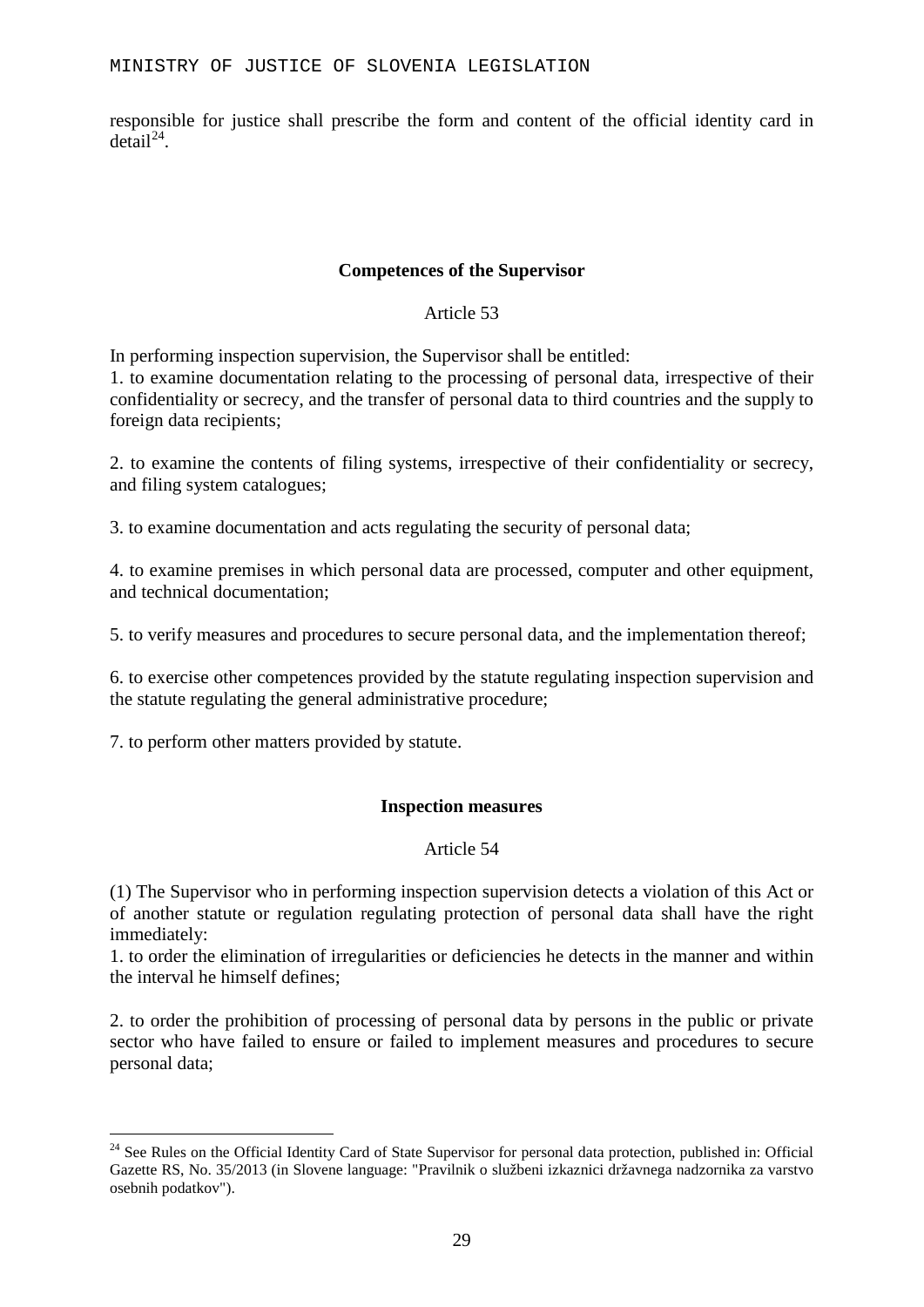3. to order the prohibition of processing of personal data and the anonymising, blocking, erasure or destruction of personal data whenever he concludes that the personal data are being processed in contravention of the statutory provisions;

4. to order the prohibition of the transfer of personal data to third countries, or their supply to foreign data recipients, if they are transferred or supplied in contravention of the statutory provisions or binding international treaty;

5. to order other measures provided by the statute regulating inspection supervision and the statute regulating the general administrative procedure.

(2) Measures from the previous paragraph may not be ordered against a person who is performing in the electronic communications network services of data transfer, including temporary storage of data and other operations in connection with data which are mainly or entirely in the function of performing or facilitating the transfer of data over networks, if that person himself has no interest linked to the content of such data, and this is not a person who may himself or together with a limited circle of persons linked to him effectively control access to such data<sup>[25](#page-29-0)</sup>

(3) If a supervisor determines during inspection supervision that there exists a suspicion of the commission of a criminal offence or minor offence, he shall file a criminal notification or implement a procedure in accordance with the statute regulating minor offences.

### **Judicial protection**

### Article 55

There shall be no appeal against a decision or ruling of the Supervisor from the first paragraph of Article 54 of this Act, but an administrative dispute shall be permitted.

### **Notification to complainant**

### Article 56

The Supervisor shall be obliged to notify complainant of all important conclusions and actions in the procedure of inspection supervision.

### *Competences of the National Supervisory Body regarding access to information of a public character*

*Article 57*

<span id="page-29-0"></span> $25$  For a possible interpretation of Article 54, paragraph 2 of the Personal Data Protection Act of the Republic of Slovenia see: Bostjan Makarovic: The new Slovenian personal data protection act: Statutory limits to injunctive regulation of the internet, Computer & Security Law Report (2005), 21, Elsevier Ltd., pp. 322-327, especially pp. 326-327.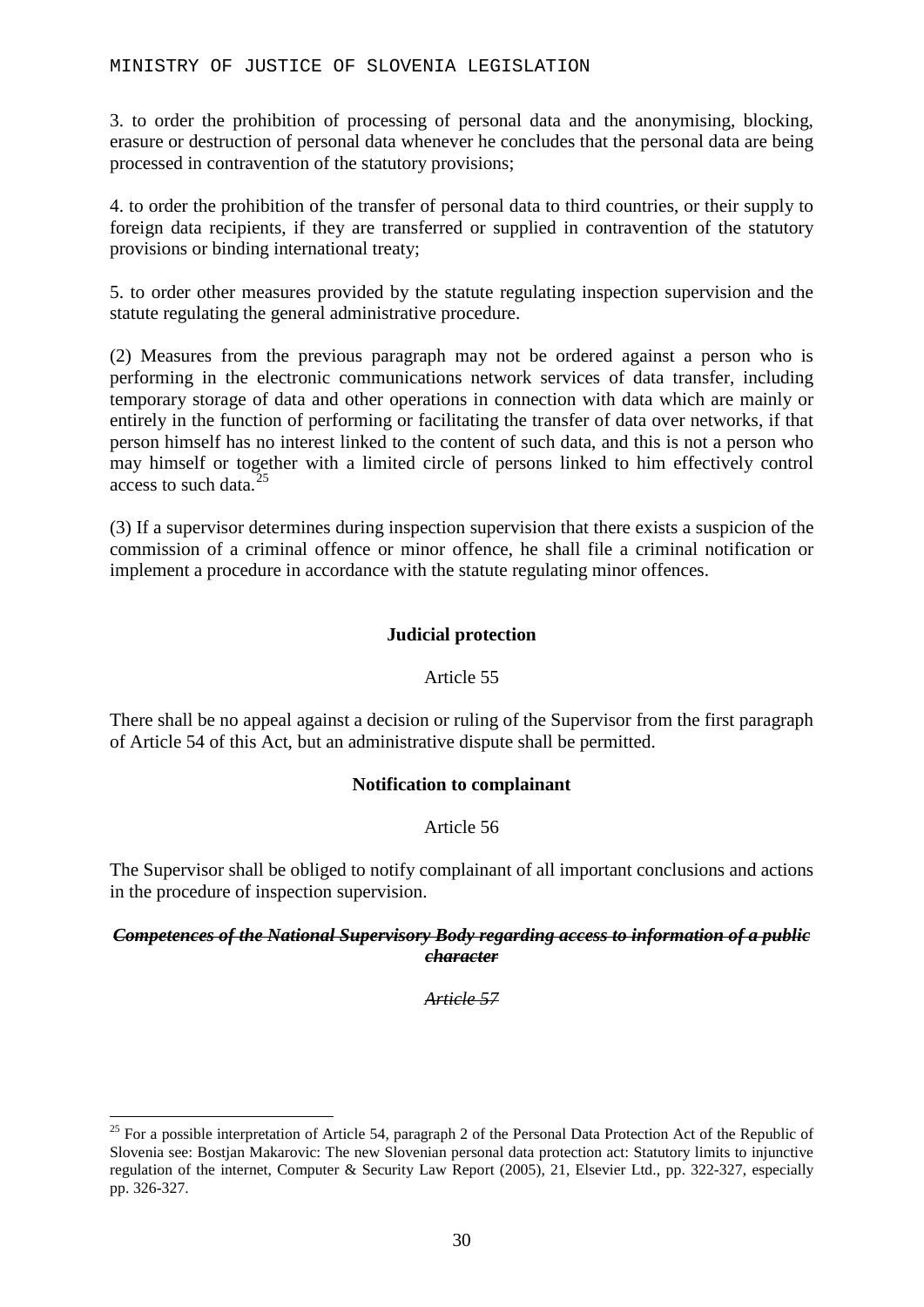*(1) The National Supervisory Body may initiate an administrative dispute against a decision of the Commissioner for Access to Information of a Public Character[26](#page-30-0), if it assesses that such decision has violated the protection of personal data.*

*(2) The administrative dispute procedure from the previous paragraph shall be urgent and a priority.*

*(3) The National Supervisory Body shall be bound to deliver to the Commissioner for Access*  to Information of a Public Character a decision or ruling in which the Supervisor has taken a *position regarding the issue of information of a public character.*

[Repealed by the Information Commissioner Act, Official Gazette of the RS, No. 113/05]

### **Protection of secrecy**

### Article 58

(1) The Supervisor shall be obliged to protect the secrecy of personal data he encounters in performing inspection supervision, and also after ceasing to perform the Supervisor's service.

(2) The obligation from the previous paragraph shall also apply to all civil servants at the National Supervisory Body.

### **Chapter 4**

### **Cooperation and external supervision in the area of personal data protection**

### **The Human Rights Ombudsman**

### Article 59

(1) The Human Rights Ombudsman<sup>[27](#page-30-1)</sup> (hereinafter: the Ombudsman) shall perform his tasks in the area of personal data protection in relation to state bodies, self-governing local community bodies and holders of public powers in accordance with the statute regulating the Human Rights Ombudsman.

(2) Personal data protection shall be a special area of the Ombudsman for which one of the Deputy Ombudsmen shall be responsible.

### **The Annual Report**

### Article 60

<span id="page-30-0"></span><sup>&</sup>lt;sup>26</sup> See: Act on Access to Information of a Public Character (Official Gazette of the RS, Nos. 24/2003, 61/2005, 113/2005 - ZInfP, 28/2006 and 117/2006 - ZDavP-2). In Slovene language: "Zakon o dostopu do informacij javnega značaja".

<span id="page-30-1"></span> $\frac{1}{27}$  In original text of this Act in Slovene language the term "the Human Rights Ombudsman" is used both in its female and male form ("varuhinja oziroma varuh človekovih pravic").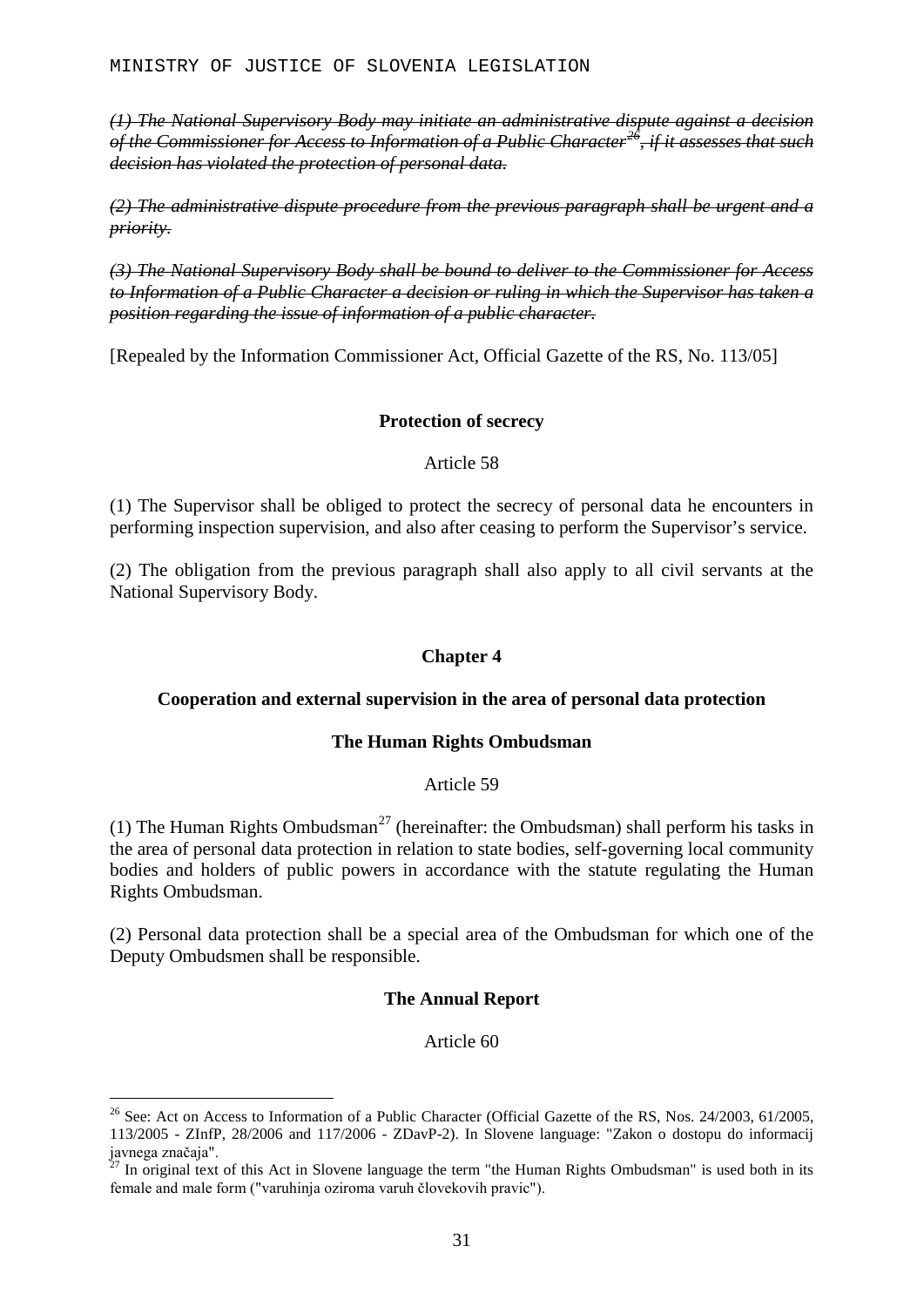The Ombudsman shall report in his Annual Report to the National Assembly on conclusions, proposals and recommendations, and on the situation in the area of personal data protection.

### **Competence of the National Assembly**

Article 61

The competent working body of the National Assembly shall monitor the situation in the area of personal data protection and the implementation of the provisions of this Act.

### **PART V**

### **TRANSFER OF PERSONAL DATA**

### **Chapter 1**

### **Transfer of personal data to Member States of the European Union and the European Economic Area**

### **Free flow of personal data**

#### Article 62

Whenever personal data are supplied to data controller, data processor or data recipient established, has its seat or is registered in a Member State of the European Union or the European Economic Area or otherwise subject to the legal order thereof, the provisions of this Act on the transfer of personal data to third countries shall not apply.

### **Chapter 2**

### **Transfer of personal data to third countries**

### **General provision**

#### Article 63

(1) The supply of personal data that are processed or will be processed only after being supplied to a third country, shall be permitted in accordance with the provisions of this Act and provided that the National Supervisory Body issues a decision that the country to which the data are transferred ensures an adequate level of protection of personal data.

(2) The decision from the previous paragraph shall not be required if the third country is on the list of those countries from Article 66 of this Act that have been found to fully ensure an adequate level of protection of personal data.

(3) The decision from the first paragraph of this Article shall not be required if the third country is on the list of those countries from Article 66 of this Act that have been found in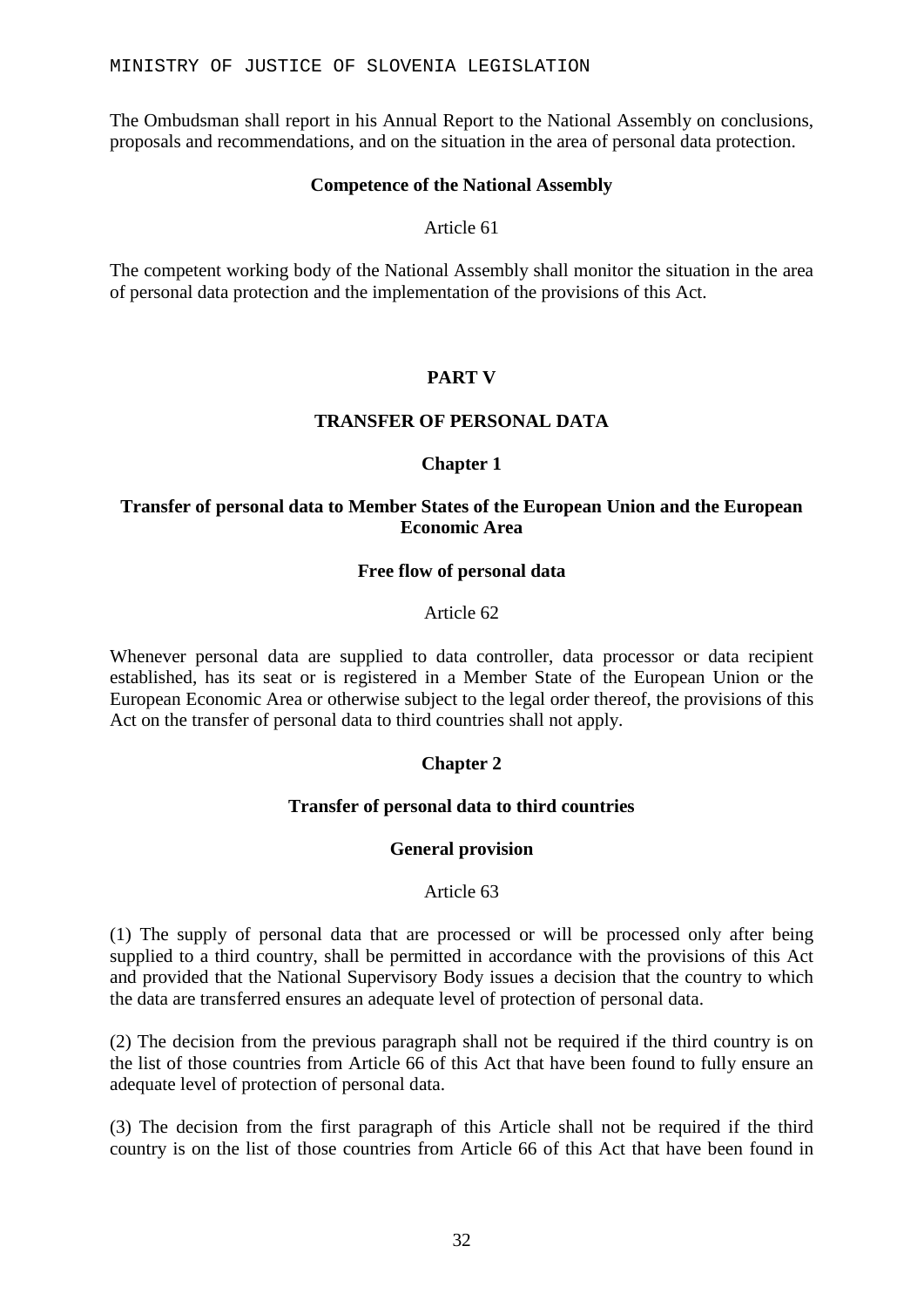part to ensure an adequate level of protection of personal data, if those personal data are transferred and for those purposes for which an adequate level of protection has been found.

### **Procedure for determining an adequate level of protection of personal data**

### Article 64

(1) The National Supervisory Body shall initiate a procedure to determine an adequate level of protection of personal data in a third country on the basis of a conclusion of inspection supervision or at the suggestion of a natural person or legal person who can show a legal interest in the issuing of a decision.

(2) At the request of the National Supervisory Body, the Ministry responsible for foreign affairs shall obtain from the competent body of a third country the necessary information as to whether such country ensures an adequate level of protection of personal data.

(3) The National Supervisory Body may obtain additional information on the adequate level of protection of personal data in a third country directly from other supervisory bodies and the competent body of the European Union.

(4) The National Supervisory Body shall issue a decision within two months of receipt of full information from the second and third paragraphs of this Article. It may also issue a decision only for a certain type of personal data or for their processing for an individual purpose.

(5) The National Supervisory Body shall be obliged no later than within 15 days of the issuing of a decision that a third country fails to ensure an adequate level of protection of personal data to inform the competent body of the European Union in writing.

### **Judicial protection**

### Article 65

There shall be no appeal against a decision from the fourth paragraph of Article 64 of this Act, but an administrative dispute shall be permitted.

### **List**

### Article 66

(1) The National Supervisory Body shall maintain a list of third countries for which it finds that have fully or partly ensured an adequate level of protection of personal data, or have not ensured such protection. If it has been determined that a third country only partly ensures an adequate level of protection of personal data, the list shall also set out in which part an adequate level has been ensured.

(2) The Chief National Supervisor shall publish the list from the previous paragraph in the Official Gazette of the Republic of Slovenia.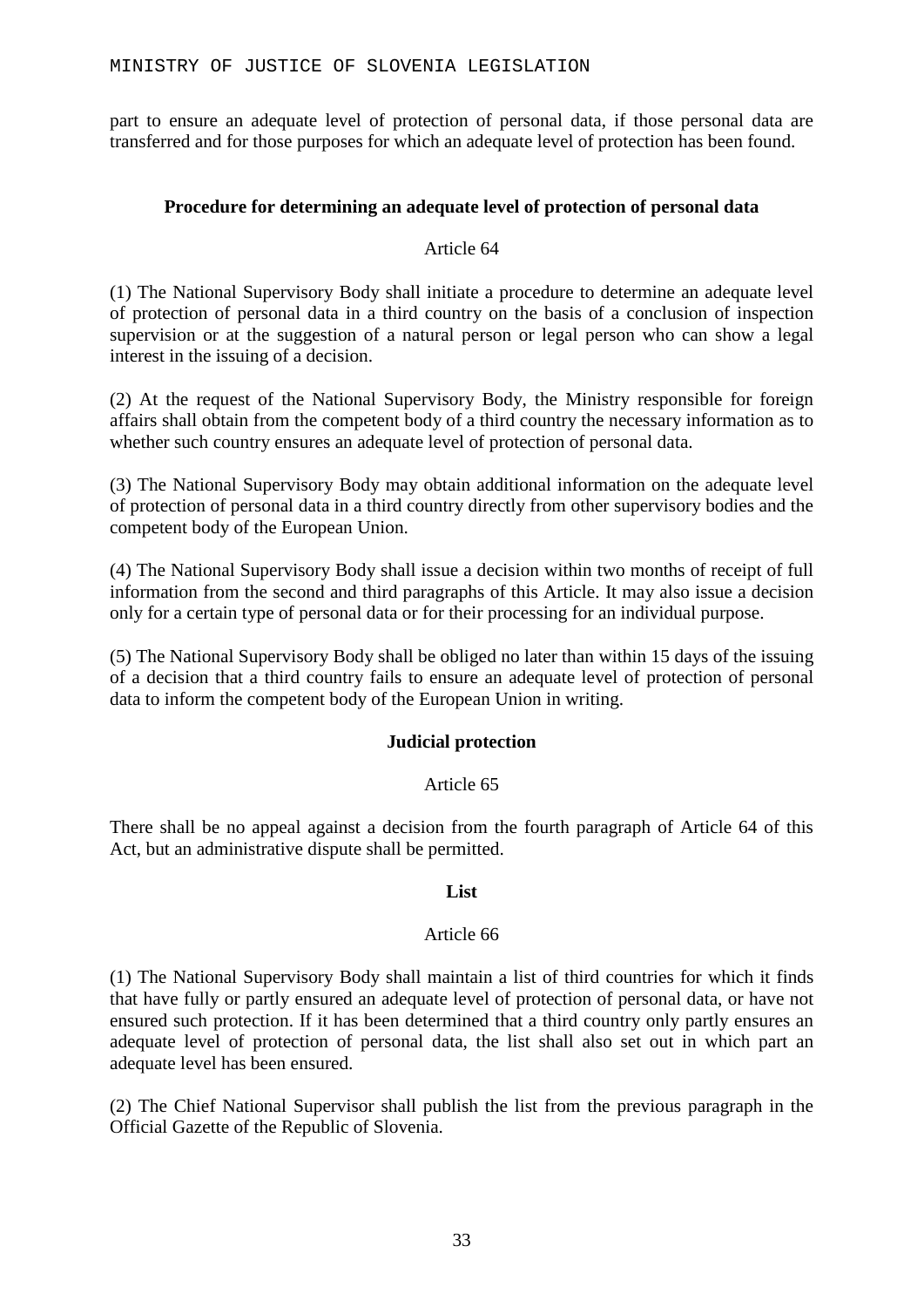### **Binding of National Supervisory Body in decision-making**

#### Article 67

The National Supervisory Body shall in its decision-making be bound by the decisions of the competent body of the European Union with regard to assessment as to whether third countries ensure an adequate level of protection of personal data.

#### **Decision-making on the transfer of personal data**

#### Article 68

(1) In decision-making on the adequate level of protection of personal data in a third country, the National Supervisory Body shall be bound to determine all circumstances relating to the transfer of personal data. In particular, it shall be obliged to take account of the type of personal data, the purpose and duration of proposed processing, the legal arrangements in the country of origin and the recipient country, including arrangements for protection of personal data of foreign citizens, and measures to secure personal data used in such countries.

(2) In decision-making from the previous paragraph, the National Supervisory Body shall in particular take account of:

1. whether the transferred personal data are used solely for the purpose for which they were transferred, or whether the purpose may change only on the basis of permission of the data controller supplying the data or on the basis of personal consent of the individual to whom the personal data relate;

2. whether the individual to whom personal data relate has the possibility of determining the purpose for which his personal data have been used, to whom they were supplied and the possibility of correcting or erasing inaccurate or outdated personal data, unless this is prevented due to the secrecy of the procedure by binding international treaties;

3. whether the foreign data controller performs adequate organisational and technical procedures and measures to protect personal data;

4. whether there is an assigned contact person authorised to provide information to the individual to whom the personal data relate, or to the National Supervisory Body on the processing of personal data transferred;

5. whether the foreign data recipient may transfer personal data only on the condition that another foreign data recipient to whom personal data will be supplied ensures adequate protection of personal data also for foreign citizens;

6. whether effective legal protection is ensured for individuals whose personal data were transferred.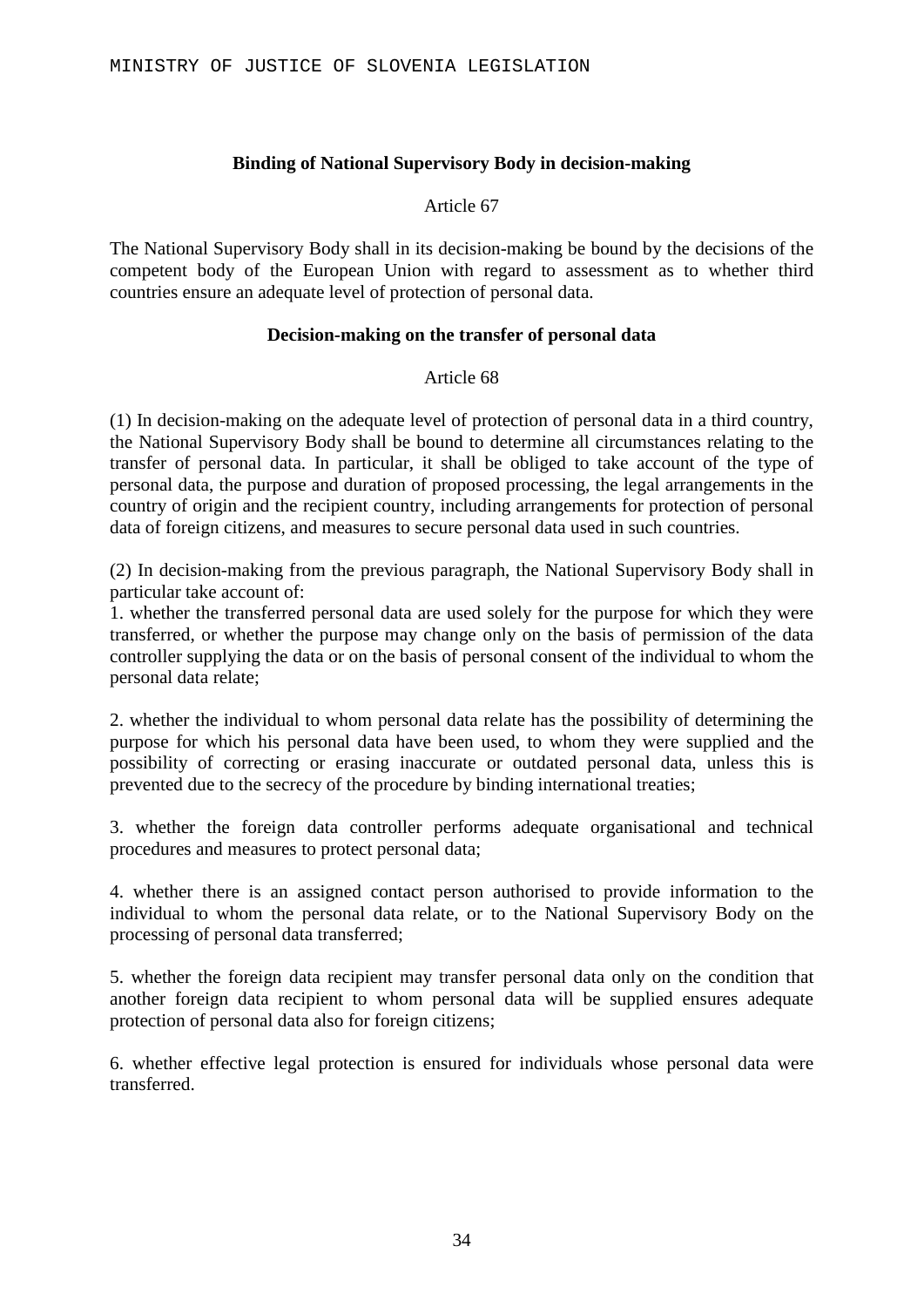### **Rules**

### Article 69

Following a proposal of the Chief National Supervisor, the Minister responsible for justice, with the consent of the Minister responsible for foreign affairs, shall issue rules that define in greater detail the information considered necessary in the decision-making of the National Supervisory Body on the transfer of personal data to third countries<sup>[28](#page-34-0)</sup>.

### **Special provisions**

### Article 70

(1) Irrespective of the first paragraph of Article 63 of this Act, personal data may be transferred and supplied to a third country, if:

1. so provided by another statute or binding international treaty;

2. the individual to whom the personal data relate gives personal consent and is aware of the consequences of such supply;

3. the transfer is necessary for the fulfilment of a contract between the individual to whom the personal data relate and the data controller, or for the implementation of pre-contractual measures adopted in response to the request of the individual to whom the personal data relate;

4. the transfer is necessary for the conclusion or implementation of a contract to the benefit of the individual to whom the personal data relate, concluded between the data controller and a third party;

5. the transfer is necessary in order to protect from serious danger the life or body of an individual to whom the personal data relate;

6. the transfer is performed from registers, public books or official records which are intended by statute to provide information to the public and which are available for consultation by the general public or to any person who demonstrates a legal interest that in the individual case the conditions provided by statute for consultation have been met;

7. the data controller ensures adequate measures of protection of personal data and of the fundamental rights and freedoms of individuals, and declares the possibility of their fulfilment or protection, especially in the provisions of contracts or in the general terms of business.

(2) In the case of transfer of personal data under subparagraph 7 of the previous paragraph, the person intending to transfer personal data must obtain a special decision from the National Supervisory Body permitting the transfer of personal data.

(3) The person may transfer personal data only upon receipt of the decision from the previous paragraph permitting transfer.

<span id="page-34-0"></span><sup>&</sup>lt;sup>28</sup> See: Rules on Acquiring Required Information for the Decision-making on the Transfer of Personal Data to Third Countries, published in: Official Gazette of the RS, No. 79/2005 (in Slovene language: "Pravilnik o pridobivanju potrebnih informacij za odločanje o iznosu osebnih podatkov v tretje države").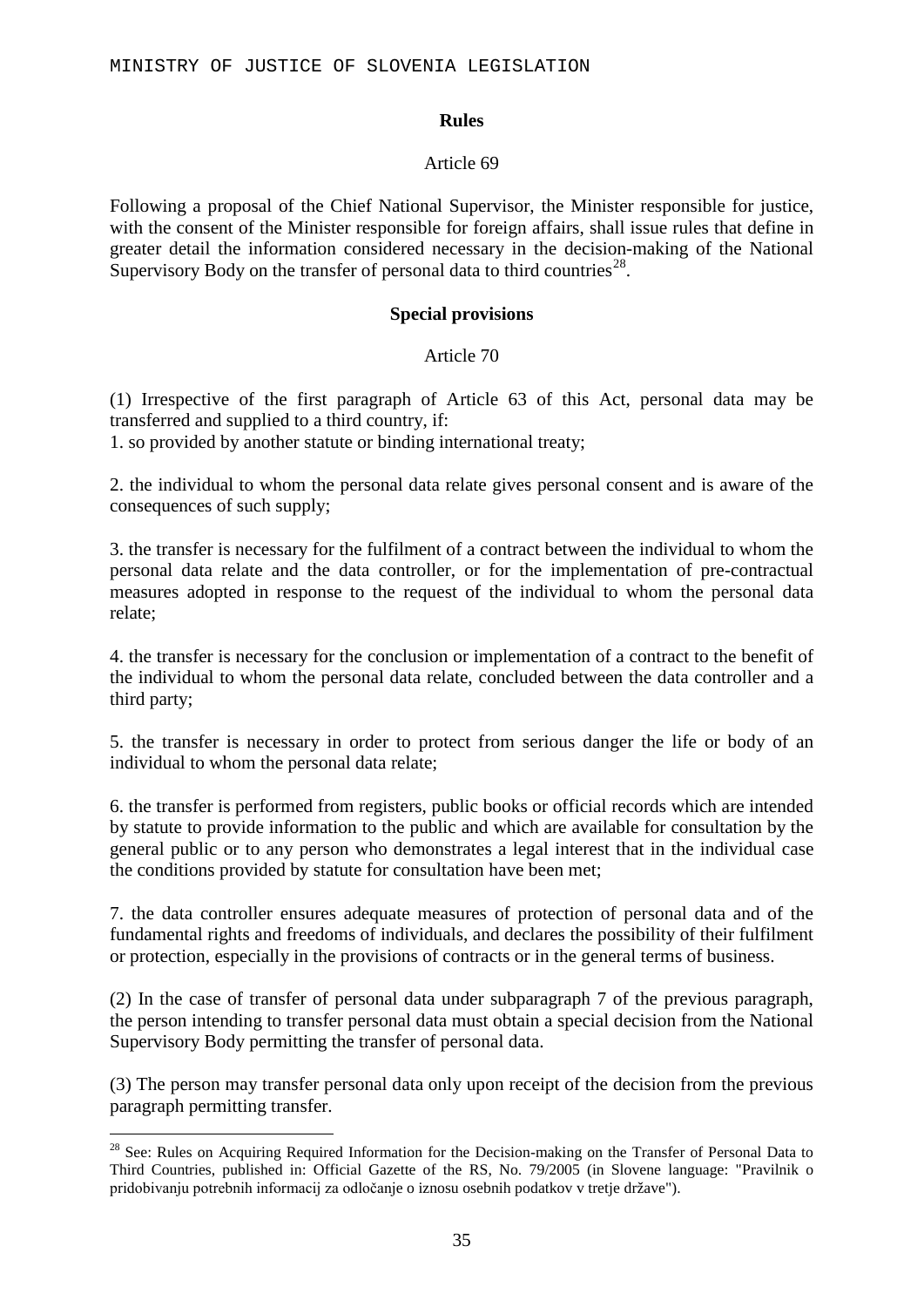(4) There shall be no appeal against a decision from the second paragraph of this Article, but an administrative dispute shall be permitted. The administrative dispute procedure shall be urgent and a priority.

(5) The National Supervisory Body shall be obliged no later than within 15 days of the issuing of a decision from the second paragraph of this Article to communicate it to the competent body of the European Union and to the Member States of the European Union.

(6) If the competent body of the European Union decides upon receipt of a decision that the transfer on the basis of a decision from the second paragraph of this Article is not permissible, the National Supervisory Body shall be bound by that body's decision, and shall be obliged within five days of receipt of such decision to issue to the person from the second paragraph of this Article a new decision prohibiting him from making further transfer of personal data.

### **Recording of a transfer**

### Article 71

The transfer of personal data to a third country shall be recorded in accordance with the provisions of subparagraph 10 of the first paragraph of Article 26 of this Act.

### **PART VI**

### **SECTORAL ARRANGEMENTS**

### **Chapter 1**

### **Direct marketing**

### **Rights and responsibilities of controller**

### Article 72

(1) Data controller may use the personal data of individuals that he obtained from publicly accessible sources or within the framework of the lawful<sup>[29](#page-35-0)</sup> performance of activities, also for the purposes of offering goods, services, employment or temporary performance of work through the use of postal services, telephone calls, electronic mail or other telecommunications means (hereinafter: direct marketing<sup>[30](#page-35-1)</sup>) in accordance with the provisions of this Chapter, unless otherwise provided by another statute.

(2) For the purposes of direct marketing, data controller may use only the following personal data collected in accordance with the previous paragraph: personal name, address of

<span id="page-35-1"></span><span id="page-35-0"></span><sup>&</sup>lt;sup>29</sup> Verbatim: statutory (in accordance with a statute).<br><sup>30</sup> The definition of direct marketing is therefore: "Data controller's use the personal data of individuals that he obtained from publicly accessible sources or within the framework of the lawful performance of activities, also for the purposes of offering goods, services, employment or temporary performance of work through the use of postal services, telephone calls, electronic mail or other telecommunications means.".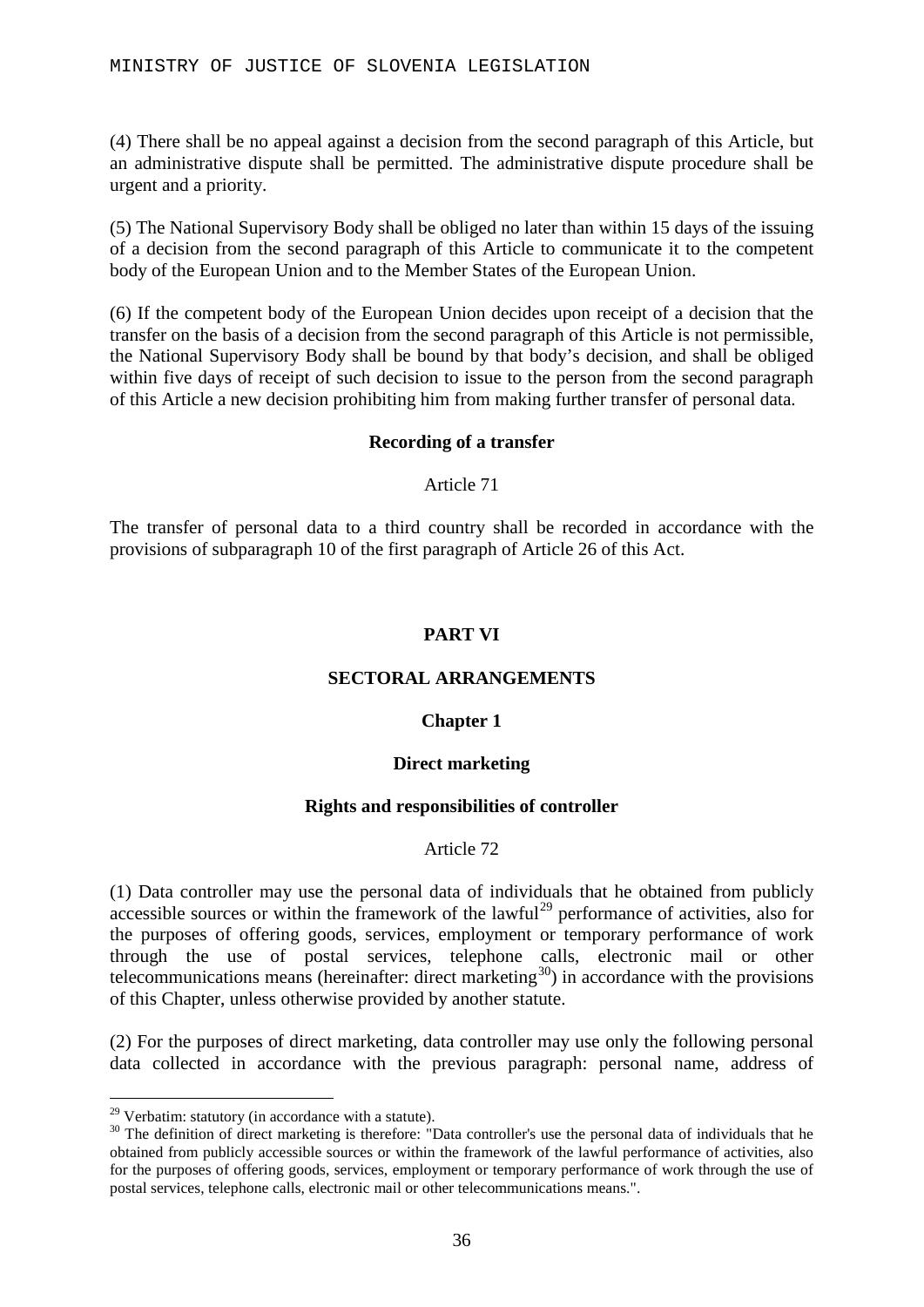permanent or temporary residence, telephone number, e-mail address and fax number. On the basis of personal consent of the individual, data controller may also process other personal data, but may only process sensitive personal data if he possesses the personal consent of an individual, that is explicit and as a rule in writing.

(3) Data controller must perform direct marketing in such a way that upon the performance of direct marketing the individual is informed of his rights from Article 73 of this Act.

(4) If a data controller intends to supply personal data from the second paragraph of this Article to other data recipients for the purposes of direct marketing or to data processors, he shall be bound to inform the individual of this and prior to the supply of personal data obtain the individual's written consent. The notification to the individual regarding the intended supply must contain information as to the data intended to be supplied, to whom, and for what purpose. The costs of notification shall be borne by the data controller.

### **Rights of individual**

### Article 73

(1) Individual may at any time in writing or in another agreed manner request that the data controller permanently or temporarily cease to use his personal data for the purpose of direct marketing. The data controller shall be obliged within 15 days to prevent as appropriate the use of personal data for the purpose of direct marketing, and within the subsequent 5 days to inform in writing or another agreed manner the individual who so requested.

(2) The costs of all actions of the data controller in relation to request from the previous paragraph shall be borne by the controller.

### **Chapter 2**

### **Video surveillance**

### **General provisions**

### Article 74

(1) The provisions of this Chapter shall apply to the implementation of video surveillance, unless otherwise provided by another statute.

(2) A public or private sector person that conducts video surveillance must publish a notice to that effect. Such notice must be visible and plainly made public in a manner that enables individuals to acquaint themselves about its implementation at the latest when the video surveillance of them begins.

(3) The notice from the previous paragraph must contain the following information: 1. that video surveillance is taking place;

2. the title of the person in the public or private sector implementing it;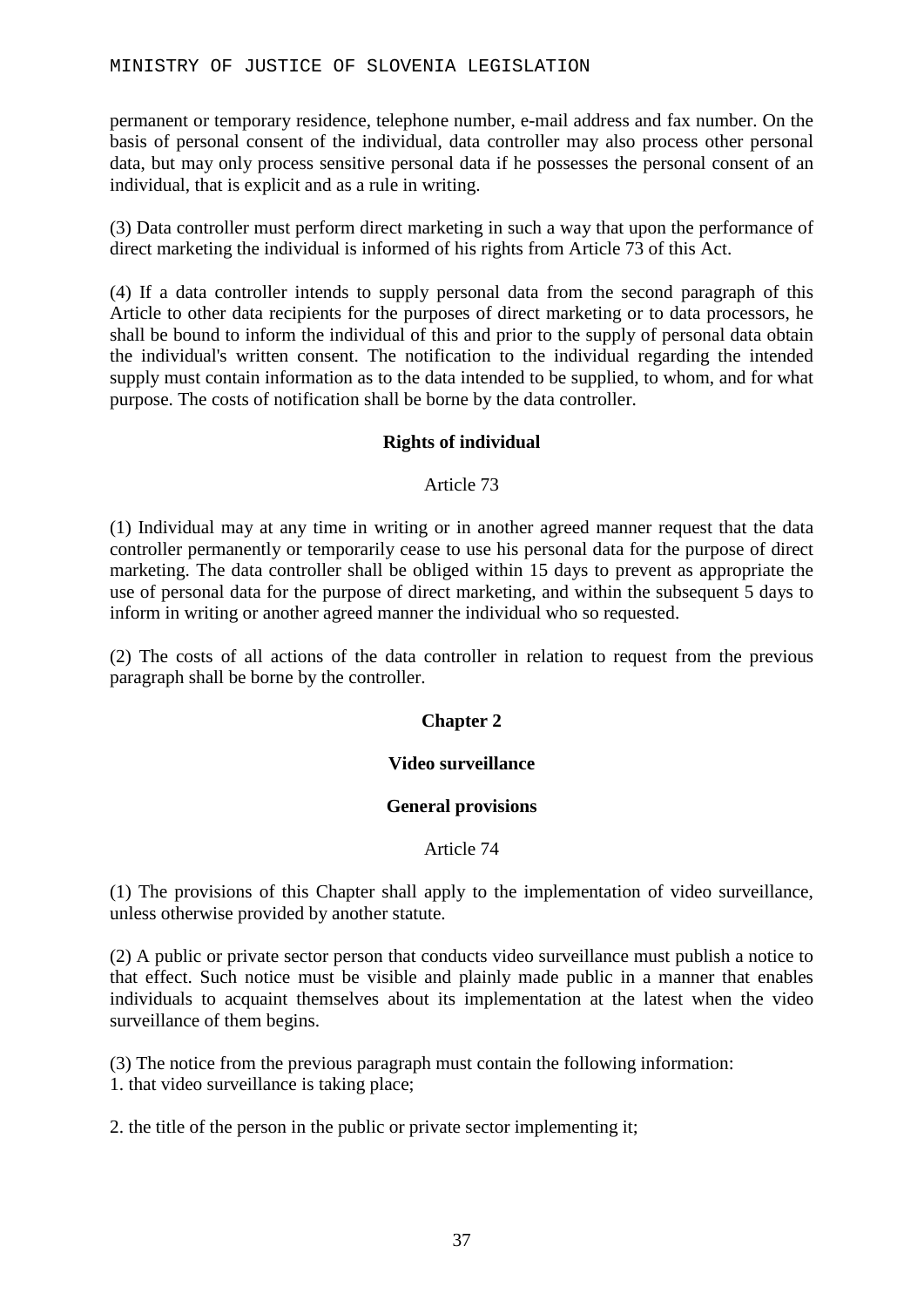3. a telephone number to obtain information as to where and for which period recordings from the video surveillance system are stored.

(4) Through notification from the second paragraph of this Article the individual shall be deemed to have been informed of the processing of personal data pursuant to Article 19 of this Act.

(5) The video surveillance system used to conduct video surveillance must be protected against access by unauthorised persons.

### **Access to official office premises and business premises**

### Article 75

(1) The public and private sector may implement video surveillance of access to their official office premises or business premises if necessary for the security of people or property, for ensuring supervision of entering to or exiting from their official or business premises, or where due to the nature of the work there exists a potential threat to employees. The decision shall be taken by the competent functionary, head, director or other competent or authorised individual of the person in the public sector or person in the private sector. The written decision must explain the reasons for the introduction of video surveillance. The introduction of video surveillance may also be laid down by statute or a regulation issued pursuant thereto.

(2) Video surveillance may only be implemented in a manner that does not show recordings of the interior of residential buildings that do not affect entrance to their premises, or recordings of entrances to apartments.

(3) All employees of the person in the public or private sector working in the premises under surveillance must be informed in writing of the implementation of video surveillance.

(4) The filing system under this Article shall contain a recording of the individual (an image or sound), and the date and time of entry to and exit from the premises, it may also contain the personal name of the recorded individual, the address of his permanent or temporary residence, employment, the number and data on the type of his personal document, and the reason for entry, if the personal data listed are collected in addition to or through the recording of the video surveillance system.

(5) Personal data from the previous paragraph may be stored for a maximum of one year from their creation, and shall then be erased, unless otherwise provided for by statute.

### **Apartment buildings**

### Article 76

(1) The written consent of joint owners with a share of more than 70% of the ownership shall be required for the introduction of video surveillance in an apartment building.

(2) Video surveillance may only be introduced in an apartment building when necessary for the security of people and property.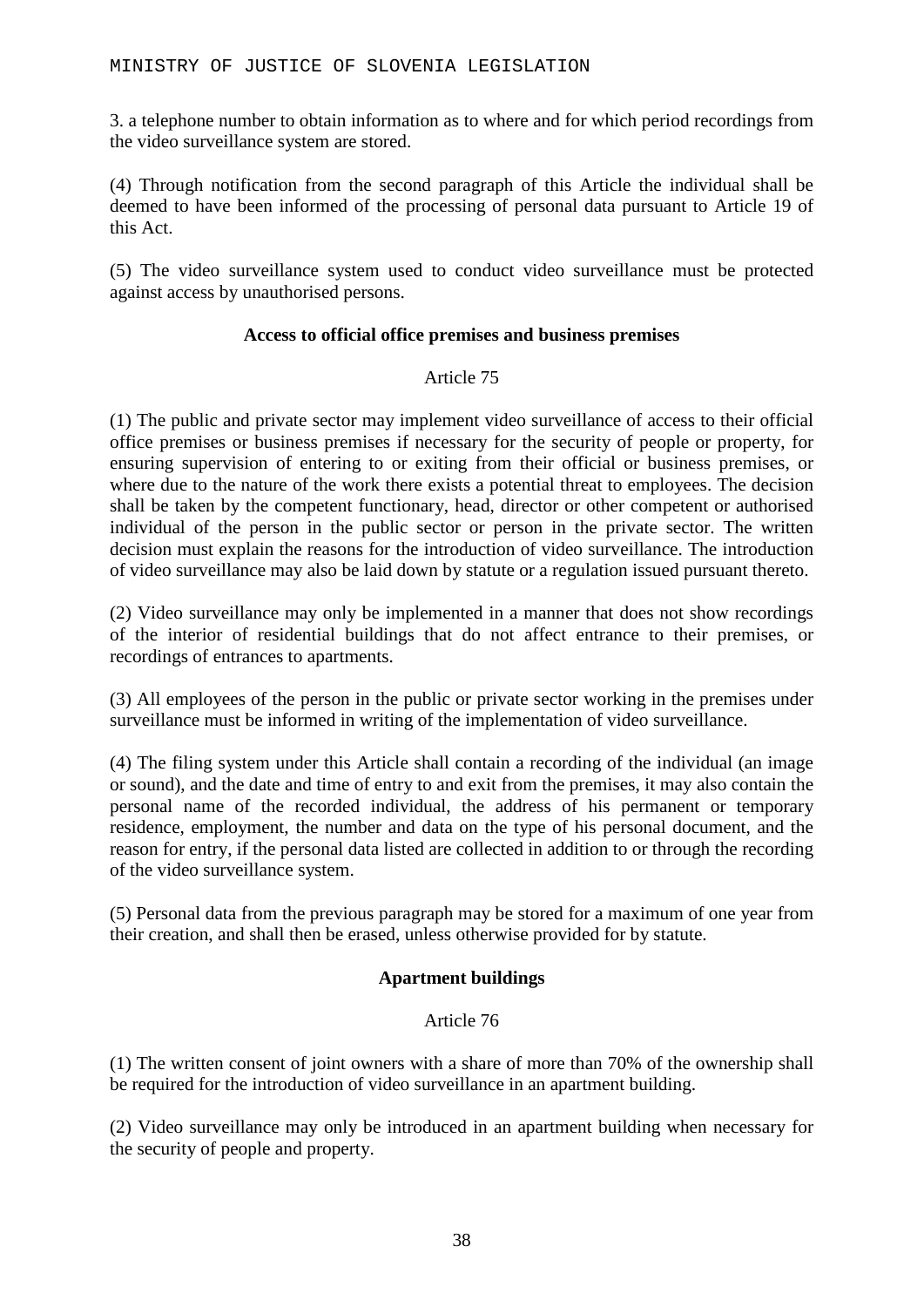(3) Video surveillance in apartment buildings may only monitor access to entrances and exits and common areas of apartment buildings. Video surveillance of the housekeeper's apartment and the workshop for the housekeeper shall be prohibited.

(4) It shall be prohibited to enable or implement current or subsequent examination of recordings of video surveillance systems through internal cable television, public cable television, the Internet or the use of other telecommunications means able to transmit such recordings.

(5) Entrances to individual apartments may not be recorded by video surveillance systems.

### **Work areas**

### Article 77

(1) Video surveillance within work areas may only be implemented in exceptional cases when necessarily required for the safety of people or property or to protect secret data and business secrets, and where such purpose cannot be achieved by milder means.

(2) Video surveillance may only be implemented for those parts of areas where the interests from the previous paragraph must be protected.

(3) Video surveillance shall be prohibited in work areas outside of the workplace, particularly in changing rooms, lifts and sanitary areas.

(4) Employees must be informed in advance in writing prior to the commencement of implementation of video surveillance.

(5) Prior to the introduction of video surveillance in a person of the public or private sector, the employer shall be obliged to consult the representative trade union at the employer.

(6) In the area of national defence, national intelligence-security activities and the protection of secret data, the fourth and fifth paragraphs of this Article shall not apply.

### **Chapter 3**

### **Biometrics**

### **General provision**

### Article 78

The properties of an individual shall be determined or compared through the processing of biometric characteristics so as to identify him or confirm his identity (hereinafter: biometric measures) under the conditions provided by this Act.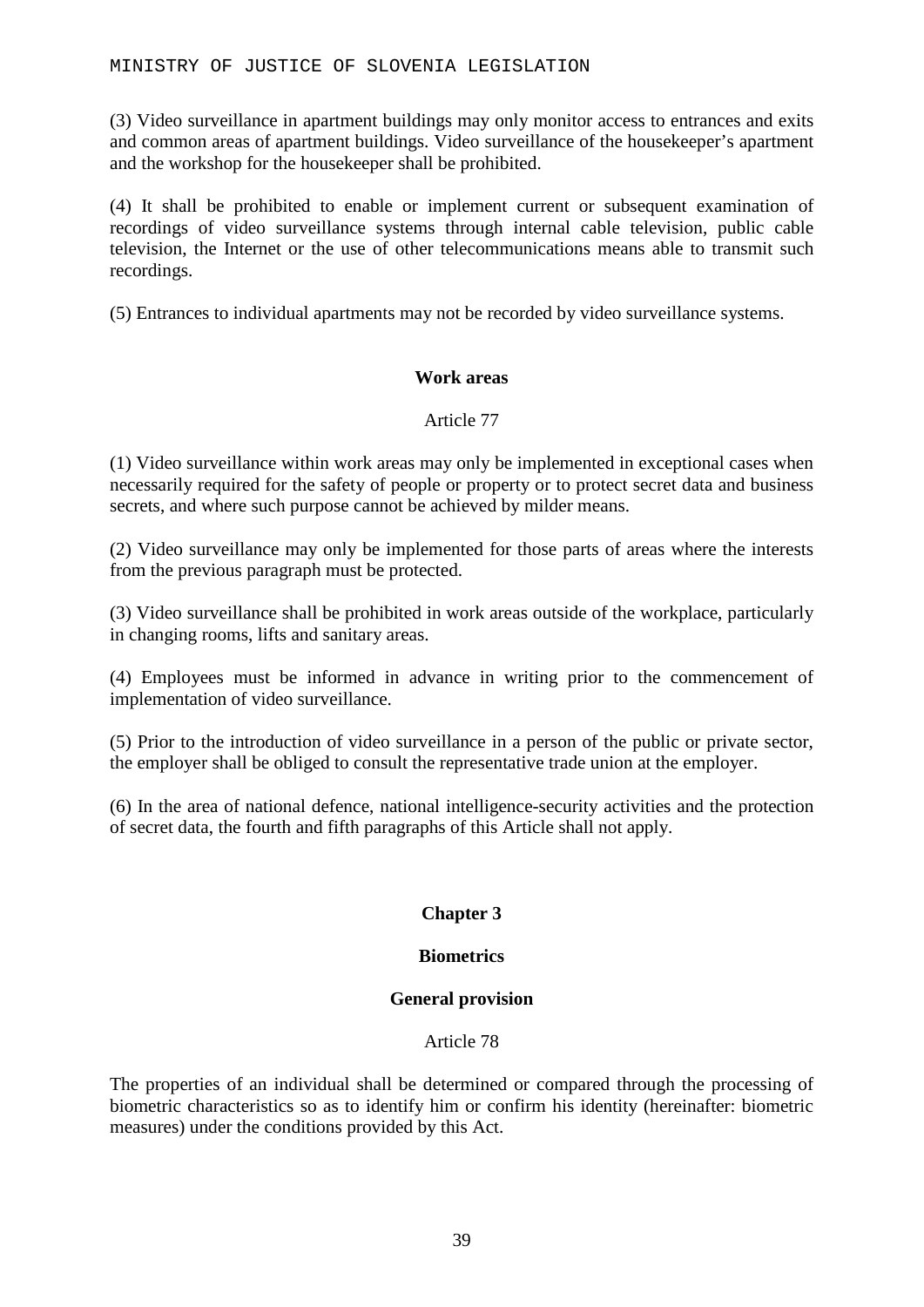#### **Biometric measures in the public sector**

#### Article 79

(1) Biometric measures in the public sector may only be provided for by statute if it is necessarily required for the security of people or property or to protect secret data and business secrets, and this purpose cannot be achieved by milder means.

(2) Irrespective of the previous paragraph, biometric measures may be provided by statute where they involve compliance with obligations arising from binding international treaties or for identification of individuals crossing state borders.

#### **Biometric measures in the private sector**

#### Article 80

(1) The private sector may implement biometric measures only if they are necessarily required for the performance of activities, for the security of people or property, or to protect secret data or business secrets. Biometric measures may only be used on employees if they were informed in writing thereof in advance.

(2) If the implementation of specific biometric measures in the private sector is not regulated by statute, a data controller intending to implement biometric measures shall prior to introducing the measures be obliged to supply the National Supervisory Body with a description of the intended measures and the reasons for the introduction thereof.

(3) The National Supervisory Body shall on receipt of information from the previous paragraph be obliged within two months to decide whether the intended introduction of biometric measures complies with this Act, and in particular with the conditions from the first sentence of the first paragraph of this Article. The deadline may be extended by a maximum of one month if the introduction of such measures would affect more than 20 employees in a person in the private sector, or if the representative trade union at the employer requests to participate in the administrative procedure.

(4) The data controller may implement biometric measures upon receipt of a decision from the previous paragraph whereby the implementation of biometric measures is permitted.

(5) There shall be no appeal against a decision of the National Supervisory Body from the third paragraph of this Article, but an administrative dispute shall be permitted.

### **Biometric measures in connection with public sector employees**

### Article 81

Irrespective of the provision of Article 79 of this Act, biometric measures may be implemented in the public sector in connection with entry into a building or parts of a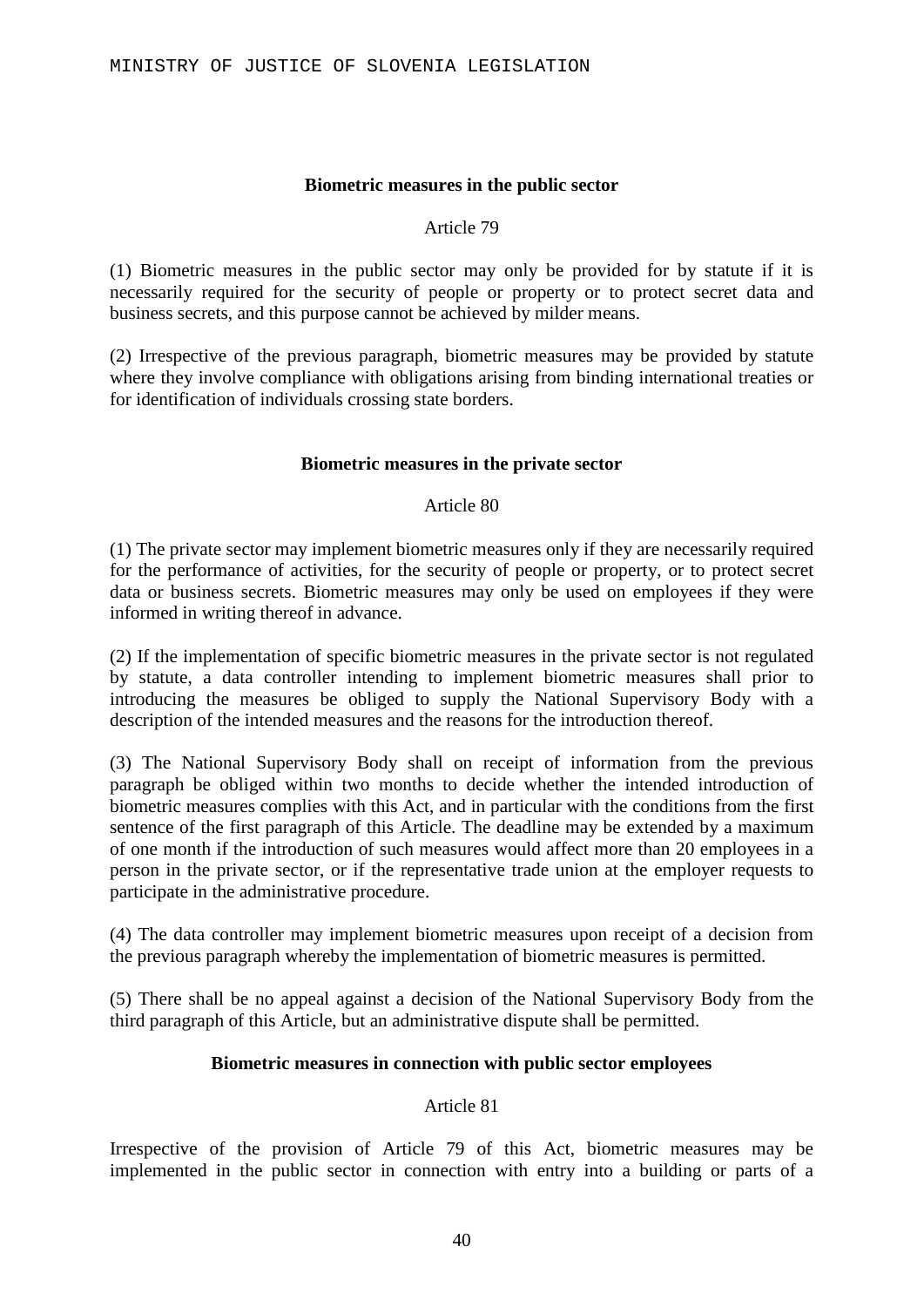building and recording the presence of employees at work, and they shall be implemented with the *mutatis mutandis* application of the second, third and fourth paragraphs of Article 80 of this Act.

### **Chapter 4**

### **Records of entry to and exit from premises**

#### **Records**

### Article 82

(1) Persons in the public or private sector may, for the purposes of protecting property or the life and bodies of individuals, and order in their premises, require individuals intending to enter or leave such premises to state all or some of the personal data from the second paragraph of this Article and the reason for entry or exit. If required, the personal data may be verified by examining a personal document of the individual.

(2) The records of entry and exit may only contain the following personal data for individuals: personal name, number and type of personal document, address of permanent or temporary residence, employment, and the date of, time of and reason for entry or exit to or from the premises.

(3) Records from the previous paragraph shall be regarded as official records in accordance with the statute regulating the general administrative procedure, if the acquisition of data is required in terms of benefiting a minor or for the implementation of the competences of the police, and intelligence-security activities.

(4) Personal data from the records from the second paragraph of this Article may be stored for a maximum of three years from their recording, and then shall be erased, unless otherwise provided by statute.

### **Chapter 5**

### **Public books and protection of personal data**

### **Statutory purpose of public books**

### Article 83

Personal data from public books regulated by statute may only be used in accordance with the purpose for which they were collected or are processed, if the statutory purpose of their collection or processing is defined or definable.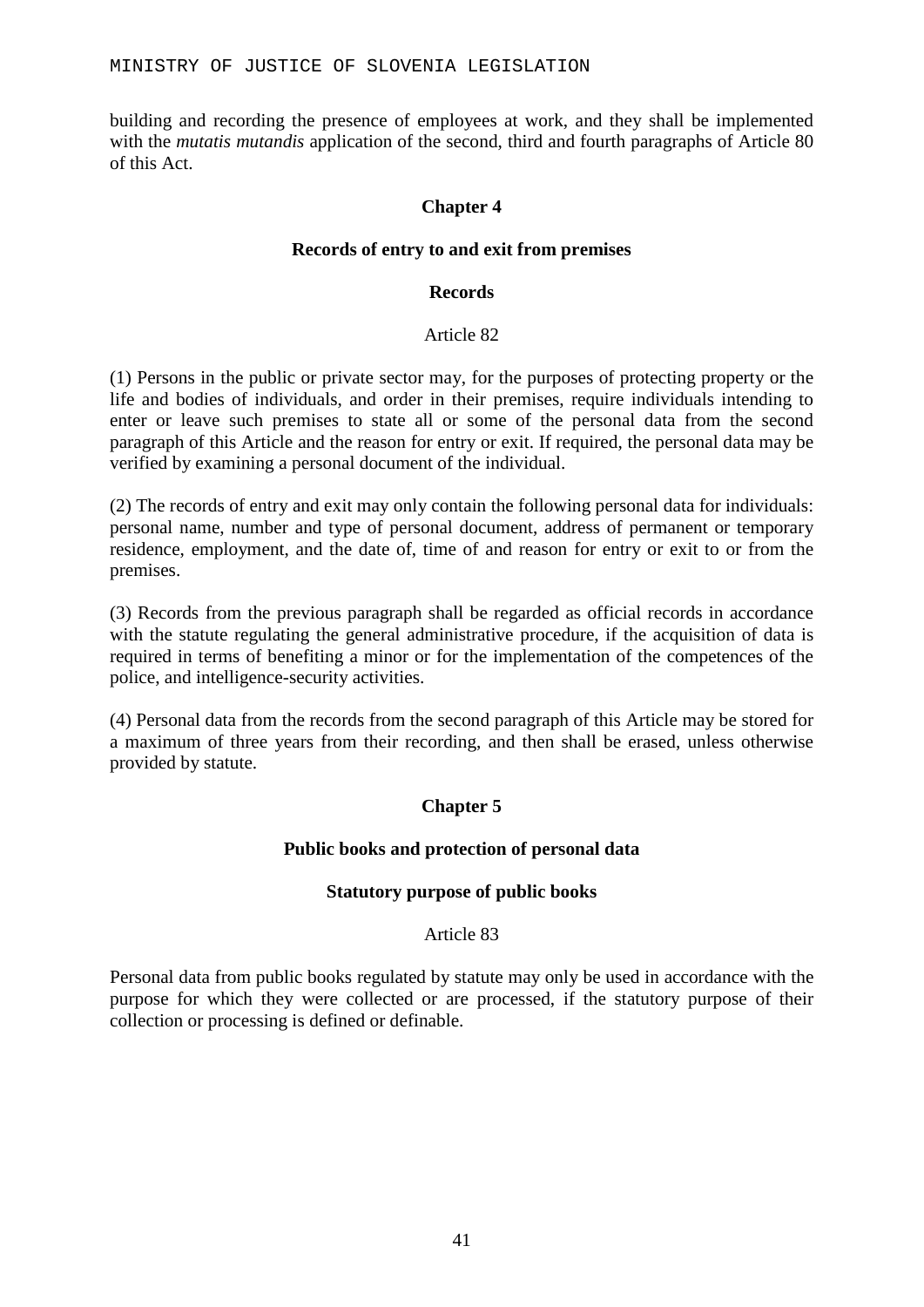#### **Chapter 6**

#### **Connecting filing systems**

#### **Official records and public books**

#### Article 84

(1) Filing systems from official records and public books may be connected if so provided by statute.

(2) Data controllers or a data controller connecting two or more filing systems kept for different purposes shall be obliged to inform the National Supervisory Body in writing thereof in advance.

(3) If at least one filing system to be connected contains sensitive data, or if the connecting would result in disclosure of sensitive data, or if implementation of the connecting requires the use of the same connecting code, connecting shall not be permitted without the prior permission of the National Supervisory Body.

(4) The National Supervisory Body shall permit connecting from the previous paragraph on the basis of a written application of the data controller if it determines that the data controller ensures adequate protection of personal data.

(5) There shall be no appeal against decisions from the previous paragraph, but an administrative dispute shall be permitted.

### **Prohibition of connecting**

#### Article 85

Connecting filing systems from criminal record and minor offence records to other filing systems, and connecting filing systems from criminal records and minor offence records, shall be prohibited.

#### **Special provisions**

#### Article 86

Data on connected filing systems from official records and public books shall be kept separately in the Register of Filing Systems.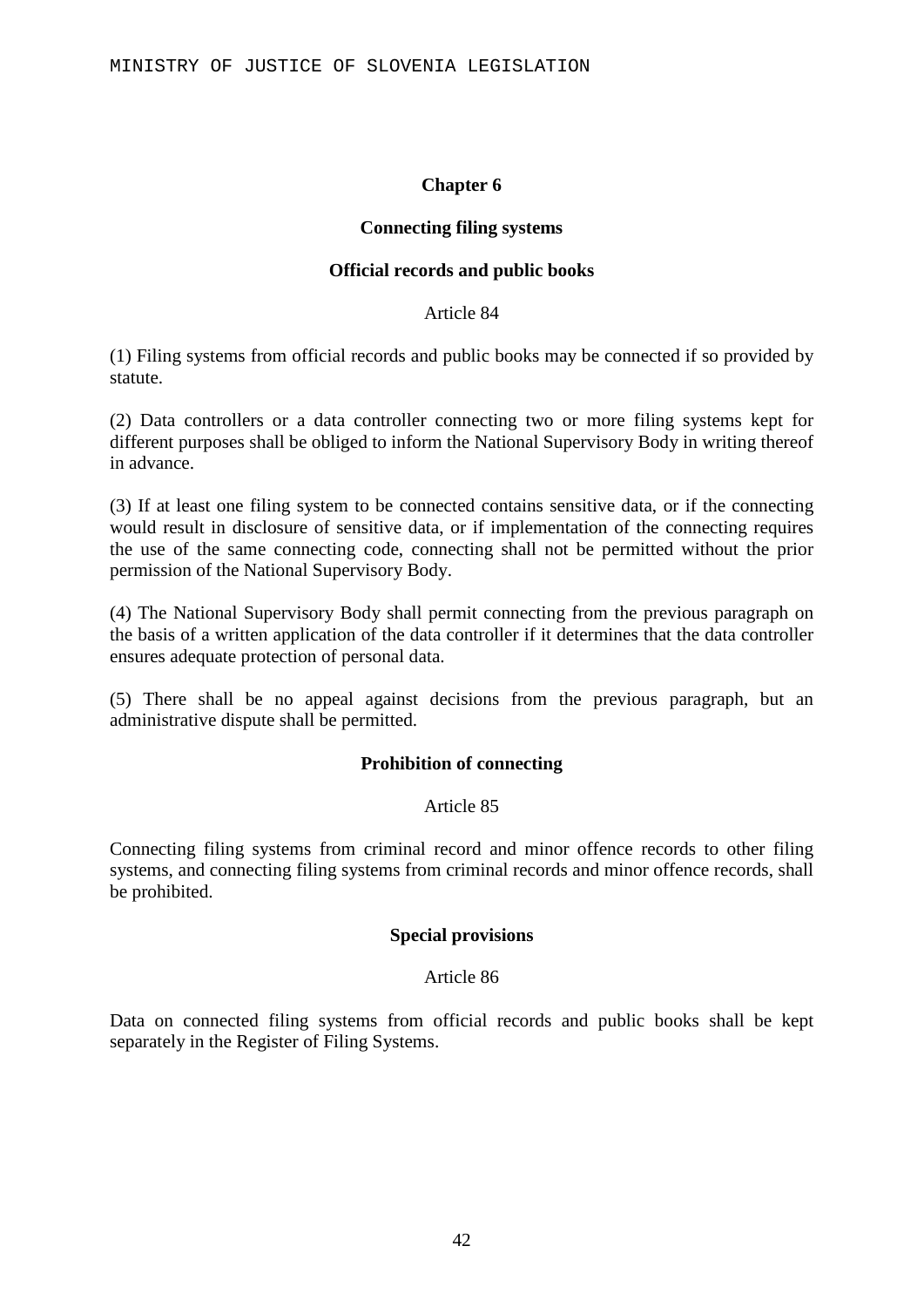### **Chapter 7**

### **Expert supervision**

### **Application of the provisions of this Chapter**

Article 87

Unless otherwise provided by another statute, the provisions of this Chapter shall apply for the processing of personal data in expert supervision provided by the statute  $31$ .

### **General provisions**

Article 88

(1) Public sector person performing expert supervision (hereinafter: implementer of expert supervision) may process personal data processed by data controllers over whom by statute he is competent to implement expert supervision.

(2) Expert supervisor shall have the right to consult, extract, transcribe or copy all personal data from the previous paragraph, but during their processing for the purposes of expert supervision and production of a report or assessment he shall be bound to protect their secrecy. In report or assessment upon the conclusion of expert supervision, implementer of expert supervision may note down only those personal data that are essential for achieving the purpose of the expert supervision.

(3) The costs of consultation, extraction, transcription or copying from the previous paragraph shall be borne by the data controller.

### **Expert supervision and further processing of personal data**

### Article 89

(1) In performing expert supervision, where in accordance with the first paragraph of Article 88 of this Act personal data are processed, implementer of expert supervision may inform in writing the individual to whom the personal data relate, that he is performing expert supervision and inform the individual that he may give his opinion in writing or orally.

(2) The individual from the previous paragraph may supply to the implementer of expert supervision for the purposes of performing expert supervision the personal data of another individual that may know something about the matter in which expert supervision is being performed. If the implementer of expert supervision deems it necessary, he may conduct an interview also with the other individual.

<span id="page-42-0"></span> $31$  This means other statutes, not the Personal Data Protection Act.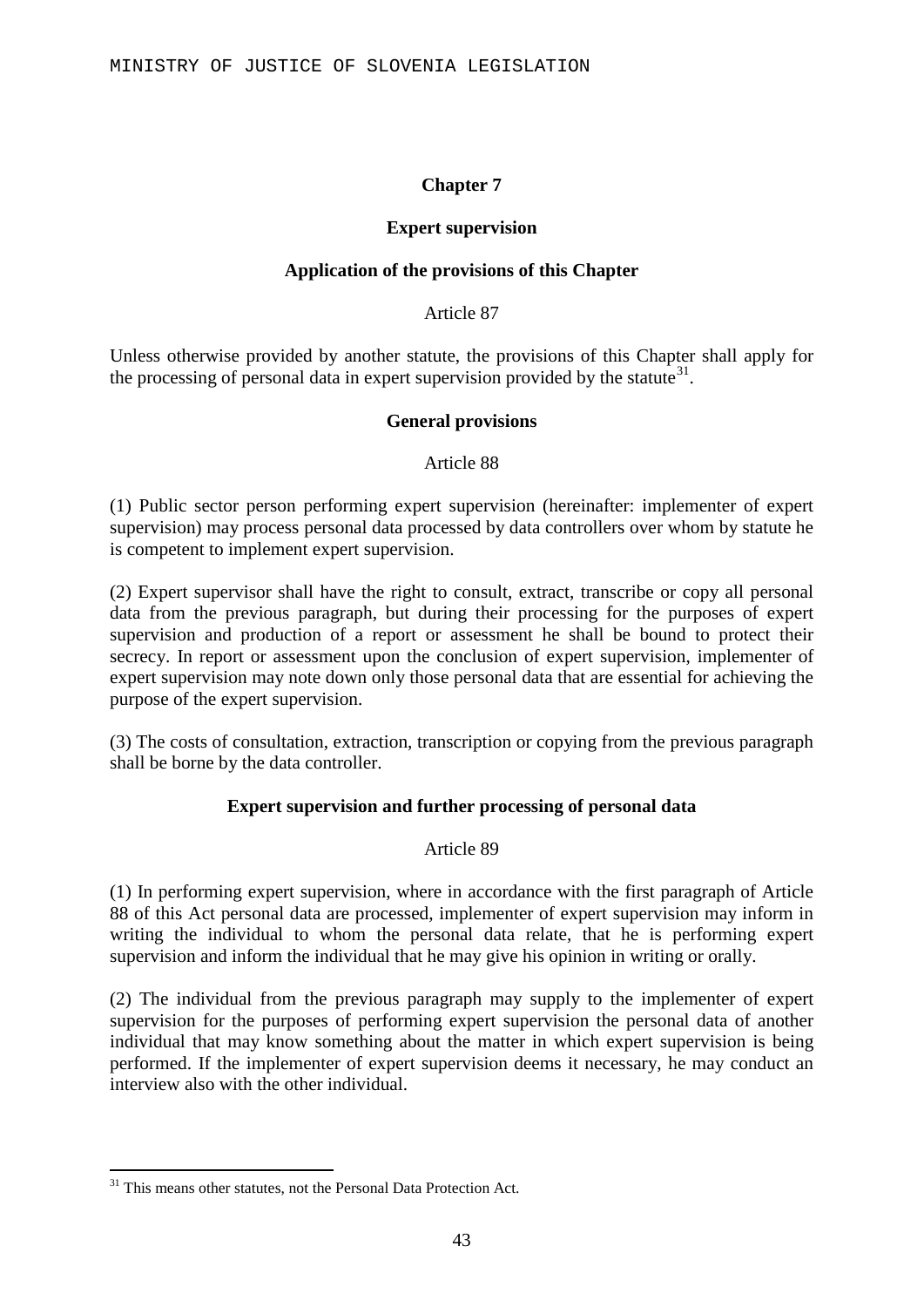### **Expert supervision and sensitive personal data**

#### Article 90

If in the performance of expert supervision sensitive personal data are processed, the implementer of expert supervision shall make an official annotation or other official record of this in the case file of the data controller.

### **PART VII**

### **PENAL PROVISIONS**

#### **General violations of the provisions of this Act**

#### Article 91

(1) A fine from EUR 4.170 to 12.510 shall be imposed for a minor offence on a legal person, sole trader or individual independently performing an activity:

1. if he processes personal data without having the statutory grounds or personal consent of the individual to so do (Article 8);

2. if he entrusts an individual task relating to the processing of personal data to another person without concluding a contract in accordance with the second paragraph of Article 11:

3. if he processes sensitive personal data in contravention of Articles 13 or does not protect them in accordance with Article 14:

4. if he automatically processes personal data in contravention of Article 15;

5. if he collects personal data for purposes that are not defined and lawful<sup>[32](#page-43-0)</sup>, or if he continues to process them in contravention of Article 16;

6. if he supplies to a data recipient personal data in contravention of the second paragraph of Article 17 or if he does not destroy personal data in accordance with the third paragraph of Article 17 or does not publish the results of processing in accordance with the fourth paragraph of Article 17;

7. if he does not inform the individual of the processing of personal data in accordance with Article 19;

8. if he uses the same linking code in contravention of Article 20;

<span id="page-43-0"></span> <sup>32</sup> Verbatim: statutory (in accordance with a statute).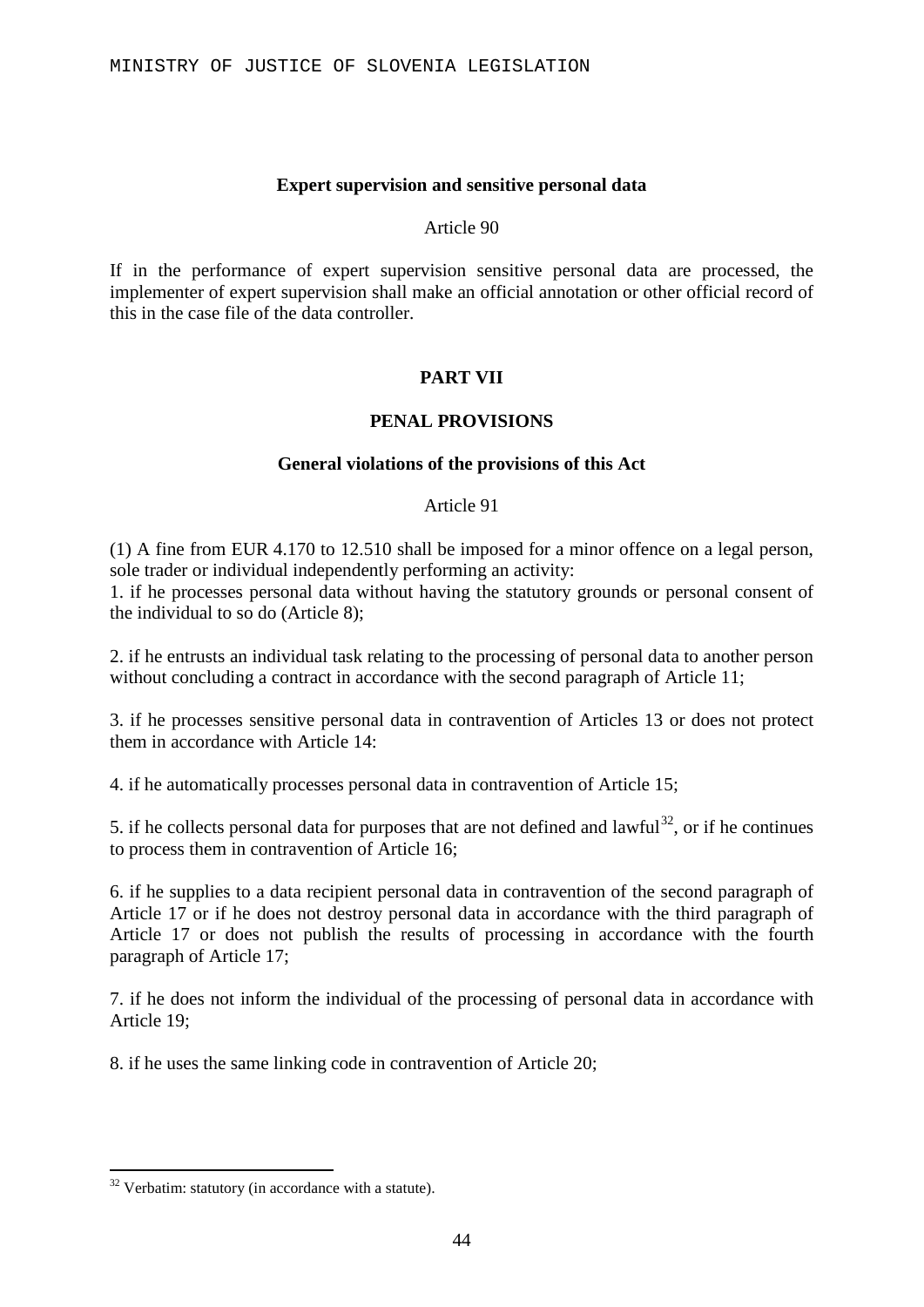9. if he does not delete, destroy, block or anonymise personal data after the purpose for which they were processed has been achieved in accordance with the second paragraph of Article 21;

10. if he acts in contravention of Article 22;

11. if he fails to ensure that the filing system catalogue contains data provided by statute (Article 26);

12. if he fails to supply data for the needs of the Register of Filing Systems (Article 27);

13. if he acts in contravention of the first or second paragraphs of Article 30 or the second, third or fifth paragraphs of Article 31;

14. if he acts in contravention of Article 32 or the second or fifth paragraphs of Article 33;

15. if he acts in contravention of the first paragraph of Article 63 or in contravention of Article 70 transfers personal data to a third country;

(2) A fine from EUR 830 to 2.080 shall be imposed for a minor offence from the previous paragraph on the responsible person of the legal person, sole trader or individual independently performing an activity.

(3) A fine from EUR 830 to 2.080 shall be imposed for a minor offence on the responsible person of a state body or body of self-governing local community who commits the act from the first paragraph of this Article.

(4) A fine from EUR 200 to 830 shall be imposed for a minor offence on an individual who commits the act from the first paragraph of this Article.

### **Violation of the provisions on contractual processing**

### Article 92

(1) A fine from EUR 4.170 to 12.510 shall be imposed for a minor offence on a legal person, sole trader or individual independently performing an activity, if he oversteps the authorisation contained in the contract from the second paragraph of Article 11 or does not return personal data in accordance with the third paragraph of Article 11.

(2) A fine from EUR 830 to 2.080 shall be imposed for a minor offence from the previous paragraph on the responsible person of the legal person, sole trader or individual independently performing an activity.

(3) A fine from EUR 830 to 2.080 shall be imposed for a minor offence on the responsible person of a state body or body of self-governing local community who commits the act from the first paragraph of this Article.

(4) A fine from EUR 200 to 830 shall be imposed for a minor offence on an individual who commits the act from the first paragraph of this Article.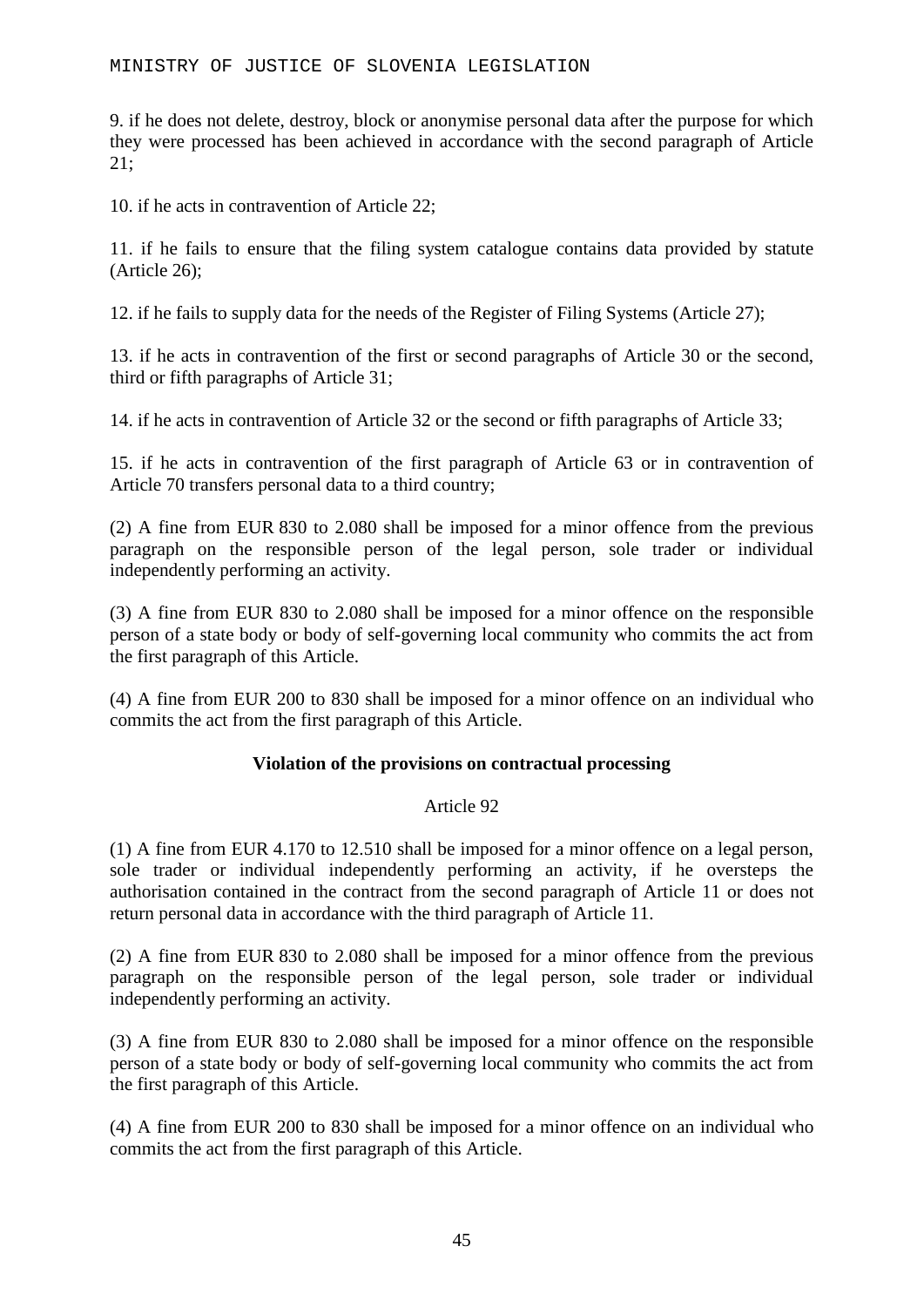### **Violation of the provisions on security of personal data**

### Article 93

(1) A fine from EUR 4.170 to 12.510 shall be imposed for a minor offence on a legal person, sole trader or individual independently performing an activity, if he processes personal data in accordance with this Act and fails to ensure security of personal data (Articles 24 and 25).

(2) A fine from EUR 830 to 1.250 shall be imposed for a minor offence from the previous paragraph on the responsible person of the legal person, sole trader or individual independently performing an activity.

(3) A fine from EUR 830 to 1.250 shall be imposed for a minor offence on the responsible person of a state body or body of self-governing local community who commits the act from the first paragraph of this Article.

(4) A fine from EUR 200 to 830 shall be imposed for a minor offence on an individual who commits the act from the first paragraph of this Article.

### **Violation of the provisions on direct marketing**

### Article 94

(1) A fine from EUR 2.080 to 4.170 shall be imposed for a minor offence on a legal person, sole trader or individual independently performing an activity, if in accordance with this Act he processes personal data for the purposes of direct marketing and does not act in accordance with Articles 72 or 73.

(2) A fine from EUR 410 to 1.250 shall be imposed for a minor offence from the previous paragraph on the responsible person of the legal person, sole trader or individual independently performing an activity.

(3) A fine from EUR 200 to 830 shall be imposed for a minor offence on an individual who commits the act from the first paragraph of this Article.

### **Violation of general provisions on video surveillance**

### Article 95

(1) A fine from EUR 4.170 to 12.510 shall be imposed for a minor offence on a legal person, sole trader or individual independently performing an activity:

1. if he does not publish a notice in the manner set out in the second paragraph of Article 74;

2. if the notice does not contain the information from the third paragraph of Article 74;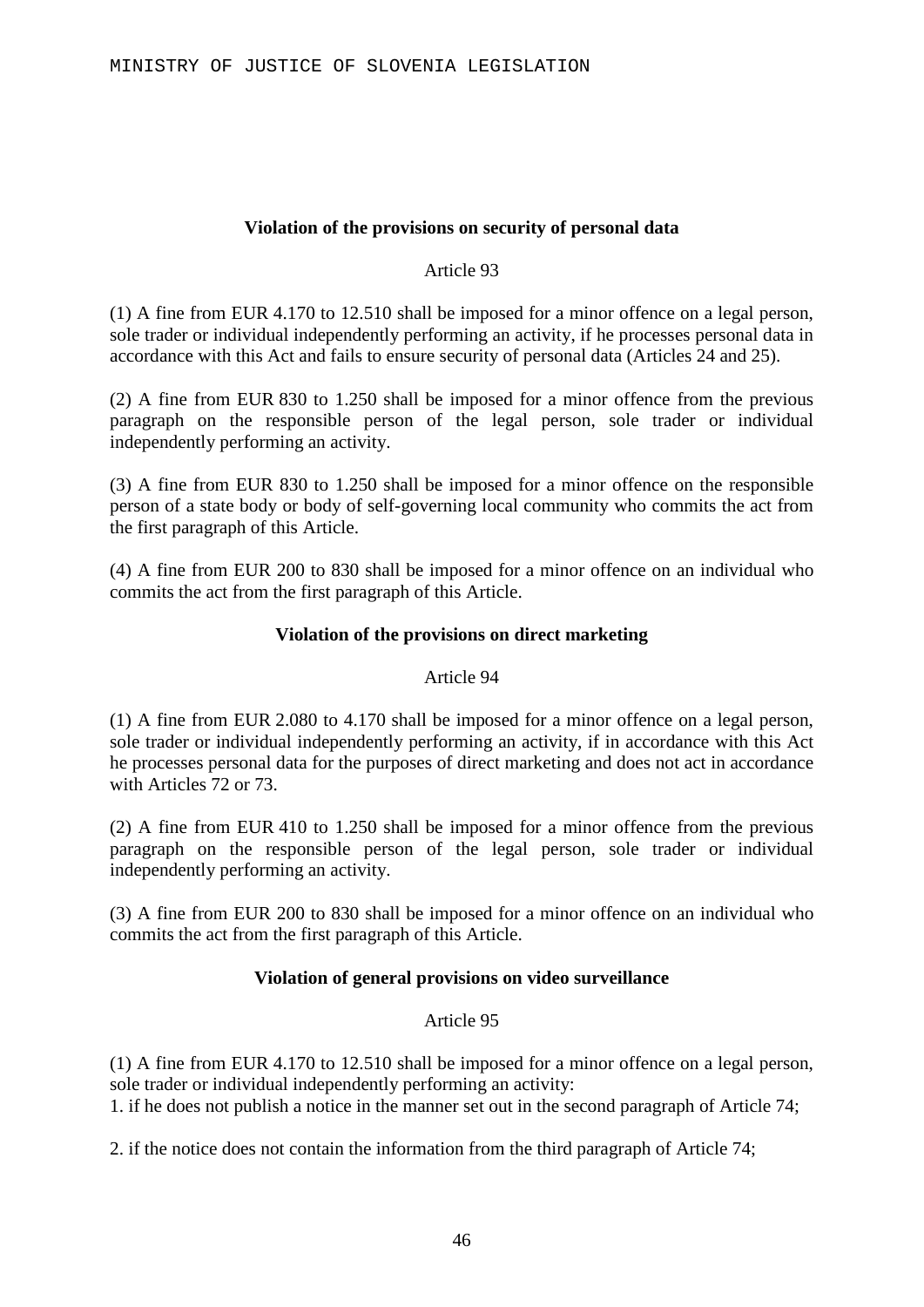3. if he does not protect the video surveillance system used to perform video surveillance in contravention of the fifth paragraph of Article 74.

(2) A fine from EUR 830 to 1.250 shall be imposed for a minor offence from the previous paragraph on the responsible person of the legal person or the sole trader.

(3) A fine from EUR 830 to 1.250 shall be imposed for a minor offence on the responsible person of a state body or body of self-governing local community who commits the act from the first paragraph of this Article.

(4) A fine from EUR 200 to 830 shall be imposed for a minor offence on an individual who commits the act from the first paragraph of this Article.

### **Violation of the provisions on video surveillance regarding access to official office premises and business premises**

Article 96

(1) A fine from EUR 4.170 to 12.510 shall be imposed for a minor offence on a legal person, sole trader or individual independently performing an activity:

1. if he implements video surveillance without an explained written decision or without other legal grounds from the first paragraph of Article 75;

2. if he implements video surveillance so as to show recordings of the interior of residential buildings that do not affect access to his premises or recordings of entrances to apartments (second paragraph of Article 75);

3. if he does not inform employees in writing (third paragraph of Article 75);

4. if he stores personal data in contravention of the fifth paragraph of Article 75.

(2) A fine from EUR 830 to 1.250 shall be imposed for a minor offence from the previous paragraph on the responsible person of the legal person, sole trader or individual independently performing an activity.

(3) A fine from EUR 830 to 1.250 shall be imposed for a minor offence on the responsible person of a state body or body of self-governing local community who commits the act from the first paragraph of this Article.

(4) A fine from EUR 200 to 830 shall be imposed for a minor offence on an individual who commits the act from the first paragraph of this Article.

### **Violation of the provisions on video surveillance in apartment buildings**

### Article 97

(1) A fine from EUR 2.080 to 8.340 shall be imposed for a minor offence on a legal person, sole trader or individual independently performing an activity, who implements video surveillance in contravention of Article 76.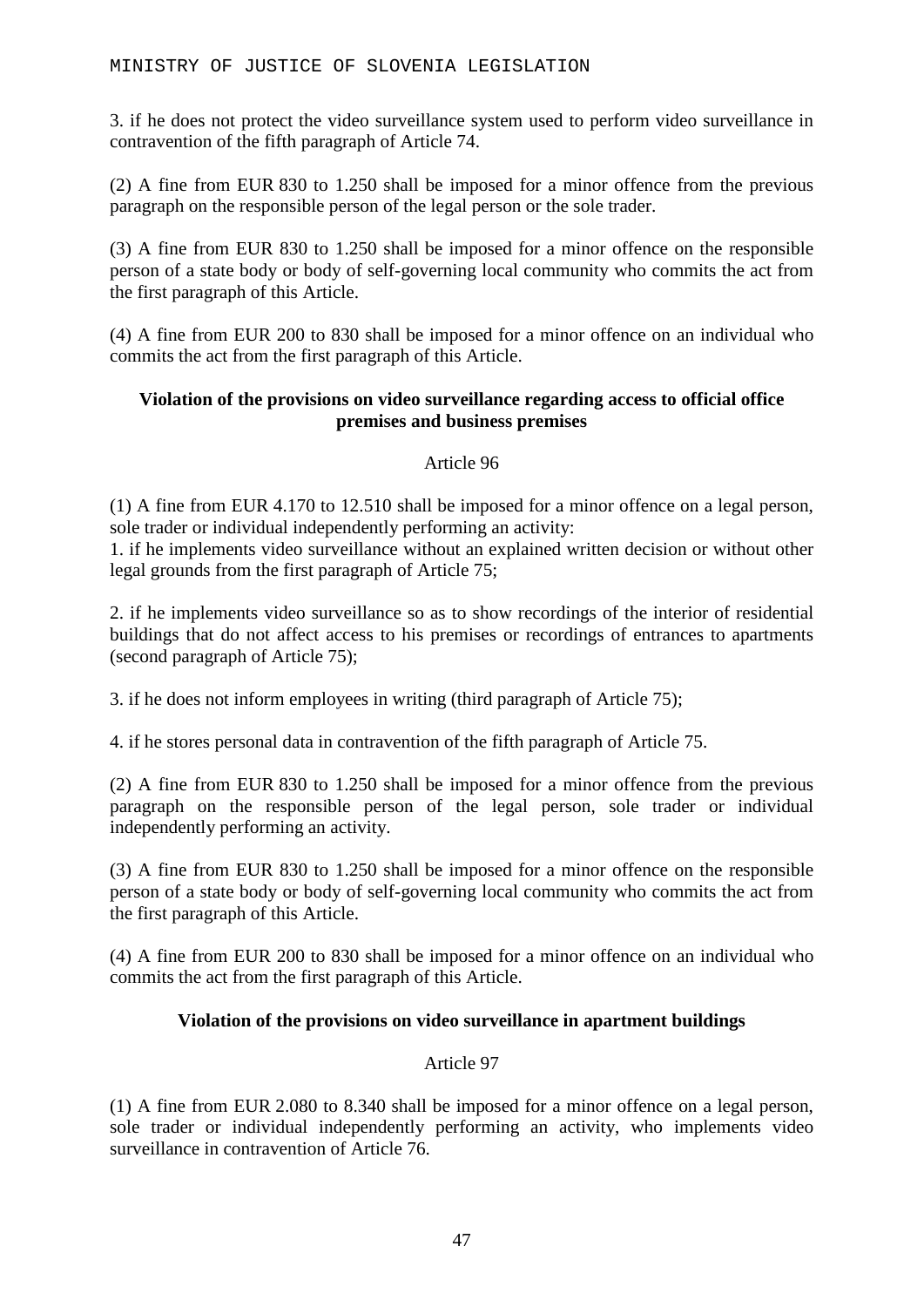(2) A fine from EUR 410 to 1.250 shall be imposed for a minor offence from the previous paragraph on the responsible person of the legal person, sole trader or individual independently performing an activity.

(3) A fine from EUR 830 to 1.250 shall be imposed for a minor offence on the responsible person of a state body or body of self-governing local community who commits the act from the first paragraph of this Article.

(4) A fine from EUR 200 to 410 shall be imposed for a minor offence on an individual who commits the act from the first paragraph of this Article.

### **Violation of the provisions on video surveillance in work areas**

### Article 98

(1) A fine from EUR 4.170 to 12.510 shall be imposed for a minor offence on a legal person, sole trader or individual independently performing an activity, who implements video surveillance in work areas in contravention of Article 77.

(2) A fine from EUR 1.250 to 2.080 shall be imposed for a minor offence from the previous paragraph on the responsible person of the legal person, sole trader or individual independently performing an activity.

(3) A fine from EUR 1.250 to 2.080 shall be imposed for a minor offence on the responsible person of a state body or body of self-governing local community who commits the act from the first paragraph of this Article.

(4) A fine from EUR 830 to 1.200 shall be imposed for a minor offence on an individual who commits the act from the first paragraph of this Article.

### **Violation of the provisions on biometrics in the public sector**

### Article 99

(1) A fine from EUR 4.170 to 12.510 shall be imposed for a minor offence on a legal person in the public sector who implements biometric measures in contravention of Article 79.

(2) A fine from EUR 1.250 to 2.080 shall be imposed for a minor offence from the previous paragraph on the responsible person of the legal person in the public sector.

(3) A fine from EUR 1.250 to 2.080 shall be imposed for a minor offence from the first paragraph of this Article on the responsible person of the state body or body of self-governing local community who commits the act from the first paragraph of this Article.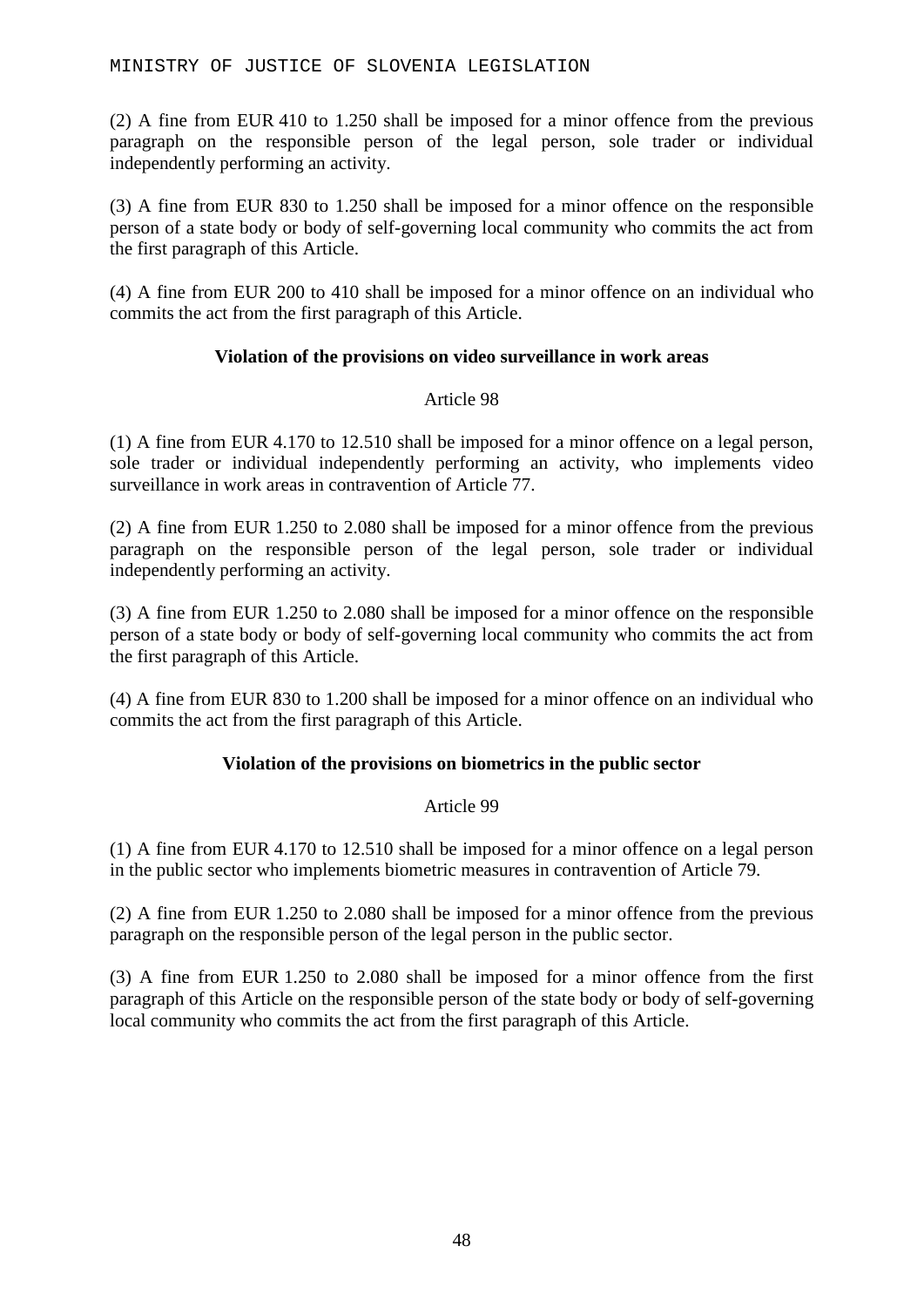### **Violation of the provisions on biometrics in the private sector**

### Article 100

(1) A fine from EUR 4.170 to 12.510 shall be imposed for a minor offence on a legal person, sole trader or individual independently performing an activity, who implements biometric measures in contravention of Article 80.

(2) A fine from EUR 1.250 to 2.080 shall be imposed for a minor offence from the previous paragraph on the responsible person of the legal person, sole trader or individual independently performing an activity.

### **Violation of the provisions on records of entry and exit**

### Article 101

(1) A fine from EUR 2.080 to 4.170 shall be imposed for a minor offence on a legal person, sole trader or individual independently performing an activity:

1. who uses entry and exit records as official records in contravention of the third paragraph of Article 82;

2. who acts in contravention of the fourth paragraph of Article 82.

(2) A fine from EUR 200 to 830 shall be imposed for a minor offence on the responsible person of the legal person, sole trader or individual independently performing an activity who commits a minor offence from the previous paragraph.

(3) A fine from EUR 200 to 830 shall be imposed for a minor offence on the responsible person of the state body or body of self-governing local community who commits a minor offence from the first paragraph of this Article.

(4) A fine from EUR 200 to 410 shall be imposed for a minor offence on the individual who commits a minor offence from the first paragraph of this Article.

### **Violation of the provisions on connecting filing systems**

### Article 102

(1) A fine from EUR 830 to 2.080 shall be imposed for a minor offence on the responsible person of a state body or body of self-governing local community, who connects filing systems in contravention of the third paragraph of Article 84.

(2) A fine from EUR 830 2.080 shall be imposed for a minor offence on the responsible person of a state body or body of self-governing local community, who connects filing systems from criminal record and minor offence records with other filing systems, or connects filing systems from criminal records with filing systems from records on minor offences (Article 85).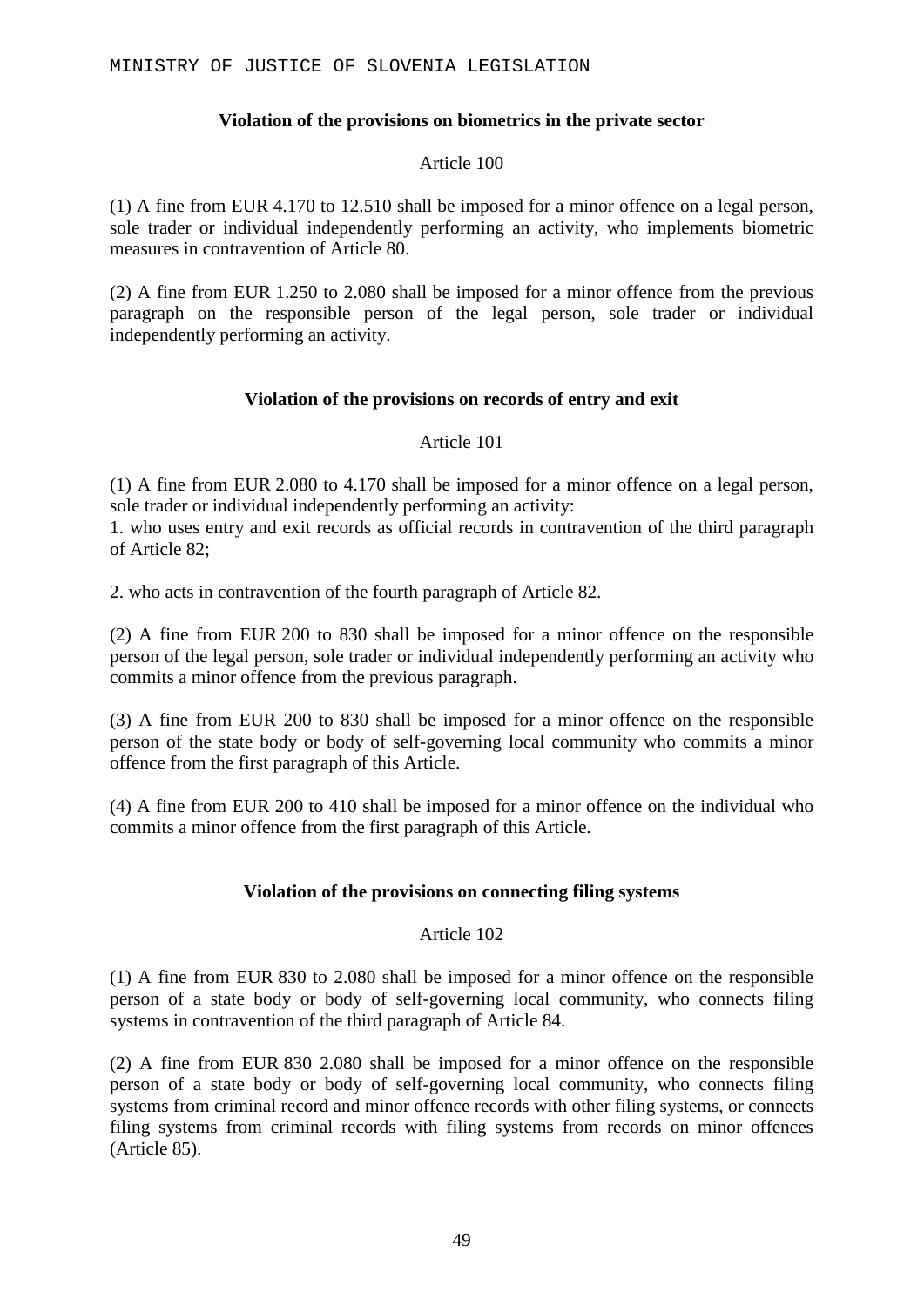#### **Violation of the provisions on expert supervision**

Article 103

(1) A fine from EUR 4.170 to 12.510 shall be imposed for a minor offence on a legal person: 1. if he performs expert supervision in contravention of the second paragraph of Article 88;

2. if he does not make an official annotation or other official record in contravention of Article 90 of this Act.

(2) A fine from EUR 830 to 1.250 shall be imposed for a minor offence from the previous paragraph on the responsible person of the legal person.

(3) A fine from EUR 830 to 1.250 shall be imposed for a minor offence on the responsible person of a state body or body of self-governing local community who commits the act from the first paragraph of this Article.

(4) A fine from EUR 200 to 830 shall be imposed for a minor offence on an individual who commits the act from the first paragraph of this Article.

### **PART VIII**

### **TRANSITIONAL AND FINAL PROVISIONS**

#### *Competences of the Commissioner for Access to Information of a Public Character regarding protection of personal data*

#### *Article 104*

*(1) Until the entry into force of the statute governing this issue, the Commissioner for Access to Information of a Public Character may initiate an administrative dispute against a decision or resolution of the National Supervisory Body, if he determines that this has violated access to information of a public nature.*

*(2) The administrative dispute procedure from the previous paragraph shall be urgent and a priority.*

*(3) The Commissioner for Access to Information of a Public Character shall be bound to deliver to the National Supervisory Body a decision or resolution in which the he has taken a position regarding the issue of protection of personal data.*

[Repealed by the Information Commissioner Act, Official Gazette of the RS, No. 113/05]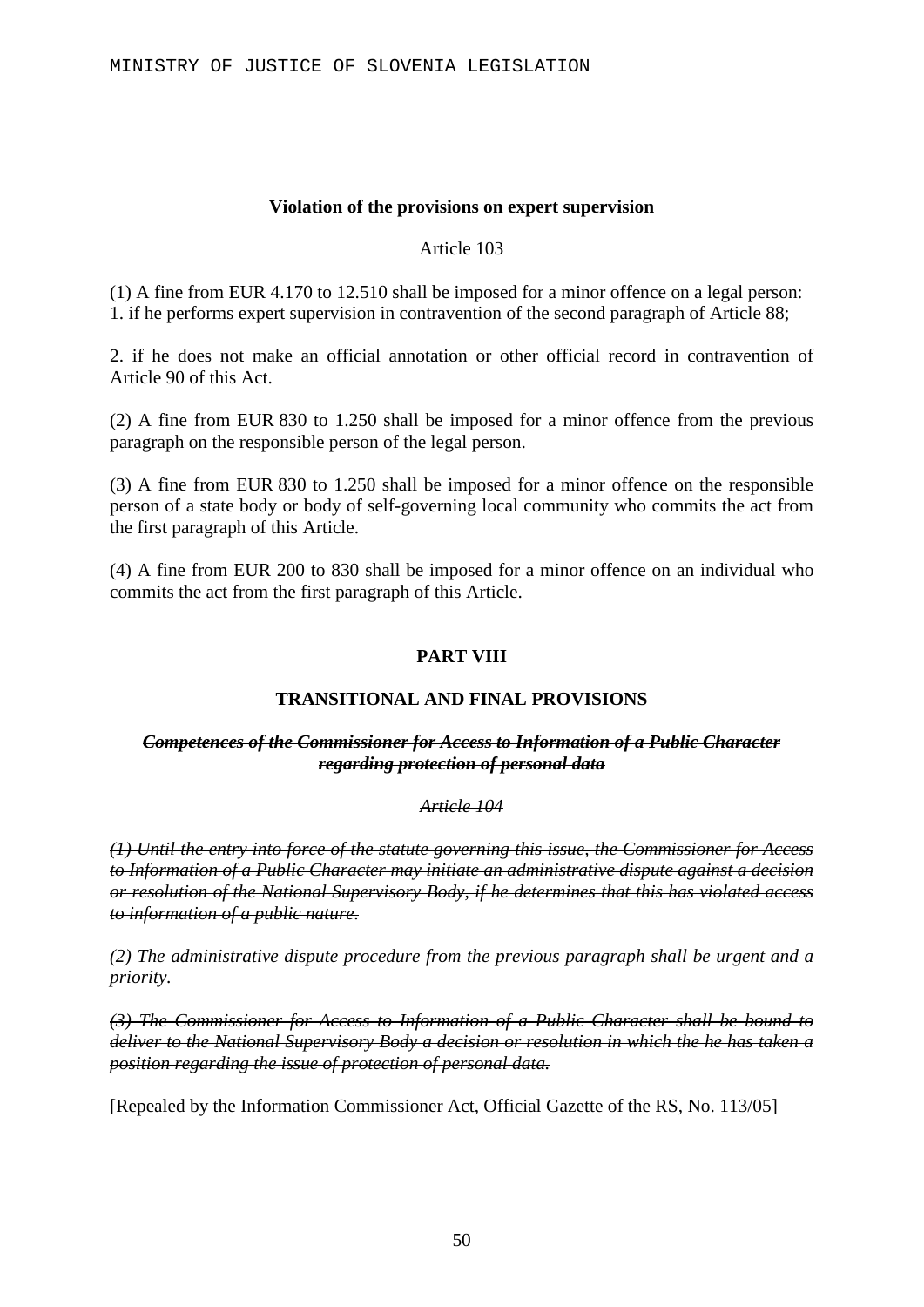### **Deadline for issuing implementing regulations**

### Article 105

(1) The rules from the third paragraph of Article 28 and Article 69 of this Act shall be issued within two months of the entry into force of this Act.

(2) The regulation from the second paragraph of Article 52 of this Act shall be issued by 1 January 2006.

### **Transitional arrangements**

### Article 106

(1) Public funds may on the basis of personal consent from individuals process and collect personal data relating to them if such data are necessary and appropriate for the implementation of their tasks and competences, irrespective of the provisions of statutes regulating their tasks and competences and of the provisions of this Act until the entry into force of a special statute regulating this issue.

(2) Data controllers may supply to the public and publish the personal name, title or function, official telephone number and official electronic mail address of the head and those employees whose work is important for operations with clients or users of services, until the entry into force of a special statute regulating this issue.

### **The term data controller**

Article 107

The terms "filing system controller", "controller of data", "databases controller" or "database controller" which are provided in statutes shall be deemed to mean the term "data controller" under this Act.

### *Start of operation of the National Supervisory Body for Personal Data Protection*

### *Article 108*

*(1) The National Supervisory Body for Personal Data Protection shall begin to operate on 1 January 2006.*

*(2) Until the National Supervisory Body for Personal Data Protection starts to operate, its competences and tasks under this Act shall be performed by the Inspectorate for Personal Data Protection of the Republic of Slovenia as a body within the Ministry of Justice and by Inspectors appointed pursuant to the Personal Data Protection Act (Official Gazette of the Republic of Slovenia, Nos. 59/99, 57/01, 59/01- correction, 52/02-ZDU-1 and 73/04 – ZUP-C).*

[Repealed by the Information Commissioner Act, Official Gazette of the RS, No. 113/05]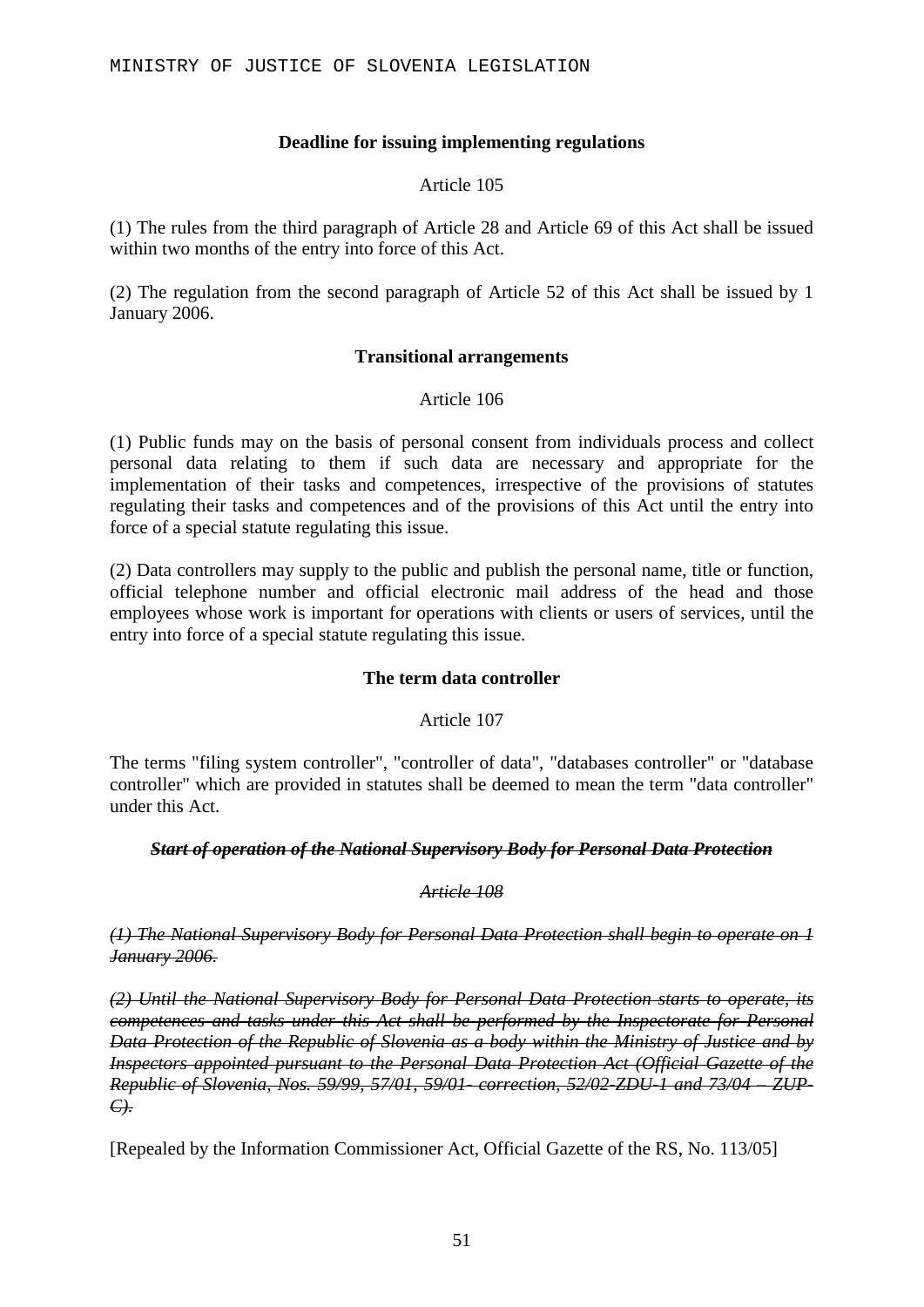### *Appointment of the Chief National Supervisor*

#### *Article 109*

*(1) The procedure for appointment of the Chief National Supervisor shall start no later than on 1 June 2005.*

*(2) On the day of the appointment of the Chief National Supervisor, the term of office of the Chief Inspector for Personal Data Protection shall cease.*

*(3) If the Chief National Supervisor is appointed prior to the start of work of the National Supervisory Body for Personal Data Protection, the Chief National Supervisor shall be the head of the Inspectorate for Personal Data Protection of the Republic of Slovenia as a body within the Ministry of Justice up until the start of work by the National Supervisory Body for Personal Data Protection.*

*(4) If the Chief National Supervisor is not appointed by the time the National Supervisory Body for Personal Data Protection begins working, his function shall be performed by the Chief Inspector for Personal Data Protection as Acting Chief National Supervisor until the appointment is made.*

[Repealed by the Information Commissioner Act, Official Gazette of the RS, No. 113/05]

### *Take-over of employees and archives*

### *Article 110*

*(1) The National Supervisory Body for Personal Data Protection shall take over Inspectors and other employees who on the day the National Supervisory Body for Personal Data Protection begins operating are performing work at the Inspectorate for Personal Data Protection of the Republic of Slovenia.*

*(2) Unfinished matters, archives and records maintained by the Inspectorate for Personal Data Protection of the Republic of Slovenia shall be transferred to the National Supervisory Body for Personal Data Protection.*

[Repealed by the Information Commissioner Act, Official Gazette of the RS, No. 113/05]

### **Application of individual provisions of this Act**

### Article 111

(1) The provisions of the second paragraph of Article 48 and subparagraphs 3 and 4 of the first paragraph of Article 49 of this Act shall start to apply on the day the National Supervisory Body for Personal Data Protection begins operating.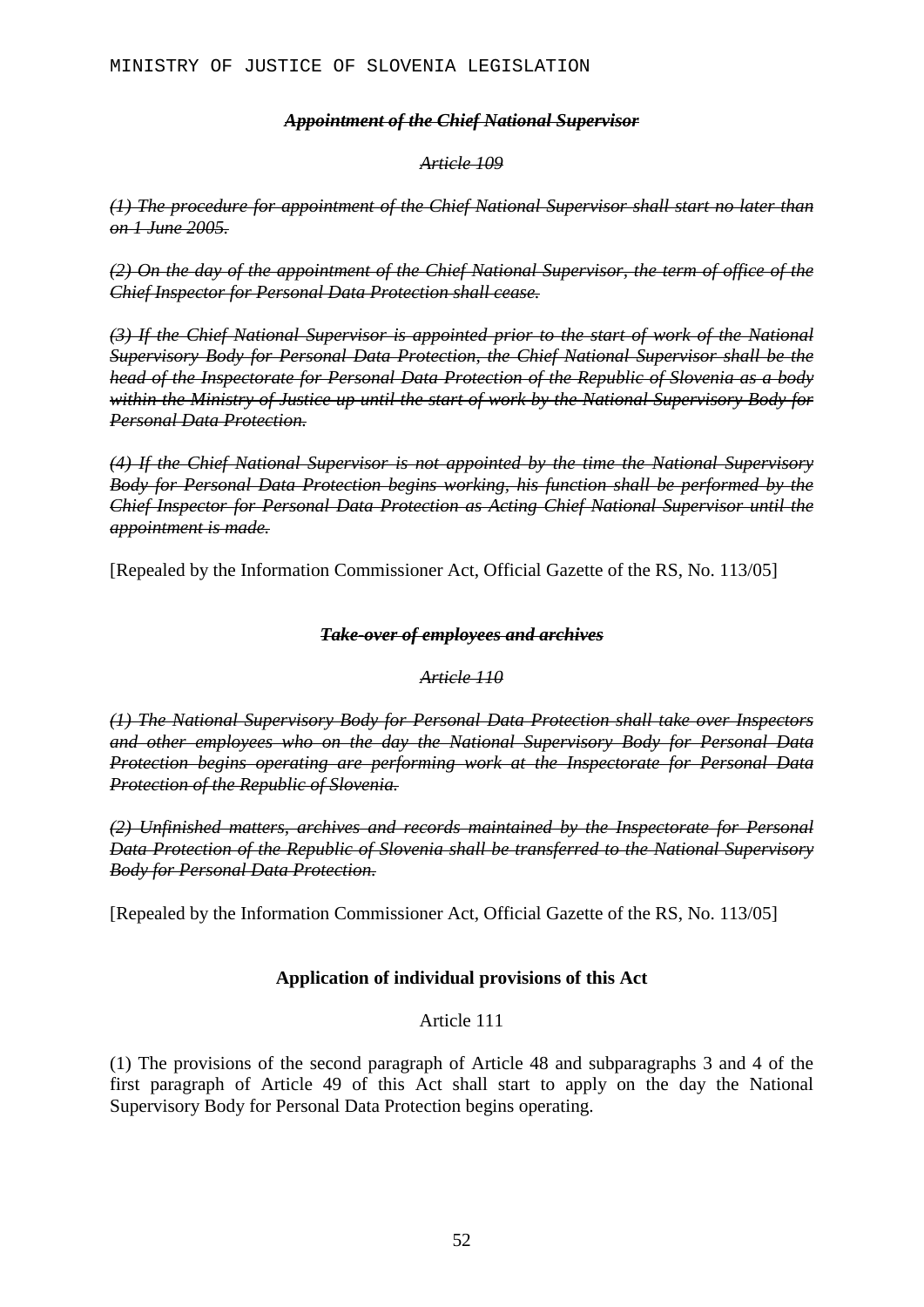(2) Until the establishing of the website of the National Supervisory Body for Personal Data Protection, the information which the National Supervisory Body shall publish under this Act on its website shall be published on the website of the Ministry of Justice.

### **Completion of current proceedings**

### Article 112

If a decision or ruling of an Inspector has been issued prior to the entry into force of this Act, the procedure shall be completed under the provisions of the Personal Data Protection Act (Official Gazette of the Republic of Slovenia, Nos. 59/99, 57/01, 59/01- correction, 52/02- ZDU-1 and 73/04 – ZUP-C).

### **Transfer of management of the Register of Filing Systems**

### Article 113

(1) The Joint Catalogue of Personal Data managed under the provisions of the Personal Data Protection Act (Official Gazette of the Republic of Slovenia, Nos. 59/99, 57/01, 59/01 – correction, 52/02 – ZDU-1 and 73/04 – ZUP-C), shall on the date of entry into force of this Act be renamed the Register of Filing Systems.

(2) Until 1 January 2006 the Register from the previous paragraph shall be managed and maintained by the Ministry of Justice, and on that date it shall be handed over to the National Supervisory Body for Personal Data Protection.

### **Supplement to data in the Register of Filing Systems**

### Article 114

Data controllers who have supplied personal data under the provisions of the Personal Data Protection Act (Official Gazette of the Republic of Slovenia, Nos. 59/99, 57/01, 59/01 – correction, 52/02 – ZDU-1 and 73/04 – ZUP-C) to the Joint Catalogue of Personal Data must supply all data from Article 27 of this Act to the competent body from Article 113 of this Act within one year of the entry into force of the implementing regulation from the third paragraph of Article 28 of this Act.

### **Cessation of validity**

### Article 115

(1) On the day this Act enters into force, the Personal Data Protection Act (Official Gazette of the Republic of Slovenia, Nos. 59/99, 57/01, 59/01- correction, 52/02-ZDU-1 and 73/04 – ZUP-C) shall cease to have effect.

(2) On the day the National Supervisory Body for Personal Data Protection begins operating, the second subparagraph of the first paragraph and the third paragraph of Article 13 of the Regulation on Bodies within Ministries (Official Gazette of the Republic of Slovenia, No. 58/03) shall cease to have effect.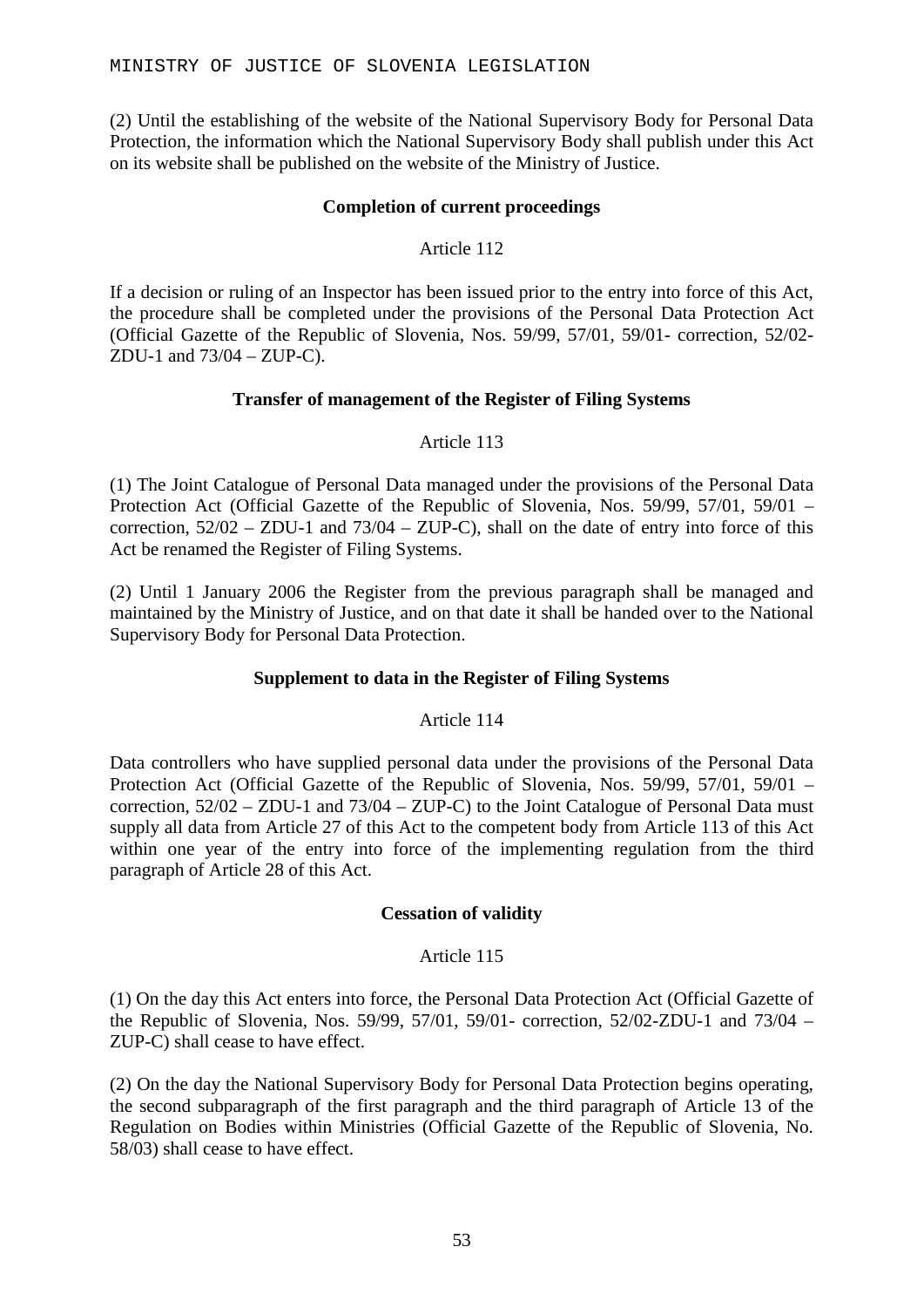(3) On the day this Act enters into force, the provisions of the first paragraph of Article 110 and the second paragraph of Article 111 of the Electronic Communications Act (Official Gazette of the Republic of Slovenia, No. 43/04) shall cease to have effect in that part laying down the collection, processing and publication of the  $EM\bullet O$  – the unique personal registration number.

### **Amendment of other statute**

### Article 116

In the Act Ratifying the Convention for the Protection of Individuals with regard to Automatic Processing of Personal Data (Official Gazette of the Republic of Slovenia, No. 11/94 – International Treaties, No. 3/94) in Article 3 the wording "science and technology" shall be replaced by wording "justice".

### **Entry into Force**

### Article 117

This Act shall enter into force on 1 January 2005.

No. 210-01/89-3/25 Ljubljana, 15 July 2004 EPA 1228-III

.

President of the National Assembly of the Republic of Slovenia **Feri Horvat (signed)**

**Disclaimer**: The English language translation of the text of the Personal Data Protection Act (of the Republic of Slovenia) above is provided just for information only and confers no rights nor imposes any obligations on anyone. Only the official publication of the Personal Data Protection Act in Slovene language, as published and promulgated in the Official Gazette of the Republic of Slovenia, is authentic. The status of the translated text of the Personal Data Protection Act is as of 30 July 2013 and the status of statutes and other information in footnotes and in Appendixes is also as of 30 July 2013. The explanatory footnotes and appendices have also been inserted just for information only, and previous text of this Disclaimer also applies to them. While the Government Translation Service prepared the original translation, Ministry of Justice of the Republic of Slovenia performed the substantially corrected translation, terminology decisions and annotations. This translation may not be published in any way, without the prior permission of the Ministry of Justice of the Republic of Slovenia, but may be used for information purposes only. Further editorial revisions of this translation are possible.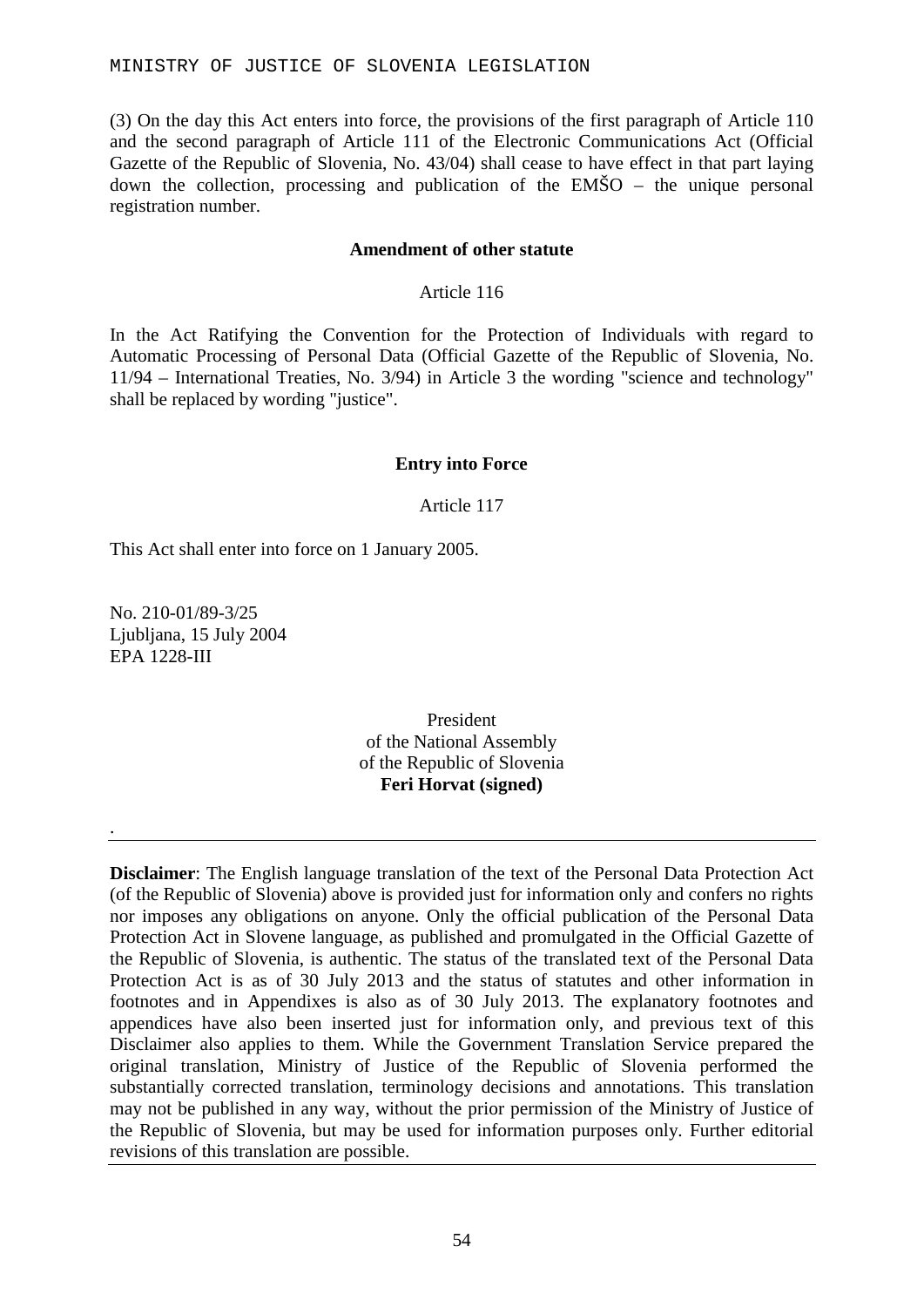# Appendix 1

### **CONSTITUTION OF THE REPUBLIC OF SLOVENIA**[33](#page-54-0)

#### Article 38

### (**Protection of Personal Data**)

The protection of personal data shall be guaranteed. The use of personal data contrary to the purpose for which it was collected is prohibited.

The collection, processing, purpose of use, supervision and protection of the secrecy of personal data shall be provided by statute.

Everyone has the right of access to the collected personal data that relate to him and the right to judicial protection in the event of abuse of such data.

# Appendix 2

The English language translation of the text of the Information Commissioner Act below is provided for information only and confers no rights nor imposes any obligations on anyone. Only the official publication of the Act in Slovene language, as published and promulgated in the Official Gazette of the Republic of Slovenia, is authentic. This translation was prepared by the Office of the Information Commissioner.

## **INFORMATION COMMISSIONER ACT**[34](#page-54-1)

### **I. GENERAL PROVISIONS**

### **Article 1**

(1) With this Act an Information Commissioner (hereinafter: Information Commissioner) is established and his duties and powers defined.

(2) This Act implements into the Slovenian legal order the Directive 95/46/EC of the European Parliament and Council on the protection of individuals with regard to the processing of personal data and on the free movement of such data from 24 October 1995.

<span id="page-54-0"></span> $33$  Official Gazette of the Republic of Slovenia, Nos. 33/91-I, 42/97, 66/2000, 24/2003, 69/2004, 68/2006 and 47/2013. Constitution of the Republic of Slovenia is in Slovene language: "Ustava Republike Slovenije".

<span id="page-54-1"></span><sup>&</sup>lt;sup>34</sup> Official Gazette of the Republic of Slovenia, Nos. 113/2005 and 51/2007-ZustS-A. Information Commissioner Act is in Slovene language: "Zakon o Informacijskem pooblaščencu".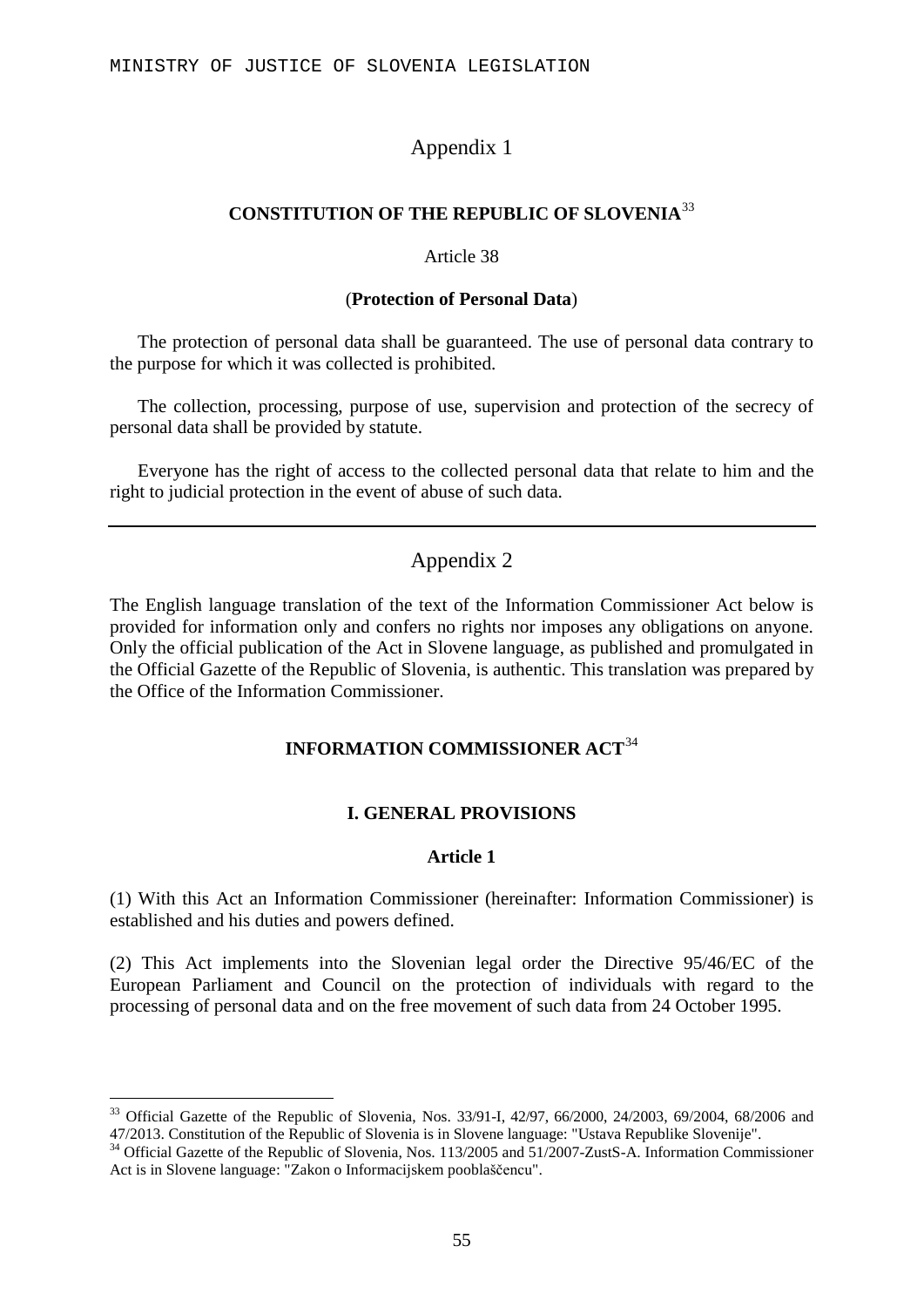### **Article 2**

(1) The Information Commissioner is an autonomous and independent state body, competent for:

- deciding on the appeal against the decision with which a body refused or dismissed the applicant's request for access or violated the right to access or re-use of public information in some other way, and within the frame of appellate proceedings also for supervision over implementation of the Act regulating the access to public information and regulations adopted there under,

**- inspection supervision over implementation of the statute and other regulations, regulating protection or processing of personal data or the transfer of personal data from Slovenia, as well as carrying out other duties, defined by these regulations,** 

**- deciding on the appeal of an individual when the data controller refuses his request for data, extract, list, examination, confirmation, information, explanation, transcript or copy in accordance with provisions of the statute regulating personal data protection.** 

**(2) The Information Commissioner is a minore offence body, competent for supervision over this Act and the statute regulating personal data protection.** 

(3) The Information Commissioner has the following competencies:

**- organizes and manages the work of all employees, including the national supervisors for personal data protection;** 

- carries out other competencies of the head of the state body;

- conducts supervision in accordance with the statute regulating personal data protection.

### **Article 3 (Meaning and renaming of terms)**

(1) Bodies under this Act are state bodies, local government bodies, public agencies, public funds and other entities of public law, public powers holders and public service contractors (hereinafter: "the bodies").

(2) The official of the body according to this Act is an official, competent for transmission of public information or the head of the body.

(3) When another statute or regulation uses terms "Chief National Supervisor", "National supervisory body for personal data protection" or "Commissioner for Access to Public Information" these terms mean "Information Commissioner".

### **Article 4**

(1) The seat of Information Commissioner is in Ljubljana.

(2) Information Commissioner establishes his organizational structure with standing orders and other general acts.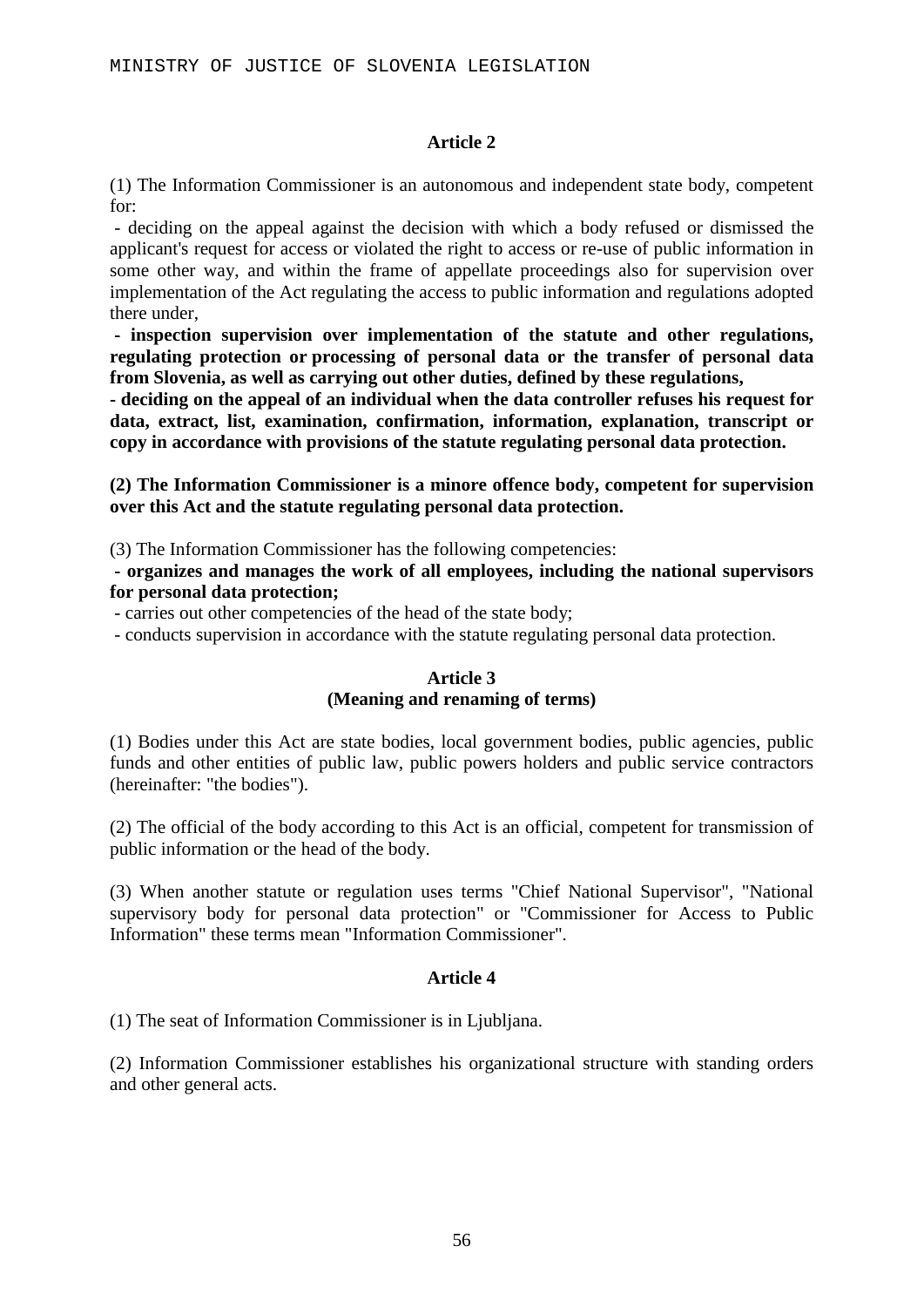### **Article 5 (Budgetary funds)**

Funds for Information Commissioner's operation are provided from the Budget of the Republic of Slovenia and shall be determined by the National Assembly of the Republic of Slovenia on proposal of the Information Commissioner.

### **2. Appointment and position of the Information Commissioner**

### **Article 6 (Appointment of the Information Commissioner)**

(**1) Information Commissioner is appointed by the National Assembly of the Republic of Slovenia on proposal of the President of the Republic of Slovenia.**

**(2) For the appointment as Information Commissioner, a person must fulfil the following conditions:** 

**- be a citizen of the Republic of Slovenia;** 

**- hold a university degree;** 

**- have at least five years of working experience;** 

**- must not have been convicted by a final decision of a criminal offence punishable by an unconditional punishment of deprivation of liberty.**

**(3) Information Commissioner is appointed for a five year's term and can be reappointed once.** 

### **Article 7**

### **(Status of the Information Commissioner and his dismissal)**

**(1) Information Commissioner has the status of state functionary.** 

**(2) Information Commissioner may be subject to early dismissal by the National Assembly of the Republic of Slovenia only if:** 

**- he himself so demands,** 

**- if he no longer fulfils the conditions for execution of the function determined in the Article 6(2) of this Act.** 

**- if he becomes permanently incapable of performing his function,** 

**- if he neglects to execute his powers in accordance with the Law and Constitution.**

**(3) The procedure for the dismissal of the Information Commissioner shall be started on proposal of the president of the Republic of Slovenia.** 

**(4) With regard to incompatibility of the Information Commissioner's function with other functions and activities the Human Rights Ombudsman Act applies by analogy.**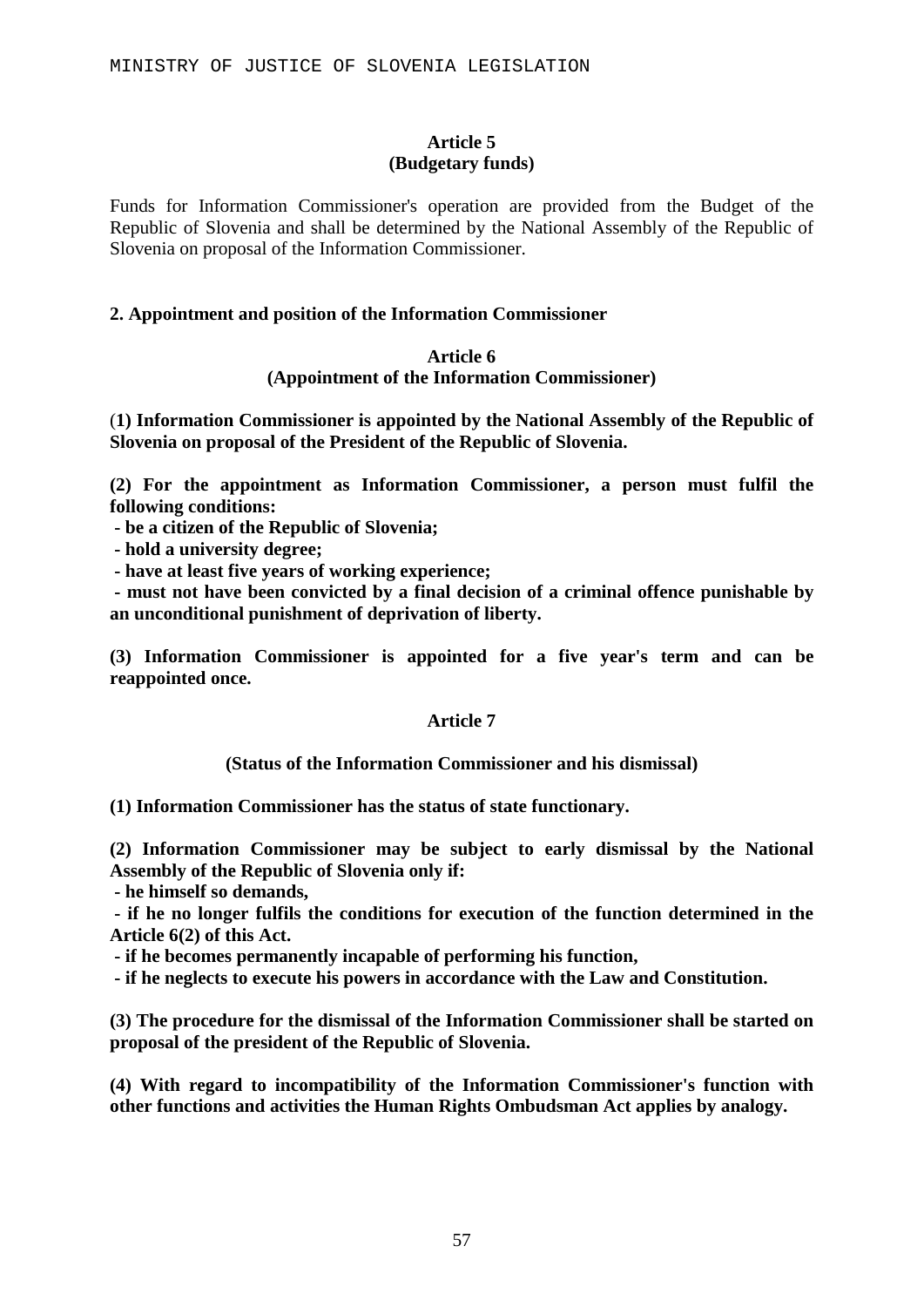### **3. National Supervisors for personal data protection and expert staff of the Information Commissioner**

### **Article 8**

### **(National Supervisor)**

**(1) Information Commissioner employs National Supervisors for personal data protection (hereinafter: Supervisors).**

**(2) A person to be appointed as Supervisor must hold a university degree; have at least five years of working experience and a certificate of professional examination for the position of inspector pursuant to the Act governing inspections.** 

**(3) Supervisors have the position, rights and obligations, as determined for inspectors by Act governing inspections and Act governing civil servants.** 

**(4) Supervisors are appointed by Information Commissioner in accordance with the Civil Servants Act.** 

**(5) During the execution of duties of supervision and other duties within the frame of the Act on personal data protection supervisors are autonomous in accordance with their mandate and operate within the frame of constitution and legislation.** 

**(6) While performing duties, which do not include supervision, they are bound by Information Commissioner's written instructions.** 

### **Article 9**

### **(Expert staff of the Information Commissioner)**

**Information Commissioner has an expert and administrative-technical staff.** 

### **4. Procedure before the Information Commissioner**

### **Article 10**

### **(Acquiring requested information and documents in cases of access to public information)**

(1) If necessary to deal with a complaint, the official of the body must immediately send to the Information Commissioner on his demand the documents, dossiers, registers, records or other documentary material, requested by the applicant. Within the frame of his competency, the Information Commissioner can also view a tax secret.

(2) If, when dealing with a complaint in a case of access to public information the Information Commissioner suspects that the first level body holds the requested information, but does not entirely or partially reveal it to the Information Commissioner, the Commissioner can use powers in accordance with the Act governing inspections.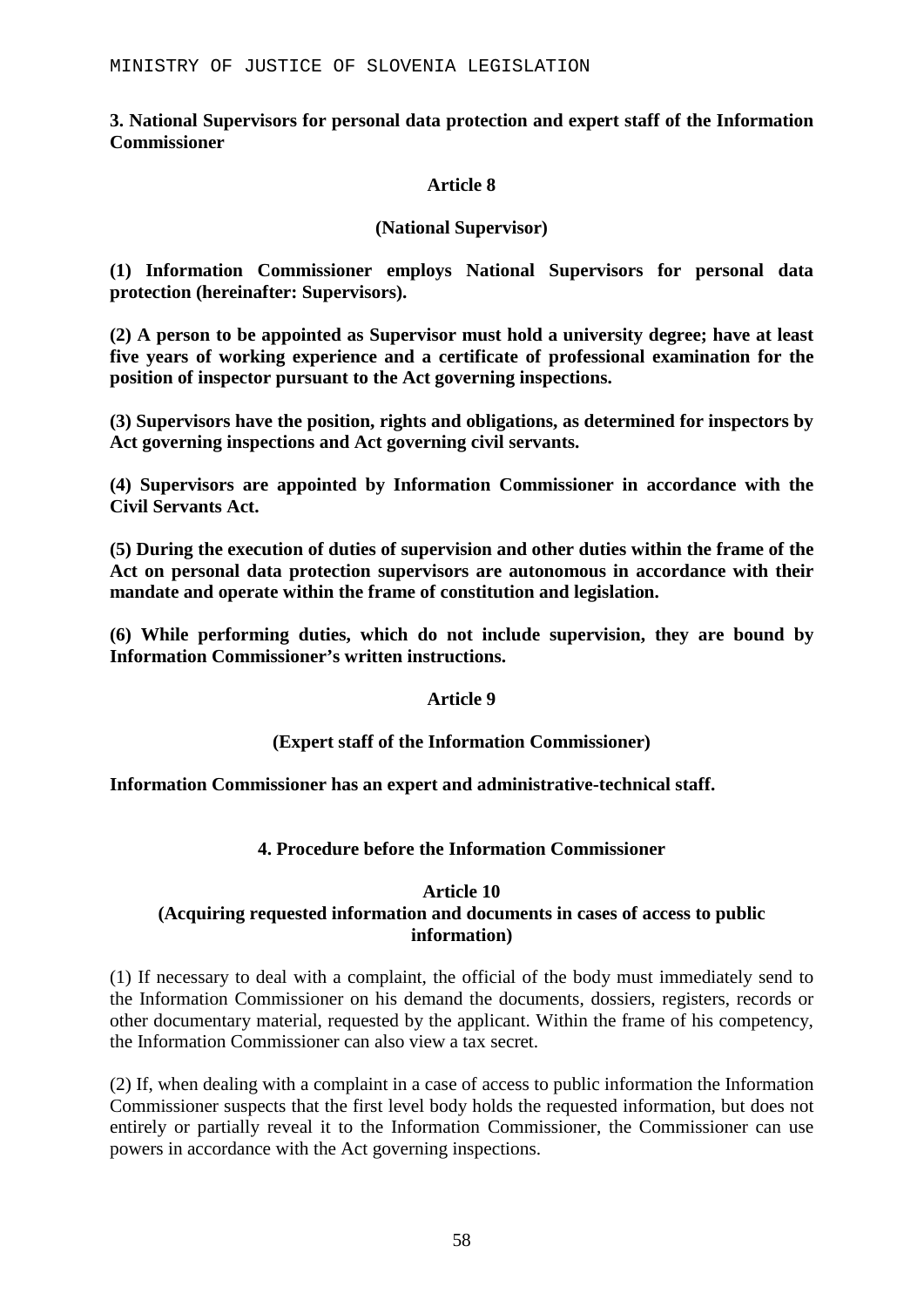(3) If the body does not initiate an administrative dispute against the Information Commissioner's decision, it must in accordance with the decision transmit the requested document, file, dossier, register, record or documentary material to the applicant.

(4) Procedures in an administrative dispute against the decision or procedural conclusion issued by the Information Commissioner are urgent and privileged.

### **Article 11**

### **(Procedural acts in cases of access to public information)**

Information Commissioner can conclude a procedural act in case of access to public information without the presence of the party, requesting access to public information, or the person with rights and obligations of a party, if such conduct is necessary for prevention of access to requested information prior to the Information Commissioner's final decision.

### **Article 12**

### **(File examination in cases of access and re-use of public information)**

(1) The parties' right to examine documents in cases of access to information according to the Act governing the general administrative procedure excludes the examination of the requested document and other documents of the case, which could reveal or point to the contents of the requested information.

(2) After the final decision of the Information Commissioner the parties' right referred to in the previous paragraph of this Article includes the examination of the requested document within the frame allowed for, by the final decision of the Information Commissioner.

### **Article 13**

### **(Competencies with regard to regulations)**

Information Commissioner can file to the Constitutional Court of the Republic of Slovenia a request for constitutional review of a statute, of other regulations and general acts, adopted to perform public powers, in case of questions of constitutionality and legality in connection with a procedure being dealt with.

[Repealed by the Act on Changes and Amendments to the Constitutional Court Act, Official Gazette of the RS, No. 51/2007. This provision on direct access to the Constitutional Court was transferred into Article 23.a, paragraph 1, item 6 of the Constitutional Court Act. See Appendix 3.]

### **Article 14**

### **(Reports of the Information Commissioner)**

(1) Information Commissioner transmits an Annual Report on his work to the National Assembly at the latest on 31 May for the previous year and publishes the report on his web site.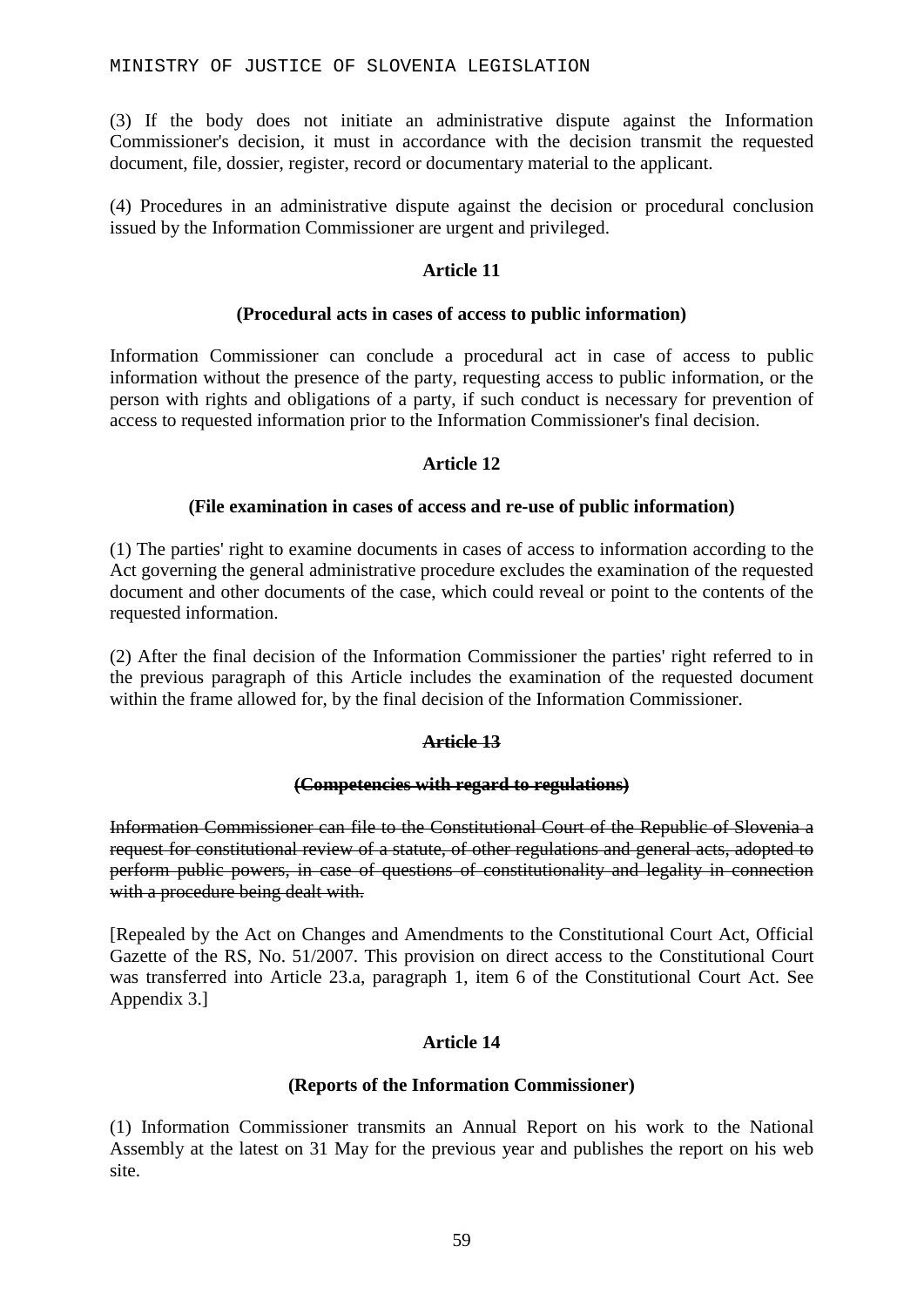(2) The annual report consists of data on previous year's activities as well as estimates and recommendations in the area of personal data protection and access to public information.

### **5. Penal provisions**

### **Article 15**

#### **(Liability for minor offences)**

(1) A fine in range of SIT 100.000 to SIT 250.000 will be imposed upon an official responsible for a violation, with which according to the provision of Article 10(1) of this Act, while delivering the applicant's appeal, in spite so requested, the official fails to transfer to the Information Commissioner the demanded document, case, dossier, register, record or documentary material, although they are in the bodies' possession.

(2) A fine in range of SIT 100.000 to SIT 250.000 will be imposed upon an official responsible for a violation, when according to the provision of Article 10(3) of this Act, in spite of the Information Commissioner's decision, the official fails to transfer the required document, case, dossier, register, record or documentary material to the applicant.

(3) A fine in range of SIT 100.000 to SIT 250.000 will be imposed upon a responsible official of the data controller, who in spite of the Information Commissioner's decision on a case of applicant's appeal from point 3 of Article 2(1) of this Act, fails to assure the applicant the right defined in point 3 of Article 2(1).

### **6. Transitional and final provisions**

### **Article 16**

### **(Expiry of validity)**

On a day of entry into force of this Act the provisions of Articles 38 to 46, 57 and 104, 108 to 110 of the Personal Data Protection Act (Official Gazette, No. 86/04 – ZVOP-1) and provisions of Articles 28 to 30 of the Act on Access to Information of Public Character (Official Gazette, Nos. 24/03 and 61/05 – ZDIJZ) cease to be valid.

### **Article 17**

#### **(Continuation of work)**

With the entry into force of this Act the Commissioner for Access to Information of Public Character continues to perform his duties as Information Commissioner until the expiry of his term of appointment as the Commissioner for access to public information.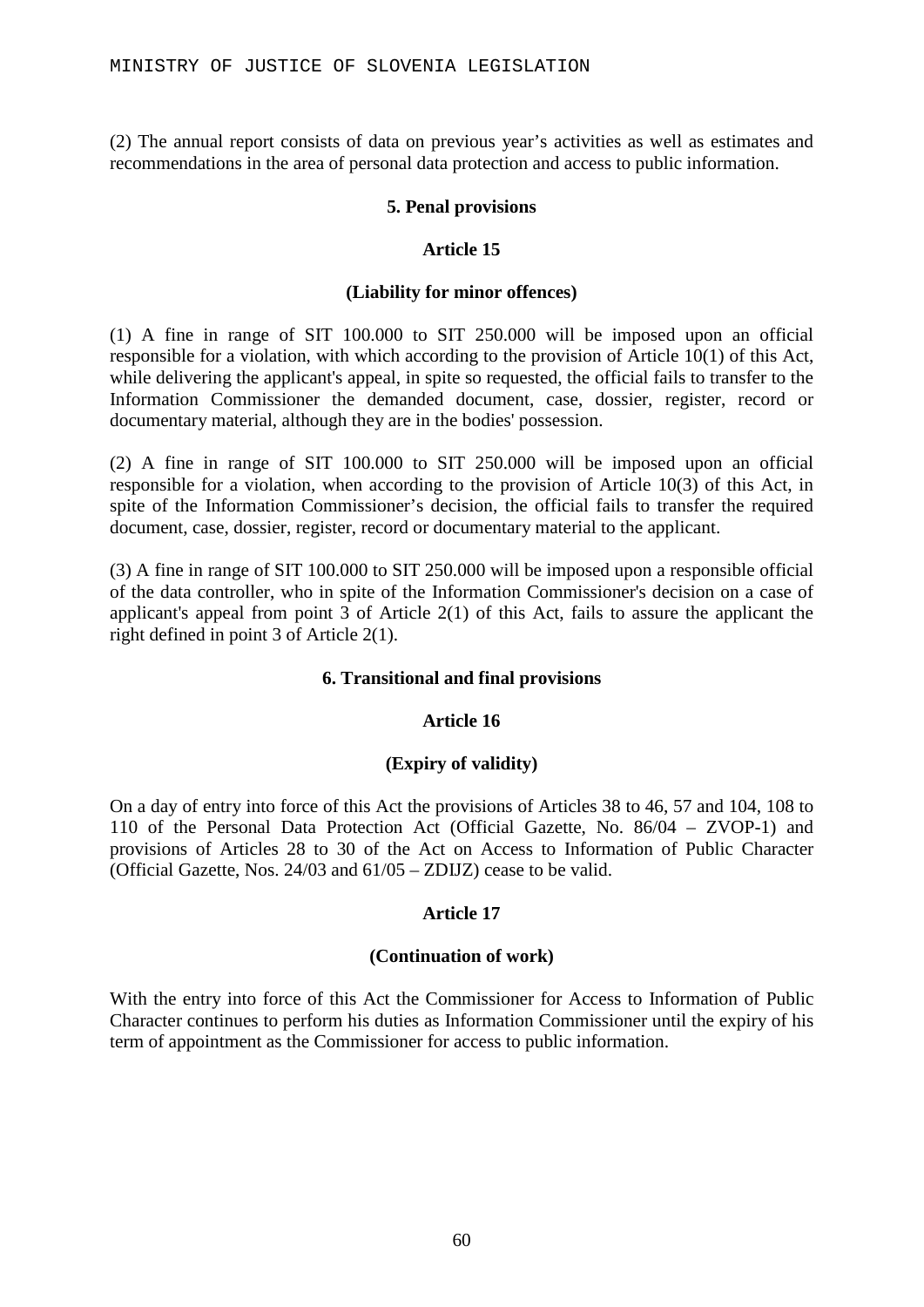### **Article 18**

#### **(Take over of employees and archives)**

(1) Information Commissioner takes over Inspectors and other employees who, on the day of start of functioning of the Information Commissioner, perform their duties within the Inspectorate for Personal Data Protection of the Republic of Slovenia, together with the appurtenant equipment and resources.

(2) Information Commissioner takes over all pending cases, archives, and records, kept by Inspectorate for Personal Data Protection of the Republic of Slovenia.

### **Article 19**

### **(Information Commissioner's salary)**

Until the entry into validity of the ordinance governing the salaries of holders of public functions, the Information Commissioner's salary is determined according to the salary of the President of the National Review Commission.

### **Article 20**

### **(Entry into validity)**

This Act shall enter into validity on the 15th day following its publication in the Official Gazette of the Republic of Slovenia.<sup>[35](#page-60-0)</sup>

The English language translation of the text of the Information Commissioner Act above is provided for information only and confers no rights nor imposes any obligations on anyone. Only the official publication of the Act in Slovene language, as published and promulgated in the Official Gazette of the Republic of Slovenia, is authentic. This translation was prepared by the Office of the Information Commissioner.

# Appendix 3

# **CONSTITUTIONAL COURT ACT**[36](#page-60-1)

### **Article 23.a**

(1) The procedure for the review of the constitutionality or legality of regulations or general acts issued for the exercise of public authority can be initiated by a request submitted by: - the National Assembly;

<span id="page-60-0"></span><sup>&</sup>lt;sup>35</sup> The Information Commissioner Act was published in the Official Gazette of the Republic of Slovenia, No. 113/2005 on 16 December 2005 and entered into force on 31 December 2005.

<span id="page-60-1"></span><sup>&</sup>lt;sup>36</sup> Official Gazette of the Republic of Slovenia, Nos.  $15/94$ ,  $64/01 - ZPKSMS$ ,  $51/2007$ ,  $64/2007 -$  Officially Consolidated Text and 109/2012. Constitutional Court Act is in Slovene language: "Zakon o ustavnem sodišču".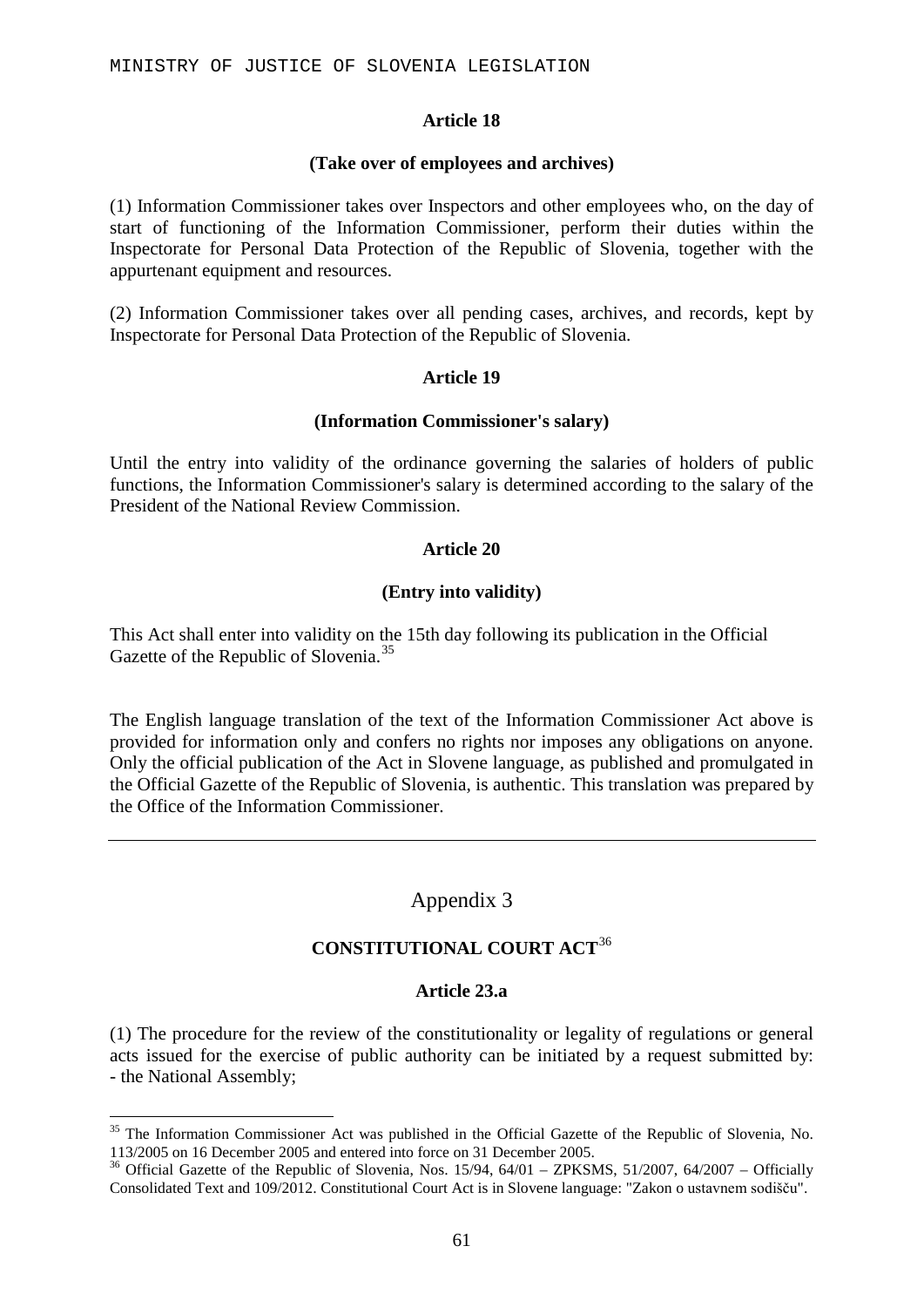- one third of the deputies;

- the National Council;

- the Government;

- the Human Rights Ombudsman if he deems that a regulation or general act issued for the exercise of public authority inadmissibly interferes with human rights or fundamental freedoms;

**- the Information Commissioner, provided that a question of constitutionality or legality arises in connection with a procedure he is conducting;**

- the Bank of Slovenia or the Court of Audit, provided that a question of constitutionality or legality arises in connection with a procedure they are conducting;

- the State Prosecutor General, provided that a question of constitutionality arises in connection with a case the State Prosecutor's Office is conducting;

- representative bodies of local communities, provided that the constitutional position or constitutional rights of a local community are interfered with;

- representative associations of local communities, provided that the rights of local communities are threatened;

- national representative trade unions for an individual activity or profession, provided that the rights of workers are threatened.

(2) The applicants referred to in the preceding paragraph may not submit a request to initiate the procedure for the review of the constitutionality or legality of regulations and general acts issued for the exercise of public authority which they have adopted by themselves.

### Appendix 4

### **CRIMINAL CODE**[37](#page-61-0)

#### **Abuse of Personal Data Article 143**

(1) Whoever publishes or transmits for publication personal data processed without the basis of the statute or the personal consent of the individual to whom the personal data relate, that are processed on the basis of statute or with the personal consent of the individual,

shall be punished by a fine or by imprisonment of up to one year.

(2) Whoever breaks into a computer database in order to acquire personal data for his or a third person's use shall be punished in accordance with the preceding paragraph.

(3) Whoever publishes on the World Wide Web or publishes in another manner or enables another person to publish personal data of victims of criminal offences, victims of violation of rights and liberties, protected witnesses, which are contained in judicial records of court

<span id="page-61-0"></span> $37$  Official Gazette of the Republic of Slovenia, Nos. 55/2008, 66/2008 – correction, 39/2009, 91/2011 and 50/2012 – Officially Consolidated Text. Criminal Code is in Slovene language: "Kazenski zakonik".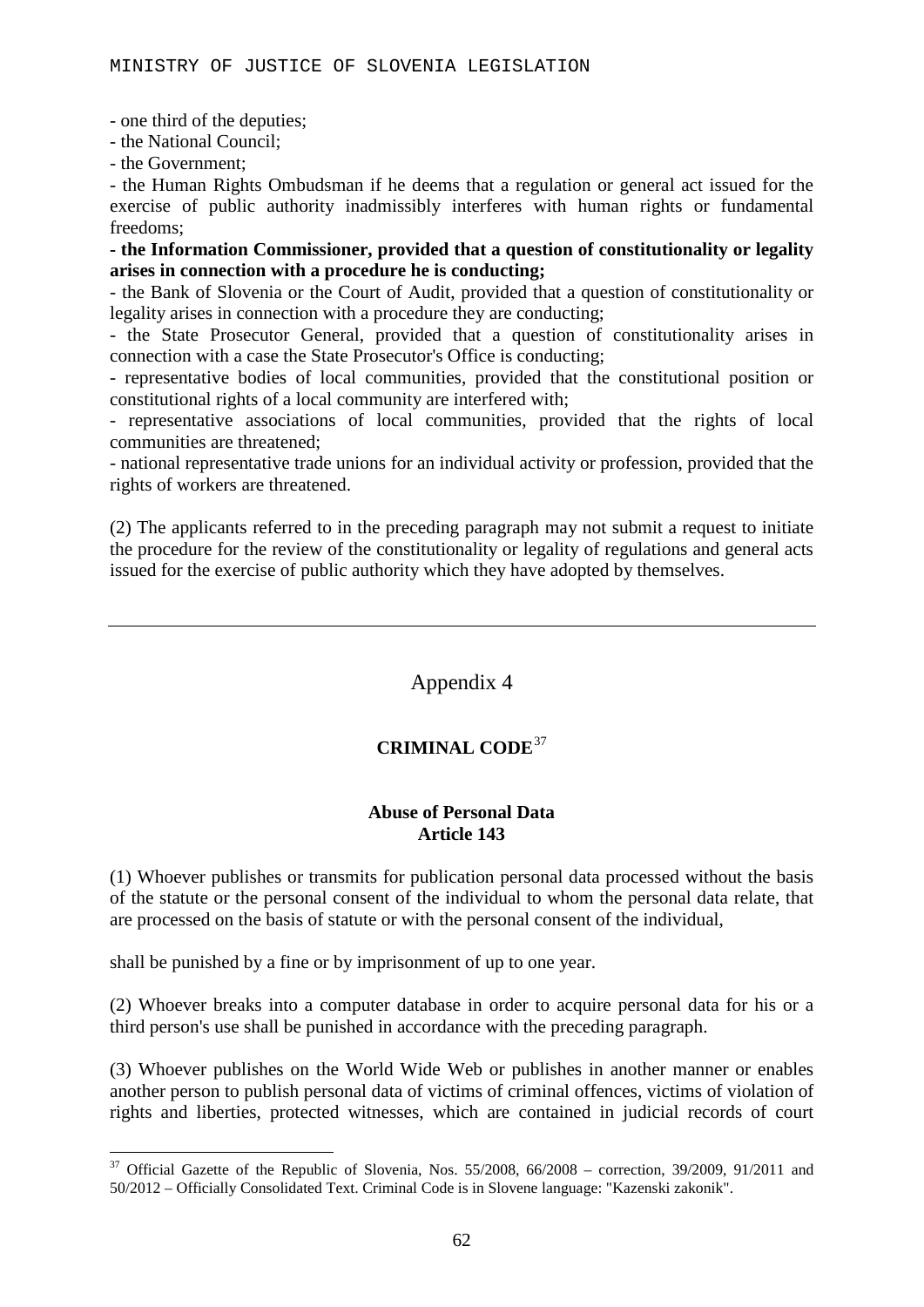#### MINISTRY OF JUSTICE OF SLOVENIA LEGISLATION

proceedings, in which the presence of the public or witness identification or protected witnesses and personal records thereof related to the court proceeding was not allowed according to the statute or court decision, on the basis of which these persons may be identified or are identifiable,

shall be punished by imprisonment of up to three years.

(4) Whoever assumes the identity of another person or, by processing his personal data, exploits his or her rights, gains proceeds or non-pecuniary benefits or adversely affects his personal dignity,

shall be punished by imprisonment from three months up to three years.

(5) Whoever commits the offence referred to in paragraph 1 of this Article by trnasminitting for publication or publishing sensitive personal data,

shall be punished by imprisonment of up to two years.

(6) If any offence from the preceding paragraphs of this Article is committed by an official person through the abuse of office or official authority,

he shall be punished by imprisonment of up to five years.

(7) The prosecution under paragraph 4 of this Article shall be initiated upon a motion.

# Appendix 5

# **OBLIGATIONS CODE**[38](#page-62-0)

### **Request to Cease Infringement of Personality Rights**

Article 134

(1) All persons shall have the right to request the court or any other relevant authority to order that action that infringes the inviolability of the human person, personal and family life or any other personality right be ceased, that such action be prevented or that the consequences of such action be eliminated.

<span id="page-62-0"></span><sup>&</sup>lt;sup>38</sup> Official Gazette of the Republic of Slovenia, Nos. 83/2001, 32/2004 – Authentic Interpretation of Article 195, 28/2006 - Decision of the Constitutional Court, 40/2007 and 97/2007 – Officially Consolidated Text. Obligations Code is in Slovene language: "Obligacijski zakonik".